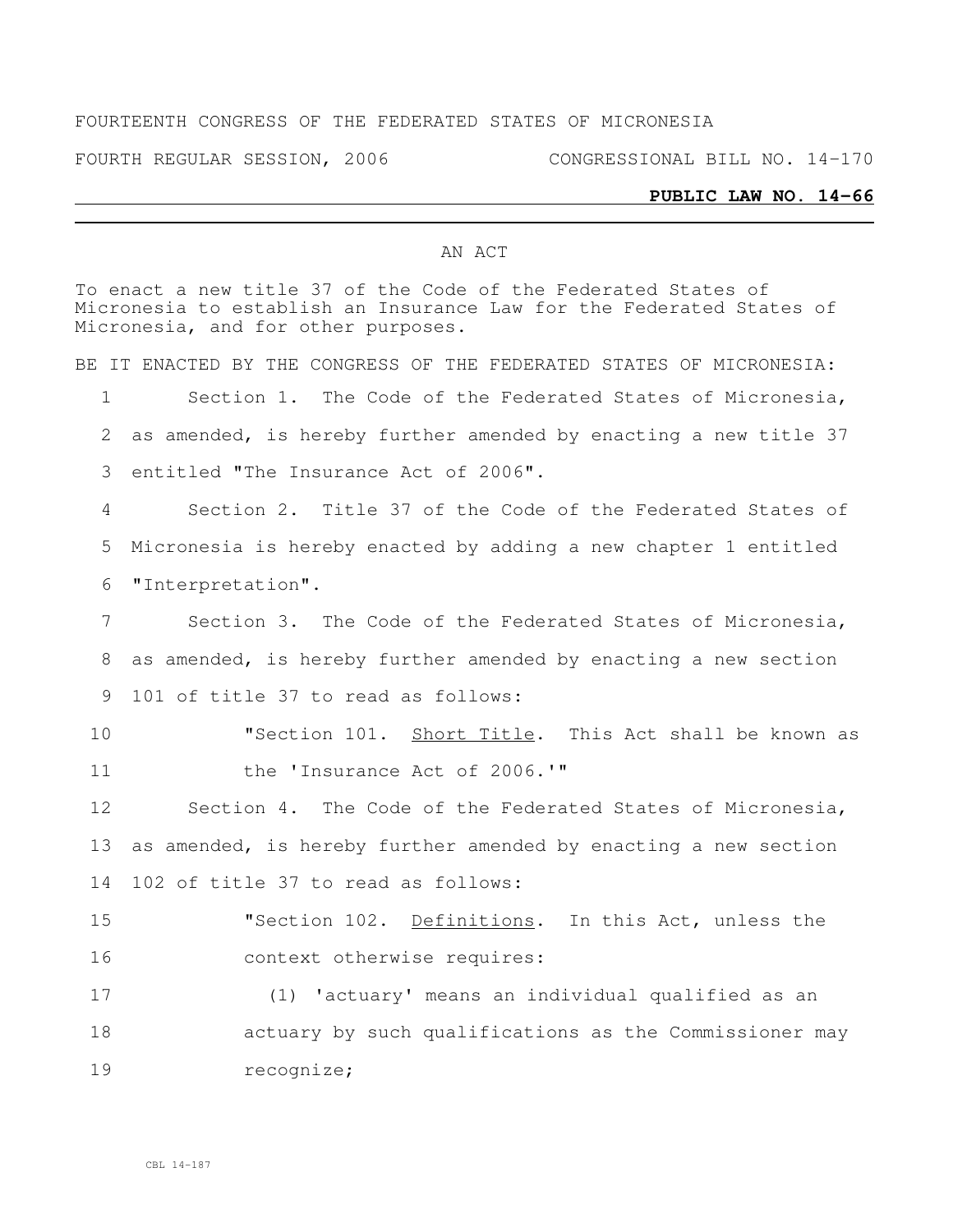| $\mathbf 1$  | (2) 'affiliated entity' means a subsidiary, a holding    |
|--------------|----------------------------------------------------------|
| $\mathbf{2}$ | company, a trust controlled or administered by a         |
| 3            | company, or another company whose board of directors     |
| 4            | acts in accordance with the directors or instructions of |
| 5            | the first company;                                       |
| 6            | (3) 'agent' means a person with the authority of an      |
| 7            | insurer to solicit applications, receive proposals,      |
| 8            | receive premiums, deliver policies, and to make          |
| 9            | contracts of insurance;                                  |
| 10           | (4) 'auditor' means an independent accountant approved   |
| 11           | by the Commissioner;                                     |
| 12           | (5) 'broker' means a person who acts on behalf of a      |
| 13           | prospective customer and with the prospective customer's |
| 14           | authority arranges insurance business with insurers,     |
| 15           | including making proposals and paying premiums;          |
| 16           | (6) 'Commissioner' means the individual appointed as     |
| 17           | the Insurance Commissioner under this Act;               |
| 18           | (7) 'domestic insurer' means an insurer formed under     |
| 19           | the laws of and having its head office in the Federated  |
| 20           | States of Micronesia;                                    |
| 21           | (8) 'domestic policy' means a policy issued on           |
| 22           | property, lives or other risks located in the Federated  |
| 23           | States of Micronesia;                                    |
| 24           | (9) 'foreign insurer' means an insurer who is not a      |
| 25           | domestic insurer;                                        |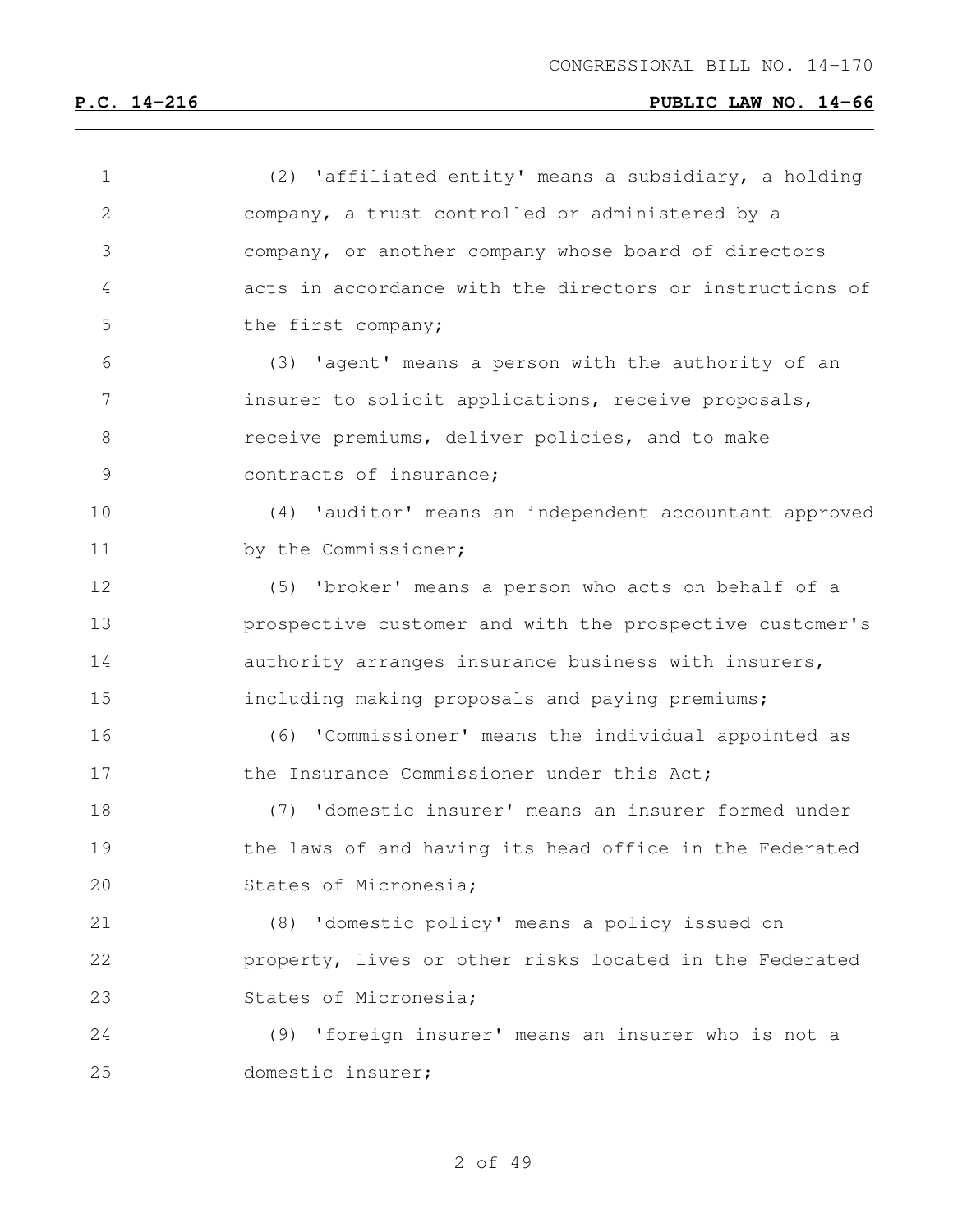| $\mathbf 1$   | (10) 'insurance' means a contract whereby one            |
|---------------|----------------------------------------------------------|
| $\mathbf{2}$  | undertakes to indemnify another or pay a specified       |
| 3             | amount upon determinable contingencies;                  |
| 4             | (11) 'insurance business' means the soliciting,          |
| 5             | effecting or carrying out of contracts of insurance,     |
| 6             | including re-insurance, and the following transactions:  |
| 7             | (i) making or negotiating an insurance policy;           |
| $8\,$         | (ii) making or negotiating a guaranty or surety          |
| $\mathcal{G}$ | contract not merely incidental to another legitimate     |
| 10            | business or activity;                                    |
| 11            | (iii) taking, forwarding or receiving an insurance       |
| 12            | application;                                             |
| 13            | (iv) disseminating information concerning coverage       |
| 14            | and rates;                                               |
| 15            | (v) receiving or collecting any consideration for        |
| 16            | insurance;                                               |
| 17            | (vi) issuing or delivering an insurance policy to        |
| 18            | a resident of, or a person authorized to do business in, |
| 19            | the Federated States of Micronesia;                      |
| 20            | (vii) directly or indirectly acting as an agent,         |
| 21            | broker or solicitor, or any other form of representative |
| 22            | of an insurer;                                           |
| 23            | (viii) setting rates;                                    |
| 24            | (ix) inspecting a risk;                                  |
| 25            | (x) investigating or adjusting a claim or loss;          |
|               |                                                          |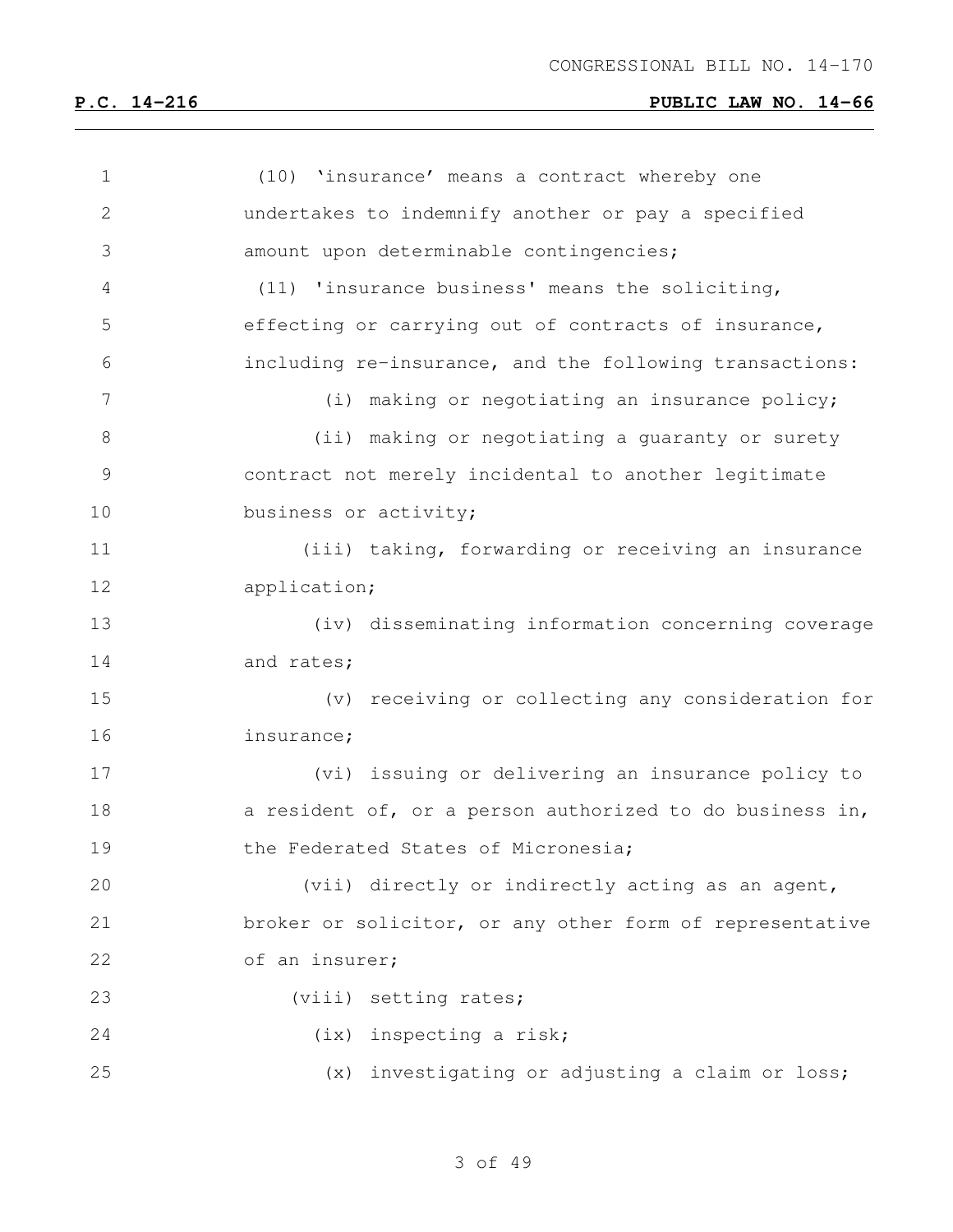| 1             | (xi) doing or proposing to do any activity that is       |
|---------------|----------------------------------------------------------|
| $\mathbf{2}$  | in substance equivalent to conduct described in this     |
| 3             | provision.                                               |
| 4             | (12) 'insurer' means a person effecting and carrying on  |
| 5             | insurance business in the Federated States of            |
| 6             | Micronesia;                                              |
| 7             | (13) 'life insurance' means insurance of human lives     |
| 8             | and insurance appertaining thereto or connected          |
| $\mathcal{G}$ | therewith and includes the granting of annuities,        |
| 10            | endorsement benefits, sinking fund benefits and benefits |
| 11            | in the event of death or disability by accident or       |
| 12            | sickness, provided that such insurance against           |
| 13            | disability by accident or sickness is included as an     |
| 14            | additional benefit in a life insurance policy;           |
| 15            | (14) 'officer' means, in relation to a partnership,      |
| 16            | corporation, association, trust or any other business    |
| 17            | entity, a director, manager or secretary of that body,   |
| 18            | or any person having or exercising powers or duties      |
| 19            | substantially similar to any of those officers;          |
| 20            | (15) 'person' means any person, natural or legal,        |
| 21            | including individuals, partnerships, corporations,       |
| 22            | associations, trusts or any other business entity;       |
| 23            | (16) 'policy' means any written contract of insurance    |
| 24            | whether contained in one or more documents;              |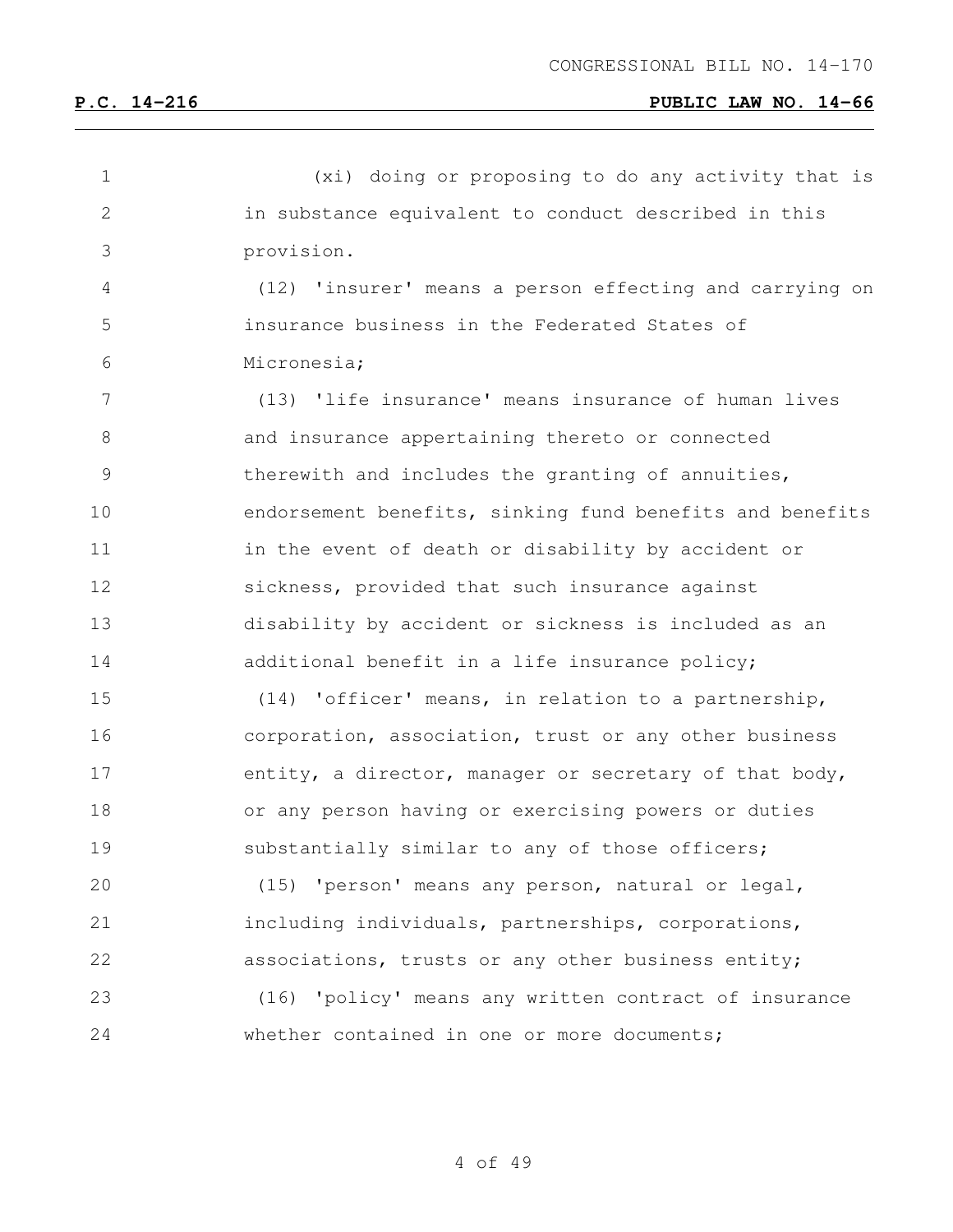| $\mathbf 1$  | (17) 'policy-owner' means a person who is entitled to           |
|--------------|-----------------------------------------------------------------|
| $\mathbf{2}$ | claim any benefit provided for in a policy;                     |
| 3            | (18) 'premium' means the money to be paid in return for         |
| 4            | an undertaking to provide policy benefits;                      |
| 5            | (19) 'reinsurance' means a contract by which an insurer         |
| 6            | insures any part of the risk insured by the insurer with        |
| 7            | another insurer;                                                |
| $8\,$        | (20) 'related person' with respect to any natural               |
| 9            | person means his spouse, child, parents, brothers, or           |
| 10           | sisters, or any partnership, corporation, or firm in            |
| 11           | which he owns more than a ten percent interest;                 |
| 12           | (21) 'regulations' means regulations made by the                |
| 13           | Insurance Board under this Act.                                 |
| 14           | (22) 'solicitor' means an individual who solicits               |
| 15           | applications for insurance or negotiates insurance              |
| 16           | business on behalf of an insurer or an agent and earns          |
| 17           | commissions for each successful sale, but is neither an         |
| 18           | insurer, an insurance agent, nor an employee of an              |
| 19           | insurer or agent."                                              |
| 20           | Section 5. The Code of the Federated States of Micronesia,      |
| 21           | as amended, is hereby further amended by enacting a new section |
| 22           | 103 of title 37 to read as follows:                             |
| 23           | "Section 103. Exemption of Social Security Program and          |
| 24           | Nothing in this Act shall apply to the<br>Health Plan.          |
| 25           | Social Security Program, Board or Administration, the           |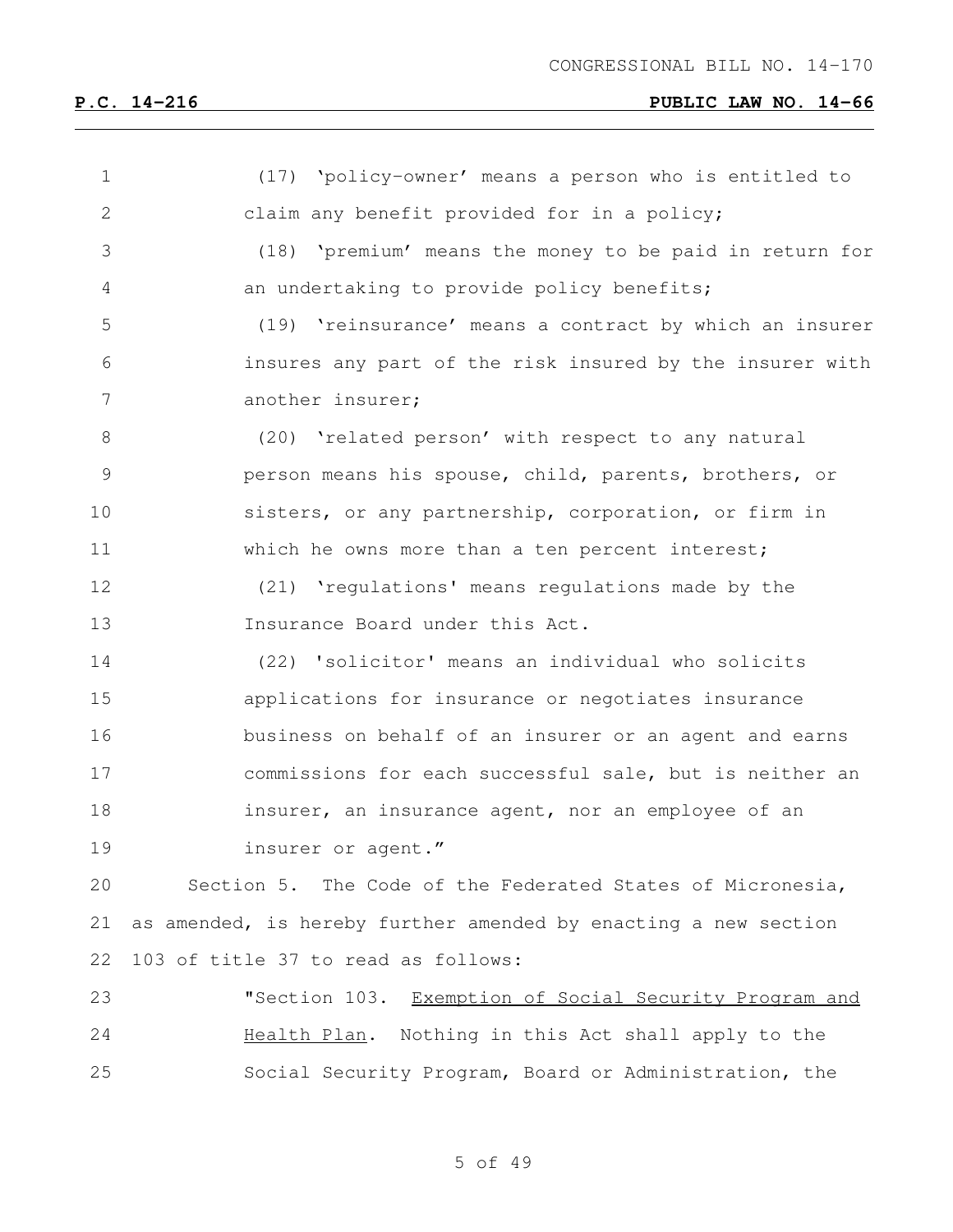| 1             | National Government Employees' Health Plan or any social        |
|---------------|-----------------------------------------------------------------|
| $\mathbf{2}$  | security program or health plan requlated by a National         |
| 3             | or State Government."                                           |
| 4             | Section 6. The Code of the Federated States of Micronesia,      |
| 5             | as amended, is hereby further amended by enacting a new section |
| 6             | 104 of title 37 to read as follows:                             |
| 7             | "Section 104. Transition.                                       |
| 8             | This Act applies to any person transacting<br>(1)               |
| $\mathcal{G}$ | insurance business on or after the effective date of            |
| 10            | this Act.                                                       |
| 11            | (2) All persons transacting insurance business as of            |
| 12            | the effective date of this Act will be permitted a grace        |
| 13            | period of 180 days from the effective date of this Act          |
| 14            | before being penalized for violation of this Act.               |
| 15            | (3) Any such person must, within 180 days of the                |
| 16            | effective date of this Act, apply for a license under           |
| 17            | this Act or cease their insurance business.                     |
| 18            | (4) Any person who timely files an application shall            |
| 19            | have their grace period extended until such time as             |
| 20            | their registration is approved or denied.                       |
| 21            | (5) Any person who does not file an application within          |
| 22            | the 180 days or whose timely filed application is denied        |
| 23            | must stop transacting insurance business, but continue          |
| 24            | to administer their policies and wind up their business         |
| 25            | in accordance with the provisions of this Act."                 |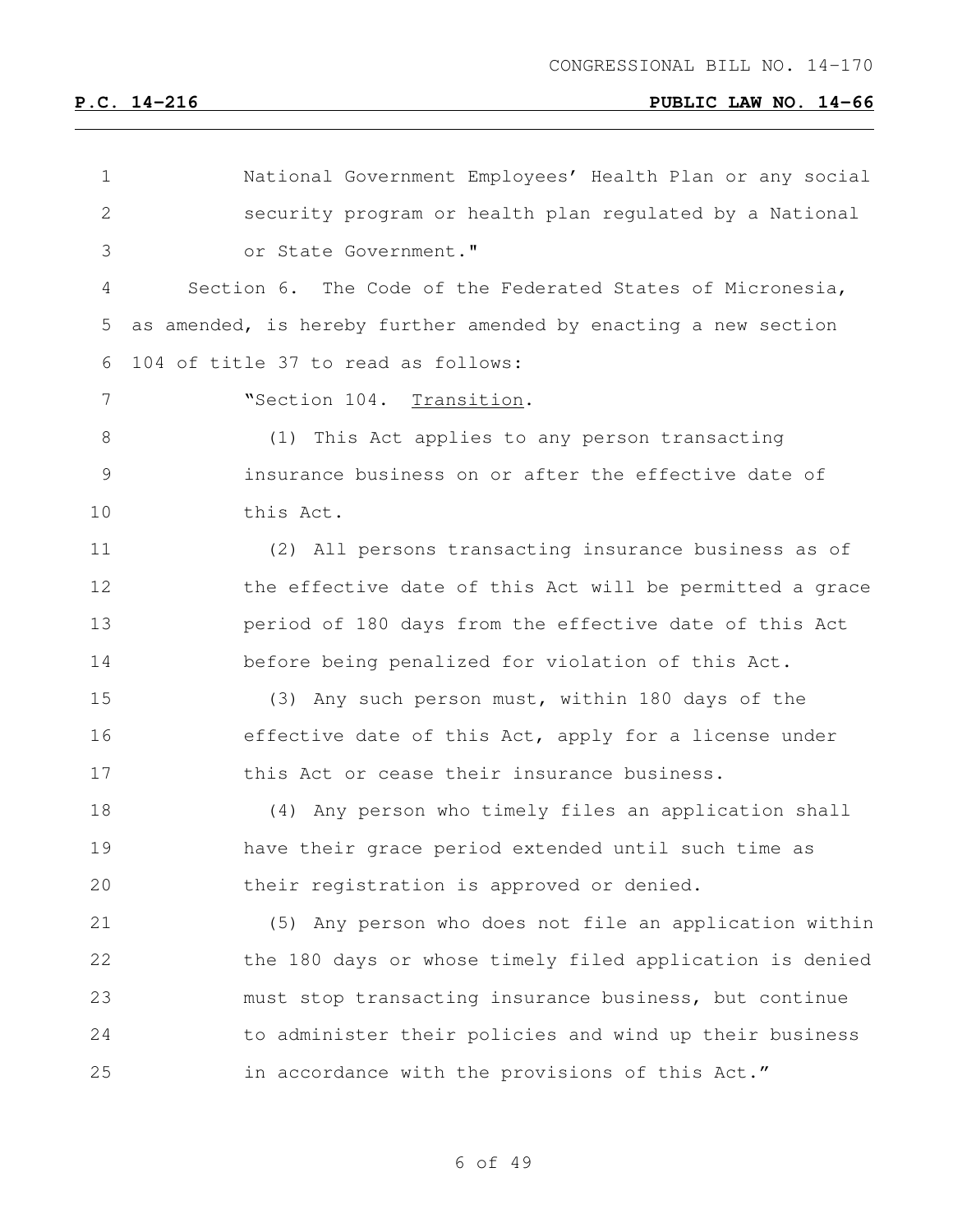| $\mathbf 1$    | Section 7. The Code of the Federated States of Micronesia, as     |
|----------------|-------------------------------------------------------------------|
| 2              | amended, is hereby further amended by enacting a new chapter 2 to |
| 3              | title 37 entitled "Administration".                               |
| 4              | Section 8. The Code of the Federated States of Micronesia,        |
| 5              | as amended, is hereby further amended by enacting a new section   |
| 6              | 201 of title 37 to read as follows:                               |
| $\overline{7}$ | "Section 201. Establishment of the Insurance Board.               |
| $8\,$          | The Banking Board established in Section 201 of title 29          |
| 9              | of the Code of the Federated States of Micronesia shall           |
| 10             | also serve as the Insurance Board and the Board shall             |
| 11             | meet as set forth in Section 204 of title 29 of the Code          |
| 12             | of the Federated States of Micronesia."                           |
| 13             | Section 9. The Code of the Federated States of Micronesia,        |
| 14             | as amended, is hereby further amended by enacting a new section   |
| 15             | 202 of title 37 to read as follows:                               |
| 16             | "Section 202. Powers. The Insurance Board shall be                |
| 17             | responsible for its policy and affairs and shall have             |
| 18             | the powers conferred upon it by this Act."                        |
| 19             | Section 10.<br>The Code of the Federated States of Micronesia,    |
| 20             | as amended, is hereby further amended by enacting a new section   |
| 21             | 203 of title 37 to read as follows:                               |
| 22             | "Section 203. Insurance Commissioner.                             |
| 23             | The President shall appoint a person to be the<br>(1)             |
| 24             | Insurance Commissioner who shall be responsible to the            |
| 25             | Insurance Board for the execution of its policy and the           |
|                |                                                                   |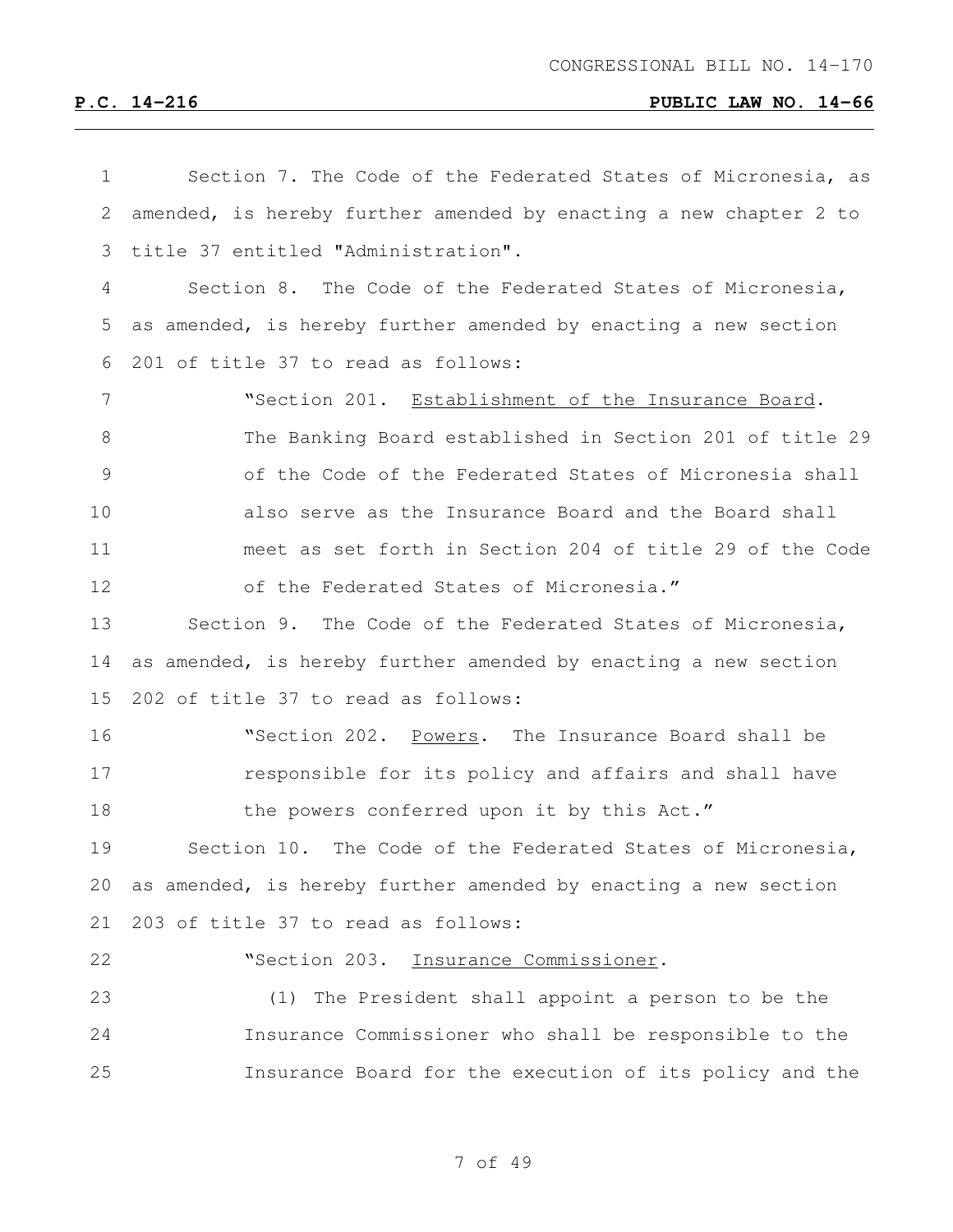performance of duties and exercise of powers conferred by this title.

 (2) The Insurance Commissioner shall be a person of recognized experience in insurance and financial matters and shall be eligible for reappointment. The Insurance Commissioner shall not hold or occupy any other office **19 Undee** unless approved in writing by the President; except that the person appointed to be the Insurance Commissioner may also be appointed to be the Banking Commissioner.

 (3) The remuneration and other terms and conditions of employment of the Insurance Commissioner shall be determined from time to time by the Insurance Board.

 (4) The Insurance Commissioner shall, except as may otherwise be provided in this title or the resolutions 15 of the Insurance Board, have the power to act and sign instruments and documents on behalf of the Insurance Board.

 (5) The Insurance Commissioner shall serve, ex officio, as a non-voting member of the Insurance Board. (6) During any period when there is no duly appointed person serving as Insurance Commissioner, the Chairman of the Insurance Board shall perform the duties and exercise the rights of the Insurance Commissioner." Section 11. The Code of the Federated States of Micronesia, as amended, is hereby further amended by enacting a new section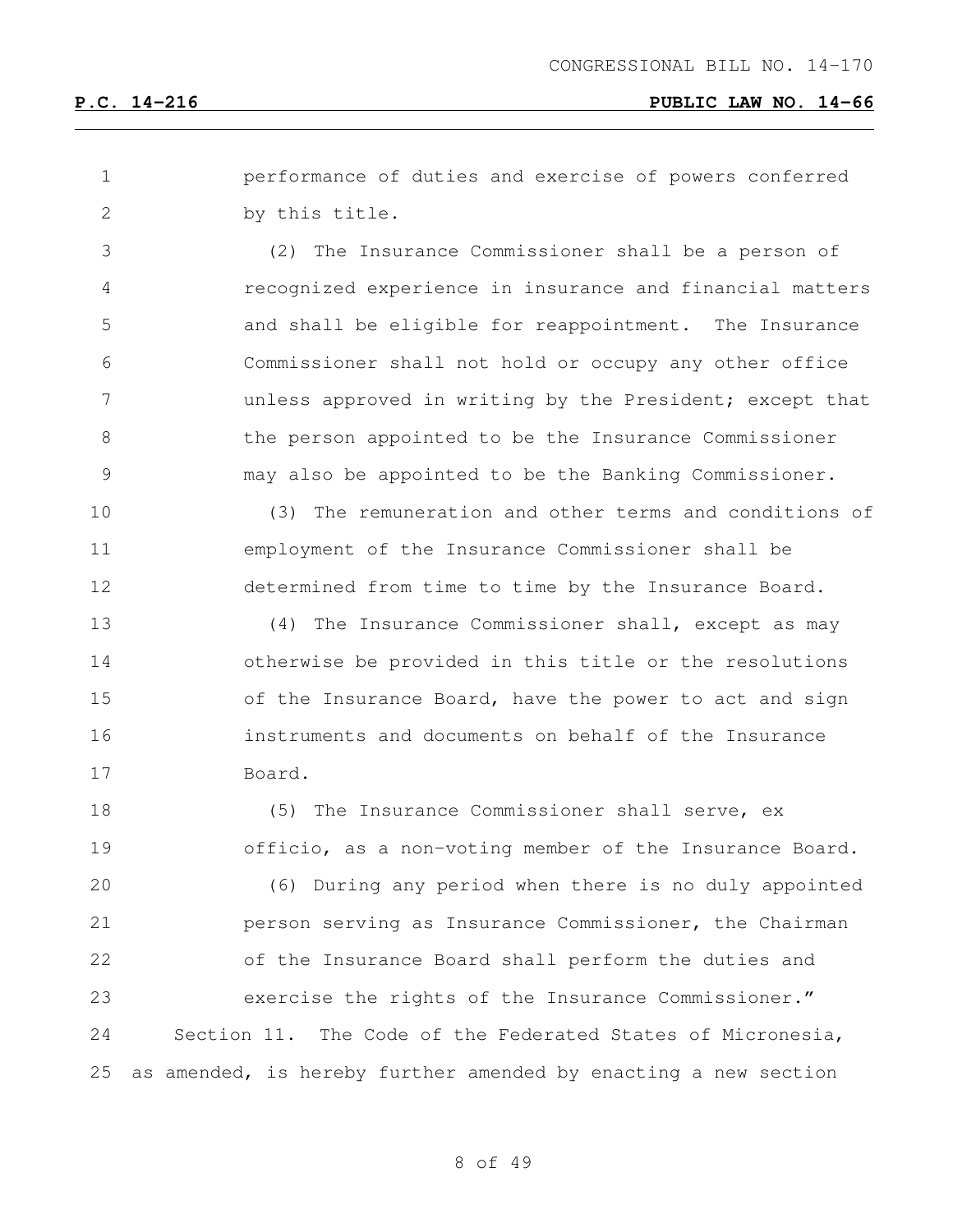| 1             | 204 of title 37 to read as follows:                             |
|---------------|-----------------------------------------------------------------|
| $\mathbf{2}$  | "Section 204. Principal purposes. The principal                 |
| 3             | purposes of the Insurance Board shall be:                       |
| 4             | (1) To regulate insurance business;                             |
| 5             | To undertake the licensing and supervision of<br>(2)            |
| 6             | insurers, insurance agents, insurance solicitors and            |
| 7             | insurance brokers;                                              |
| 8             | (3) To protect the interests of policy owners; and              |
| $\mathcal{G}$ | (4) To promote the soundness, stability, and                    |
| 10            | development of the insurance system in the Federated            |
| 11            | States of Micronesia."                                          |
| 12            | Section 12. The Code of the Federated States of Micronesia,     |
| 13            | as amended, is hereby further amended by enacting a new section |
| 14            | 205 of title 37 to read as follows:                             |
| 15            | "Section 205. Reports. The Insurance Board shall                |
| 16            | transmit to the President and the Speaker of the                |
| 17            | Congress by May 1 of each year a report containing a            |
| 18            | tabulated statement and synopsis of the reports which           |
| 19            | have been filed with the Board showing the conditions of        |
| 20            | every person licensed under this Act, the general               |
| 21            | condition of the insurance business in the Federated            |
| 22            | States of Micronesia, and other matters covering                |
| 23            | insurance and including the activities of the Insurance         |
| 24            | Board, for the last fiscal year. This report shall also         |
| 25            | be made available to the general public."                       |
|               |                                                                 |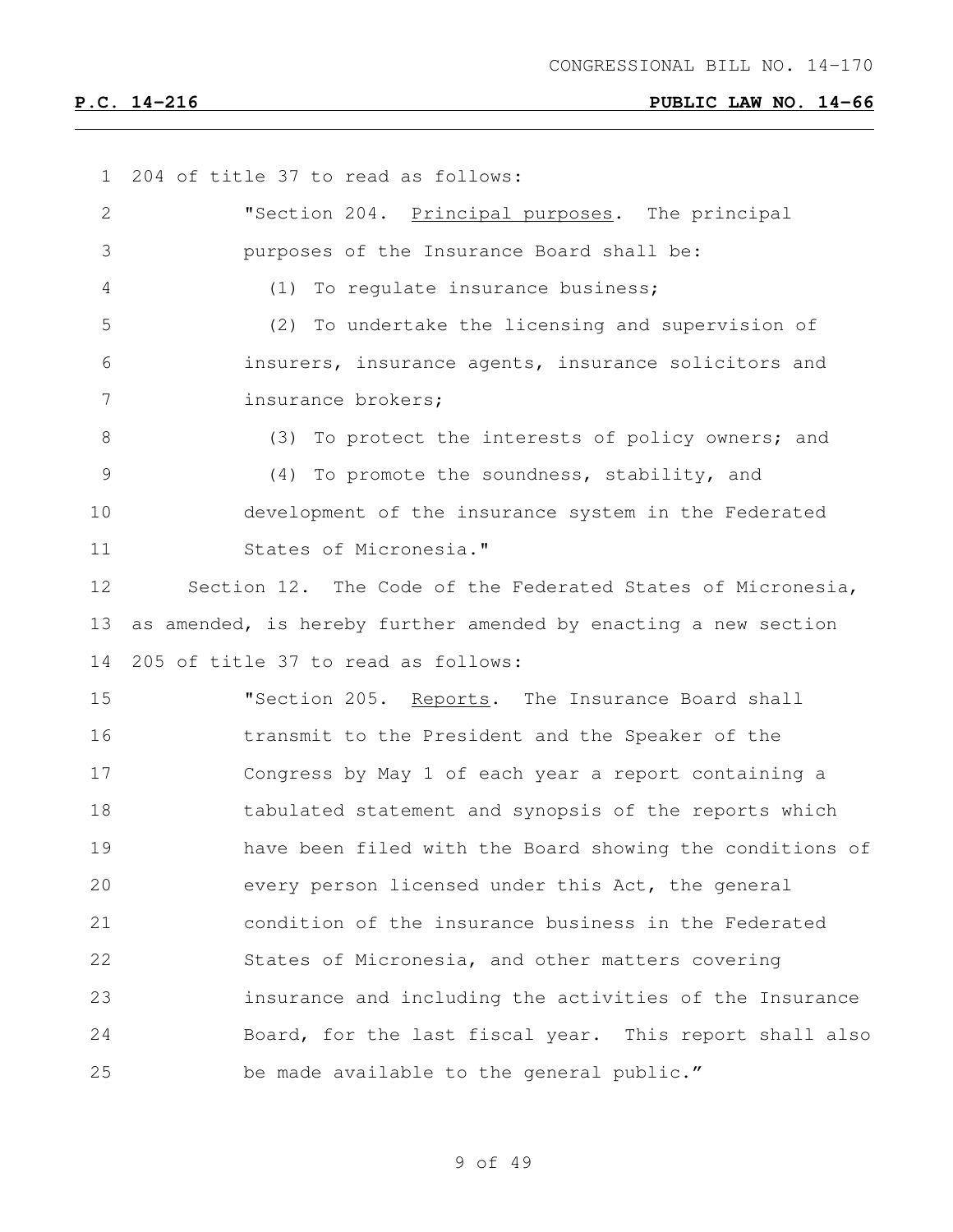| $\mathbf 1$    | Section 13. The Code of the Federated States of Micronesia,     |
|----------------|-----------------------------------------------------------------|
| 2              | as amended, is hereby further amended by enacting a new section |
| 3              | 206 of title 37 to read as follows:                             |
| $\overline{4}$ | "Section 206. Services of Public Auditor and others.            |
| 5              | The Insurance Board shall be entitled to utilize the            |
| 6              | services of the Public Auditor, the Department of               |
| 7              | Justice and such independent accountants, lawyers, and          |
| 8              | other experts as they may select in carrying out their          |
| 9              | powers and duties under this title. The President of            |
| 10             | the Federated States of Micronesia shall provide such           |
| 11             | administrative support and staff as may be needed to            |
| 12             | conduct the business of the Insurance Board."                   |
| 13             | Section 14. The Code of the Federated States of Micronesia,     |
| 14             | as amended, is hereby further amended by enacting a new section |
| 15             | 207 of title 37 to read as follows:                             |
| 16             | "Section 207. Requlations. The Insurance Board may              |
| 17             | make Regulations prescribing anything which under this          |
| 18             | Act may be prescribed and generally for carrying into           |
| 19             | effect the objects of this Act. Such Regulations shall          |
| 20             | be made in accordance with title 17, chapter 1 of the           |
| 21             | Code of the Federated States of Micronesia."                    |
| 22             | Section 15. The Code of the Federated States of Micronesia,     |
| 23             | as amended, is hereby further amended by enacting a new section |
| 24             | 208 of title 37 to read as follows:                             |
| 25             | "Section 208. Conflict of interest.                             |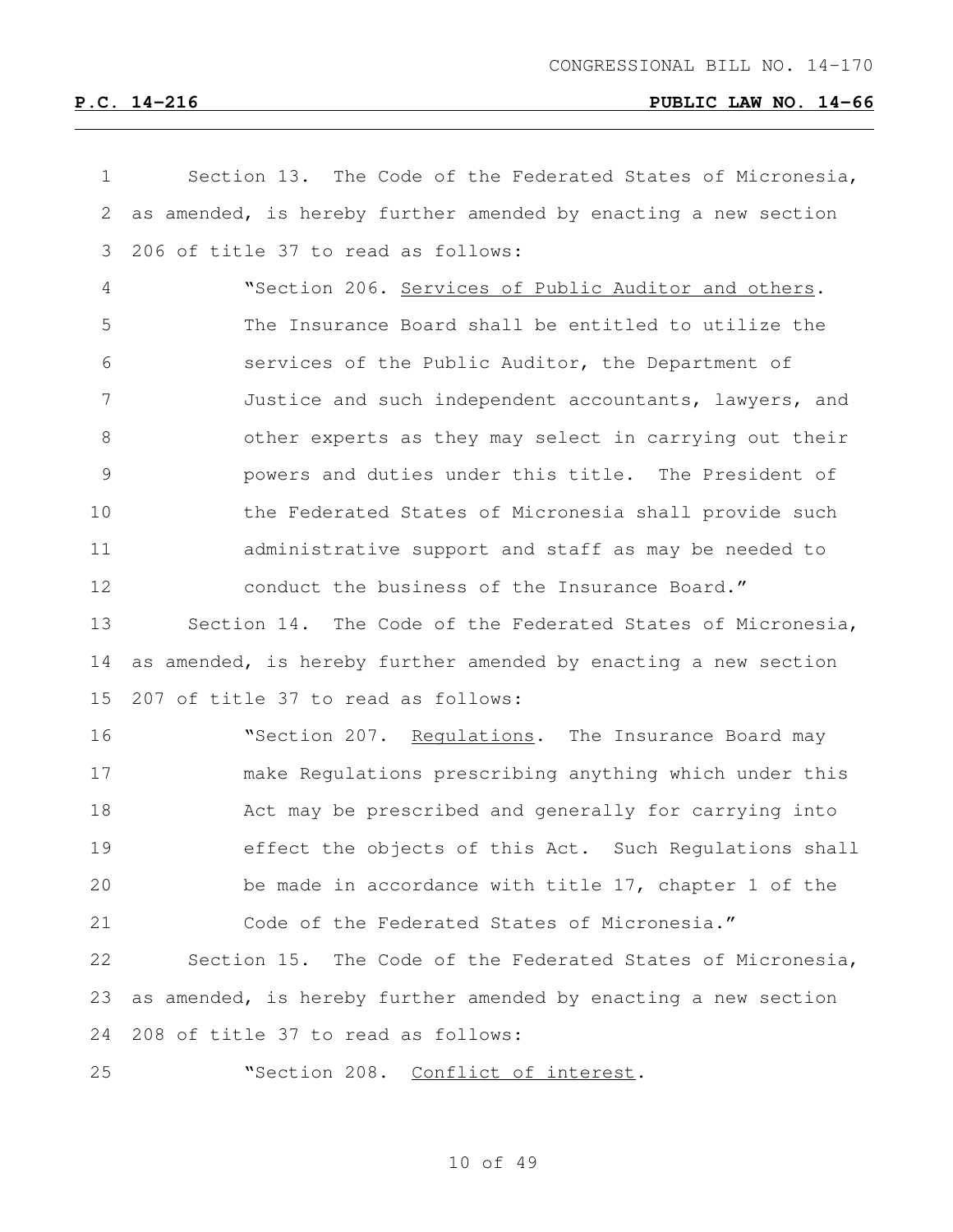| $\mathbf 1$ | (1) Neither a member of the Insurance Board, the         |
|-------------|----------------------------------------------------------|
| 2           | Insurance Commissioner or any person acting on behalf or |
| 3           | under the supervision of the Board or Commissioner       |
| 4           | shall, during the discharge of their office:             |
| 5           | (a) be an officer, director, or employee of any          |
| 6           | person licensed under this Act or an affiliated entity;  |
| 7           | (b) own or deal directly or indirectly in the            |
| 8           | shares or obligations of any person licensed under this  |
| $\mathsf 9$ | Act or an affiliated entity;                             |
| 10          | (c) be an insurer, insurance agent, insurance            |
| 11          | broker or insurance solicitor;                           |
| 12          | (d) be interested in or receive directly or              |
| 13          | indirectly from an insurer or affiliated entity, or from |
| 14          | any of its officers, directors, or employees, or from    |
| 15          | any insurance agent, insurance broker or insurance       |
| 16          | solicitor, any salary, gratuity, compensation, or other  |
| 17          | thing of value by way of gift, credit, compensation for  |
| 18          | services, or for any other reason; or                    |
| 19          | (e) be interested in or under obligation to              |
| 20          | negotiate any contract, obligation, or settlement for    |
| 21          | another person with such insurer or affiliated entity.   |
| 22          | (2) Any violation of this Section by any person          |
| 23          | referred to herein shall be sufficient cause for removal |
| 24          | from office.                                             |
| 25          | (3) Notwithstanding subsection (1), it shall not be a    |
|             |                                                          |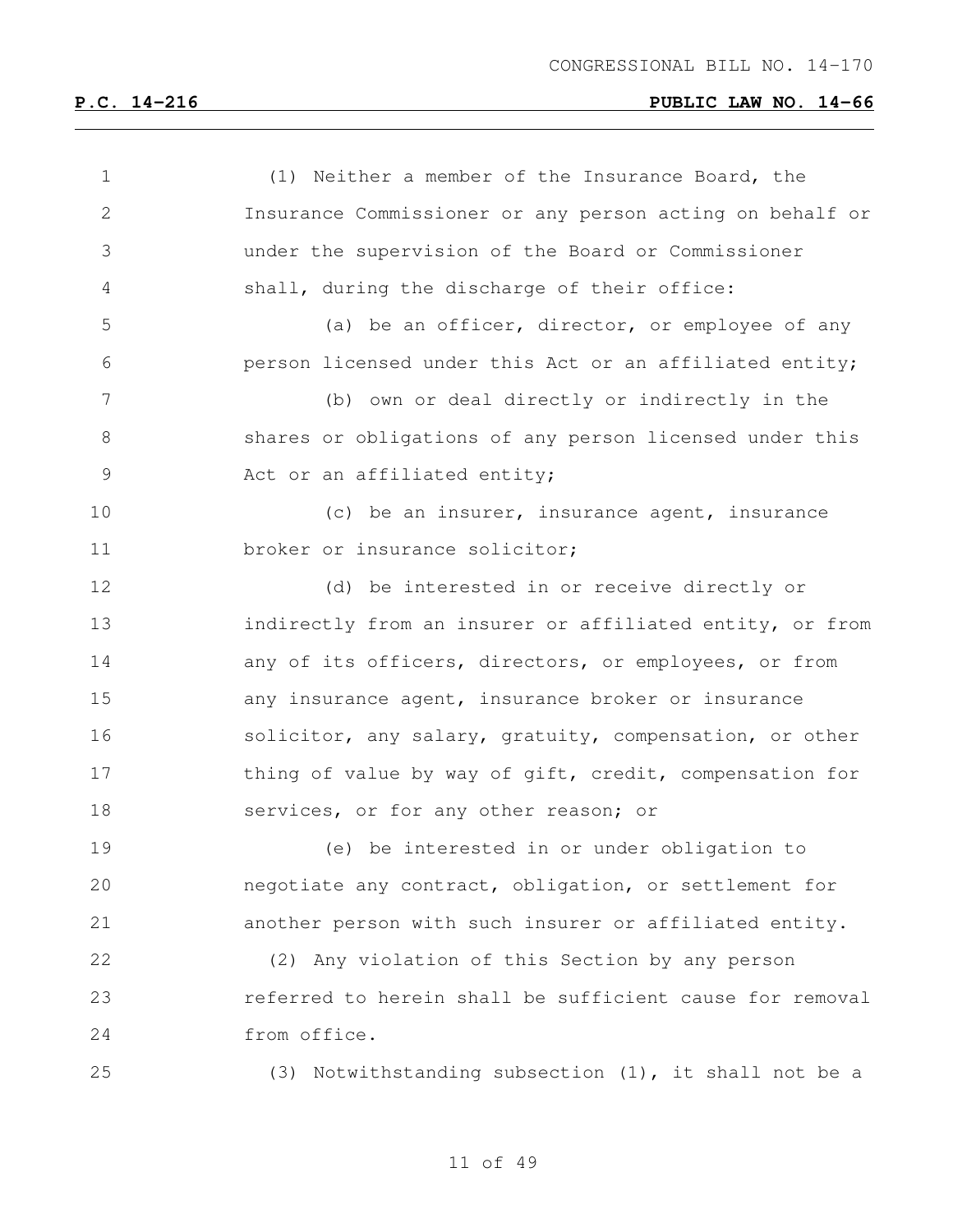| $\mathbf 1$    | conflict of interest to be a policy owner provided that         |
|----------------|-----------------------------------------------------------------|
| $\overline{2}$ | full disclosure of such ownership is made to the                |
| 3              | Insurance Board and in the case of the members of the           |
| 4              | Insurance Board, disclosure shall be made to the                |
| 5              | President of the Federated States of Micronesia."               |
| 6              | Section 16. The Code of the Federated States of Micronesia,     |
| 7              | as amended, is hereby further amended by enacting a new section |
| 8              | 209 of title 37 to read as follows:                             |
| $\mathcal{G}$  | "Section 209. Orders. The Insurance Board may issue             |
| 10             | such orders as may be necessary to carry out their              |
| 11             | powers and duties, including orders granting, revoking,         |
| 12             | suspending or restricting licensing and orders imposing         |
| 13             | penalties for violation of this Act. Every order and            |
| 14             | notice issued by the Insurance Board shall:                     |
| 15             | (1) be in writing and signed by the Commissioner or             |
| 16             | under the authority of the Commissioner;                        |
| 17             | (2) contain a concise statement of the grounds upon             |
| 18             | which it is based;                                              |
| 19             | (3) designate the provisions of law or regulation               |
| 20             | pursuant to which action is taken or proposed to be             |
| 21             | taken;                                                          |
| 22             | (4) state the effective date of the order or notice;            |
| 23             | (5) state the procedure by which appeal of the order            |
| 24             | may be taken; and                                               |
| 25             | (6) contain such other matters as may be appropriate."          |
|                |                                                                 |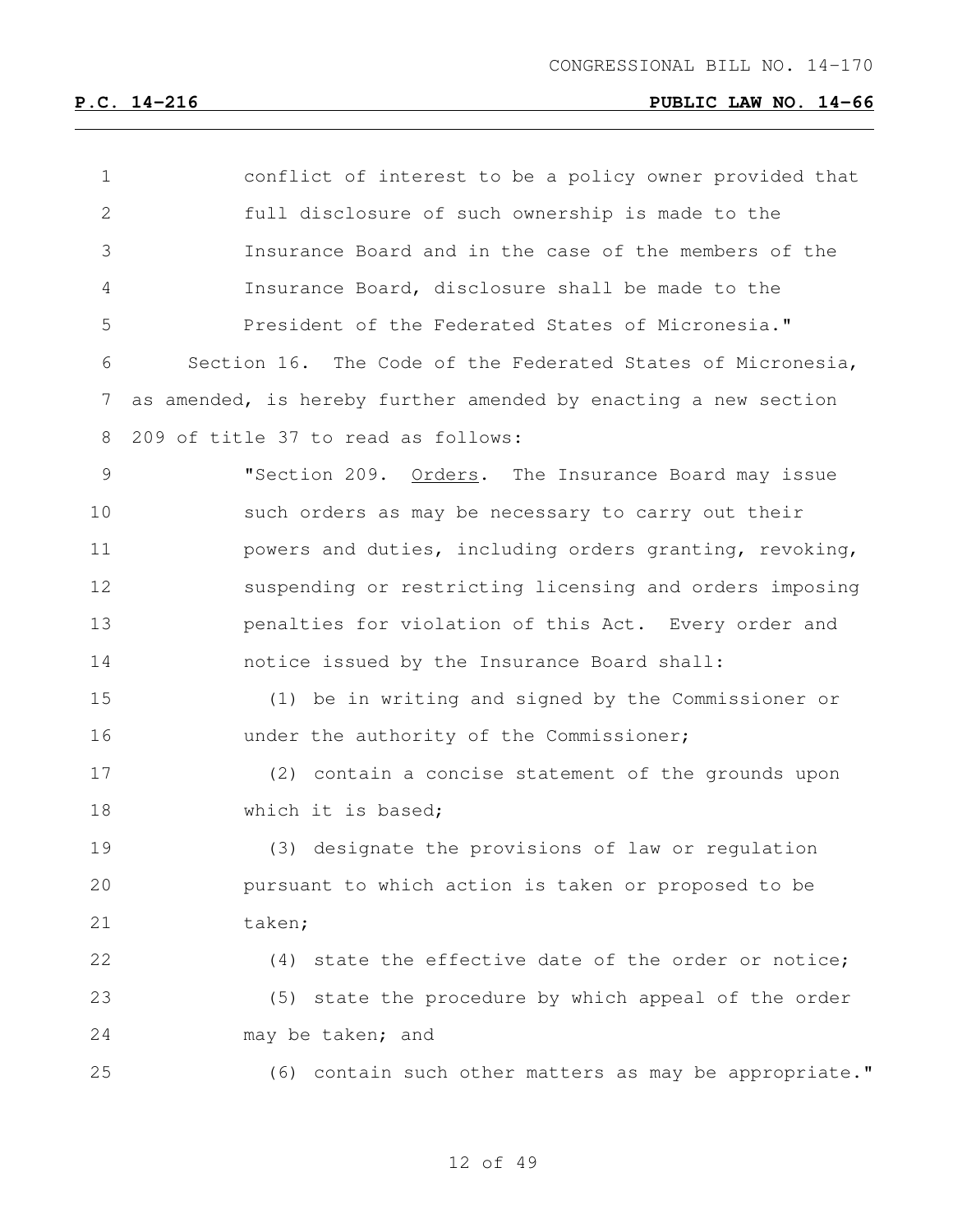| $\mathbf 1$    | Section 17. The Code of the Federated States of Micronesia,     |
|----------------|-----------------------------------------------------------------|
| 2              | as amended, is hereby further amended by enacting a new section |
| 3              | 210 of title 37 to read as follows:                             |
| $\overline{4}$ | "Section 210. Appeal.                                           |
| 5              | (1) Any order issued under this Act may be appealed to          |
| 6              | the Board pursuant to the provisions of title 17,               |
| 7              | chapter 1 of the Code of the Federated States of                |
| $8\,$          | Micronesia.                                                     |
| 9              | (2) A decision of the Board shall be final agency               |
| 10             | action for purposes of appeal to the Supreme Court of           |
| 11             | the Federated States of Micronesia. The filing of an            |
| 12             | appeal for judicial review shall not stay enforcement of        |
| 13             | an order but the Court may order a stay upon such terms         |
| 14             | as it deems proper.                                             |
| 15             | (3) An appeal must be filed with the Board within 30            |
| 16             | days of the date of issuance of the order being                 |
| 17             | appealed. Unless an appeal is filed the order shall             |
| 18             | become final 30 days after issuance and shall be subject        |
| 19             | to enforcement. If an appeal is filed, the order shall          |
| 20             | not become final until and unless it is affirmed by the         |
| 21             | Board."                                                         |
| 22             | Section 18. The Code of the Federated States of Micronesia,     |
| 23             | as amended, is hereby further amended by enacting a new section |
| 24             | 211 of title 37 to read as follows:                             |
| 25             | "Section 211. Enforcement.                                      |
|                |                                                                 |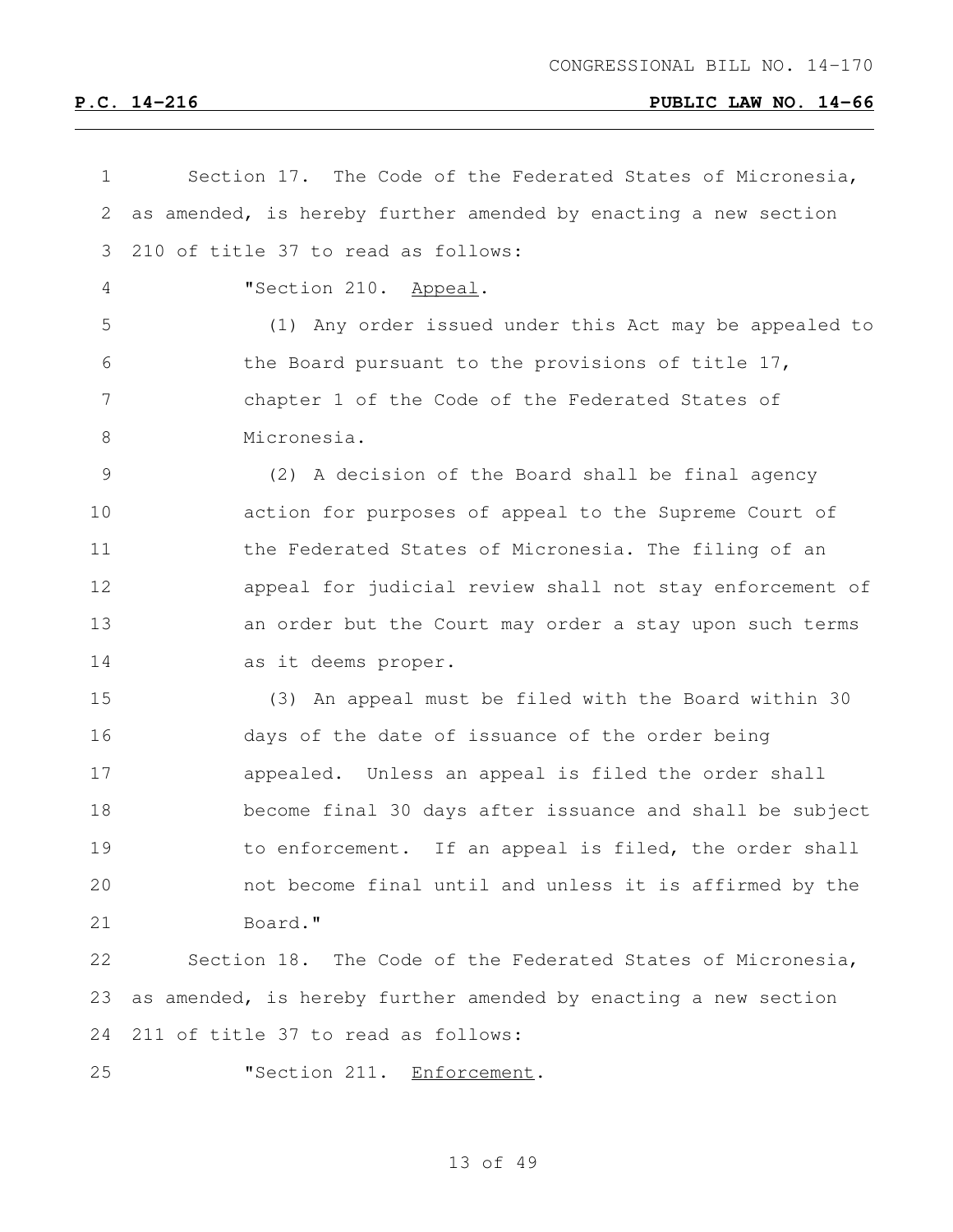| $\mathbf 1$    | (1) The Insurance Board may bring an action in the              |
|----------------|-----------------------------------------------------------------|
| $\mathbf{2}$   | Supreme Court of the Federated States of Micronesia to          |
| 3              | enforce any order issued under this Act.                        |
| $\overline{4}$ | (2) If the Insurance Board has cause to believe that            |
| 5              | any person has violated any provision of this Act that          |
| 6              | is subject to criminal penalty, the Insurance Board             |
| 7              | shall certify the facts of the violation to the                 |
| 8              | Department of Justice for investigation and prosecution         |
| $\mathcal{G}$  | by the Department of Justice.                                   |
| 10             | (3) If the Insurance Board has cause to believe that            |
| 11             | any person is violating, or is about to violate any             |
| 12             | provision of this Act or an order made by the Insurance         |
| 13             | Board pursuant to this Act, the Insurance Board may             |
| 14             | bring an action in the FSM Supreme Court to enjoin the          |
| 15             | person from continuing the violation or doing any act in        |
| 16             | furtherance thereof."                                           |
| 17             | Section 19. The Code of the Federated States of Micronesia,     |
| 18             | as amended, is hereby further amended by enacting a new section |
| 19             | 212 of title 37 to read as follows:                             |
| 20             | "Section 212. Commissioner may extend periods specified         |
| 21             | for performance of acts. The Commissioner may extend the        |
| 22             | periods prescribed under this Act for the performance of        |
| 23             | any act."                                                       |
| 24             | Section 20. The Code of the Federated States of Micronesia,     |
| 25             | as amended, is hereby further amended by enacting a new section |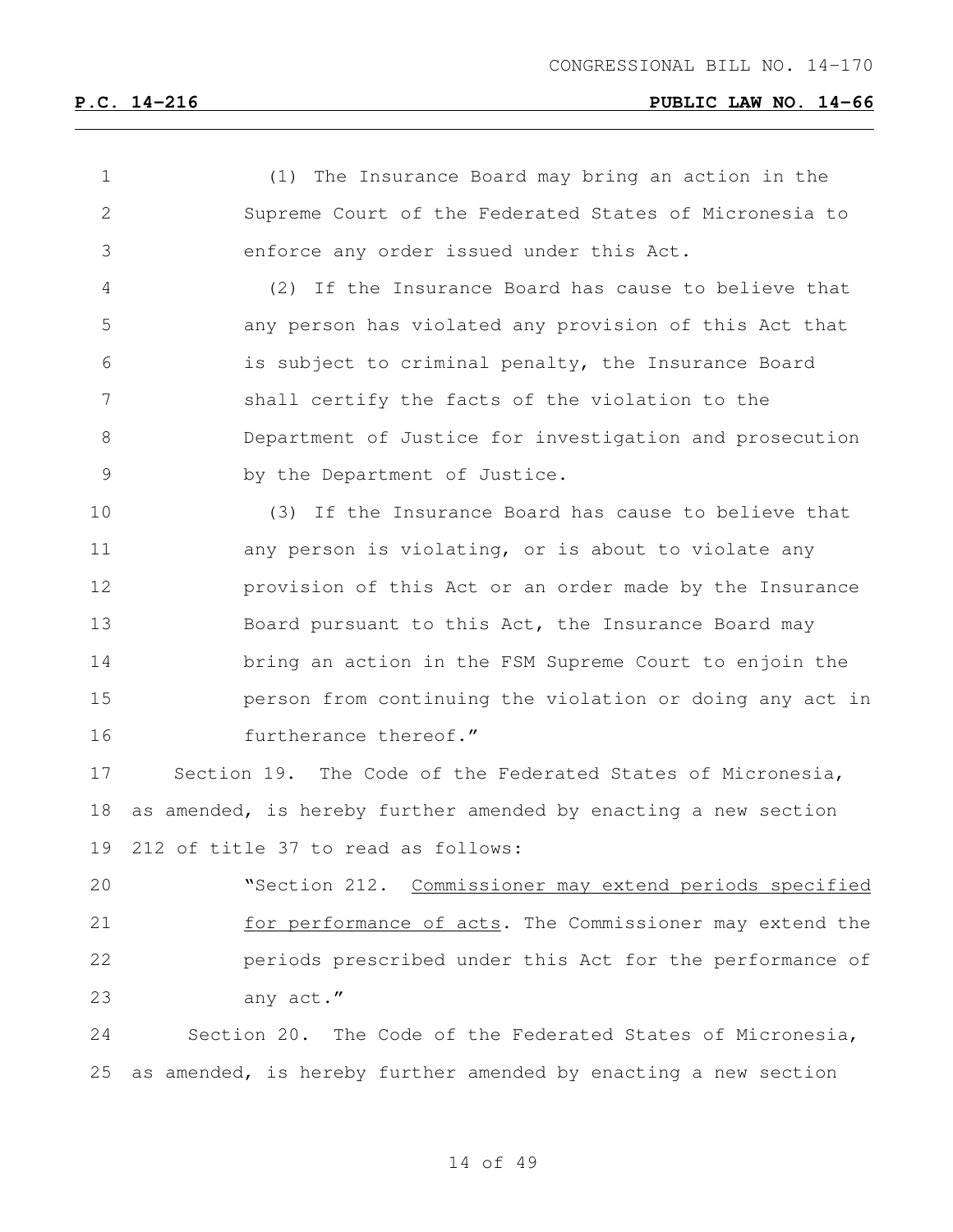213 of title 37 to read as follows: "Section 213. Commissioner may demand information. The Commissioner may, for the purpose of carrying out the provisions of this Act, demand from an applicant for a license or a license holder any document or information relating to any matter connected with his insurance business or transactions, and any such person shall 8 comply with any such demand." Section 21. The Code of the Federated States of Micronesia, as amended, is hereby further amended by enacting a new section 214 of title 37 to read as follows: "Section 214. Prohibition on disclosure. (1) No person who, in his past or current capacity as **an insurer, agent, broker or solicitor, has acquired**  information concerning a policy-owner shall disclose 16 such information except: (a) to an affiliated entity in the usual course of business; (b) with the written authorization of the policy owner or his legal personal representative; (c) for the purpose of performing his duties 22 under this Act; (d) when required to do so by a court in the Federated States of Micronesia;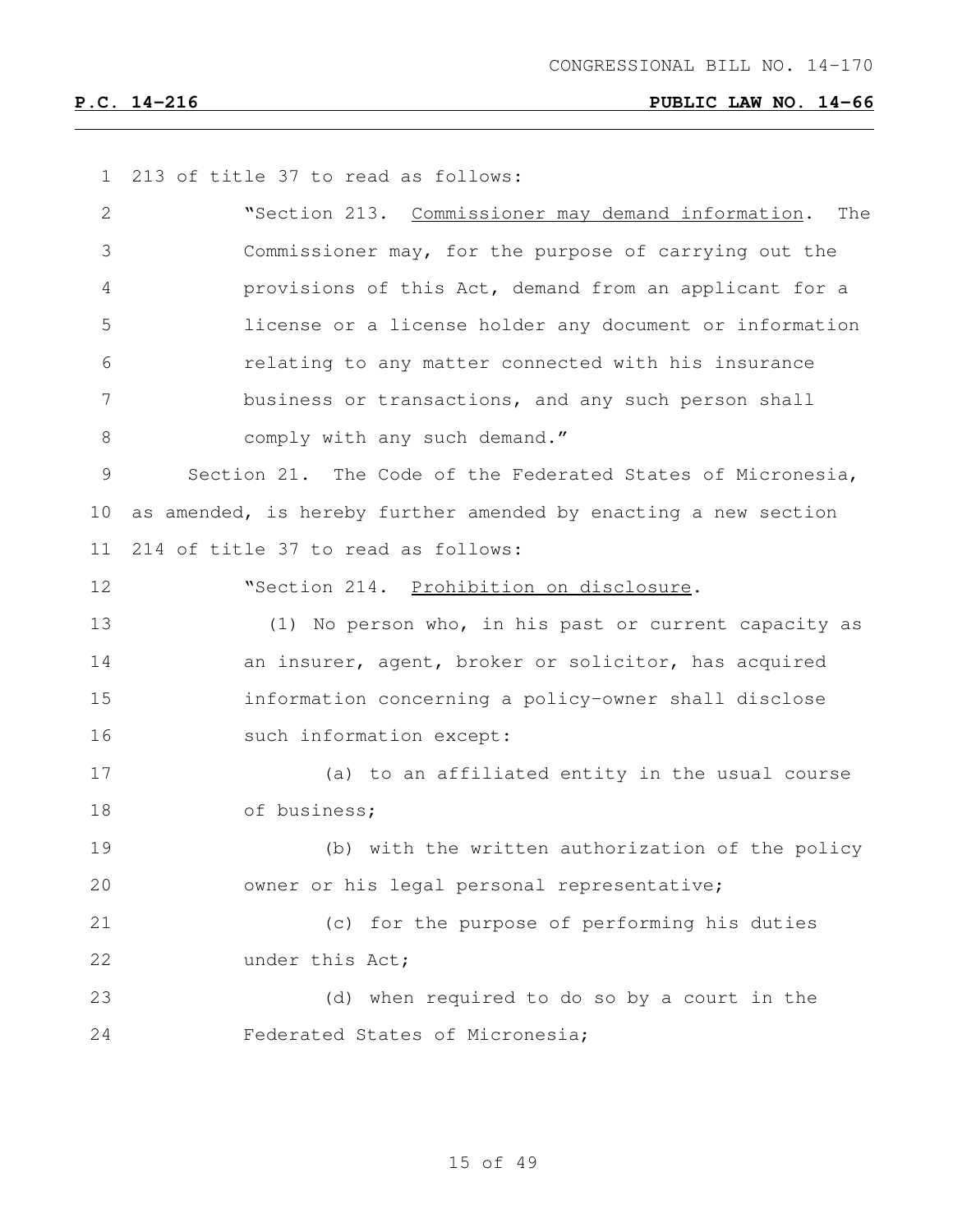| $\mathbf 1$   | (e) in order to comply with the provisions of            |
|---------------|----------------------------------------------------------|
| $\mathbf{2}$  | this Act or any other law.                               |
| 3             | (2) No member of the Insurance Board, the Insurance      |
| 4             | Commissioner or any employee or agent of the Insurance   |
| 5             | Board or Commissioner shall disclose to any person any   |
| 6             | information whatsoever relating to any person registered |
| 7             | under this Act or a policy-owner that he has acquired in |
| $8\,$         | the performance of his duties under this title except:   |
| $\mathcal{G}$ | (a) for the purpose of the performance of his            |
| 10            | duties or the exercise of his functions;                 |
| 11            | (b) when lawfully required to do so by any court,        |
| 12            | or in proceedings for an offense against this title;     |
| 13            | (c) with the consent of the person to whom the           |
| 14            | information relates;                                     |
| 15            | (d) to the extent that the information is                |
| 16            | available under any other law or in a public document;   |
| 17            | (e) in aggregated or summary form, in such a             |
| 18            | manner as to prevent any information disclosed from      |
| 19            | being identified by any person as being related to a     |
| 20            | particular person, including for statistical purposes;   |
| 21            | or                                                       |
| 22            | (f) in confidence to a supervisory authority in          |
| 23            | any other country for the purposes of the exercise of    |
| 24            | functions corresponding to or similar to those conferred |
| 25            | on the Insurance Board under this Act, so long as the    |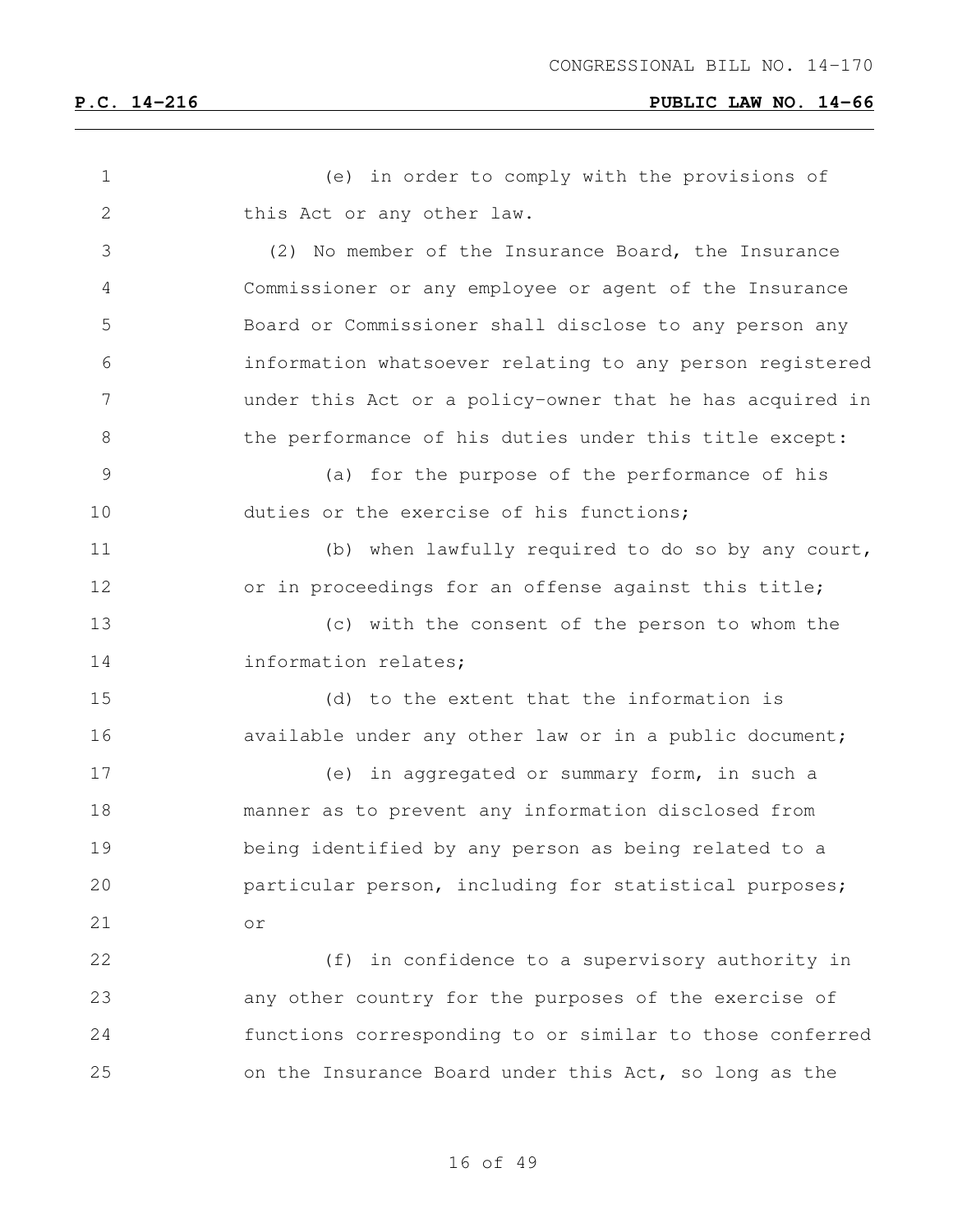| $\mathbf 1$  | Insurance Board is reasonably satisfied the recipient of        |
|--------------|-----------------------------------------------------------------|
| $\mathbf{2}$ | the information will maintain confidentiality."                 |
| 3            | Section 22. The Code of the Federated States of Micronesia,     |
| 4            | as amended, is hereby further amended by enacting a new section |
| 5            | 215 of title 37 to read as follows:                             |
| 6            | "Section 215. Publication of licenses and                       |
| 7            | registrations. The Insurance Board shall publish a              |
| 8            | list, amended from time to time, of:                            |
| 9            | (1) all applications filed for a license under this             |
| 10           | Act and all applications for registration as a foreign          |
| 11           | insurer proposing to transact business through an agent;        |
| 12           | (2) all approved licenses;                                      |
| 13           | (3) all foreign insurers registered to transact                 |
| 14           | business through an agent;                                      |
| 15           | (4) all denials of licenses and registrations;                  |
| 16           | (5) all cancellations and suspensions of licenses and           |
| 17           | registrations;                                                  |
| 18           | (6) information relevant to the winding up of any               |
| 19           | insurance business; and                                         |
| 20           | (7) any other information that is in the public                 |
| 21           | interest and not in violation of laws or regulations on         |
| 22           | confidentiality or privacy."                                    |
| 23           | Section 23.<br>The Code of the Federated States of Micronesia,  |
| 24           | as amended, is hereby further amended by enacting a new section |
| 25           | 216 of title 37 to read as follows:                             |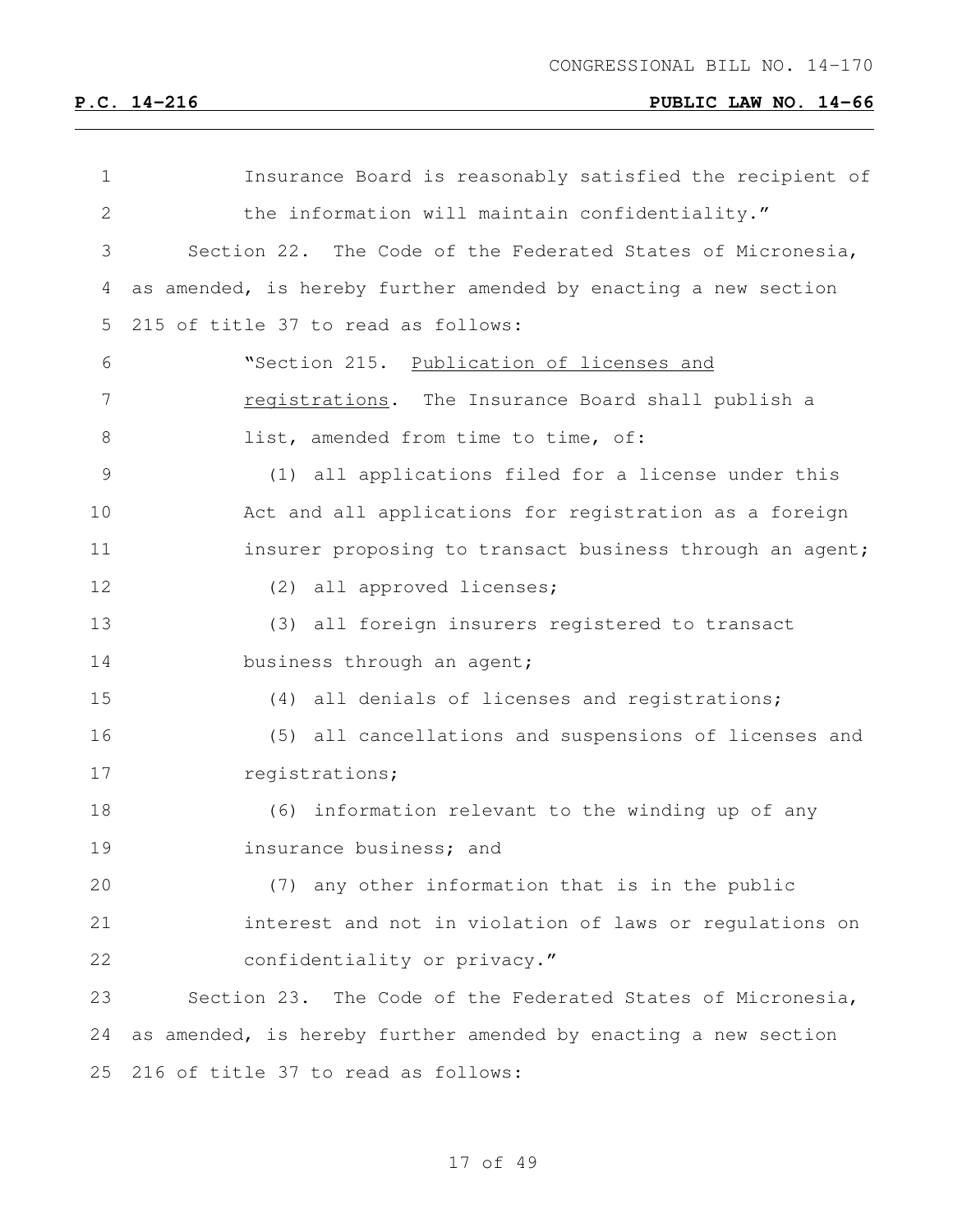| 1               | "Section 216. Examination of affairs.                    |
|-----------------|----------------------------------------------------------|
| $\mathbf{2}$    | (1) The Commissioner may examine the affairs of any      |
| 3               | person registered under this Act or of any person who is |
| 4               | or has at any relevant time been an affiliated entity of |
| 5               | any person registered under this Act.                    |
| 6               | (2) The Commissioner may enter the office of any         |
| $7\phantom{.0}$ | person licensed under this Act at any reasonable time,   |
| 8               | without notice, for purposes of examination.             |
| $\mathcal{G}$   | (3) It shall be the duty of the person under             |
| 10              | examination, as well as their past and present officers, |
| 11              | employees and any affiliated entities, to produce to the |
| 12              | Commissioner all books, records and documents relating   |
| 13              | to the person or affiliated entity under investigation   |
| 14              | which are in their custody or control, and otherwise to  |
| 15              | give to the Commissioner all reasonable assistance in    |
| 16              | connection with the examination.                         |
| 17              | (4) The Commissioner may:                                |
| 18              | (a) examine on oath the officers, employees and          |
| 19              | agents of the person under examination in relation to    |
| 20              | its business and may administer an oath accordingly; and |
| 21              | (b) if he thinks it necessary for the purpose of         |
| 22              | his examination that a person whom he has no power to    |
| 23              | examine on oath should be so examined apply to the       |
| 24              | court, and the court may, if it sees fit, order that     |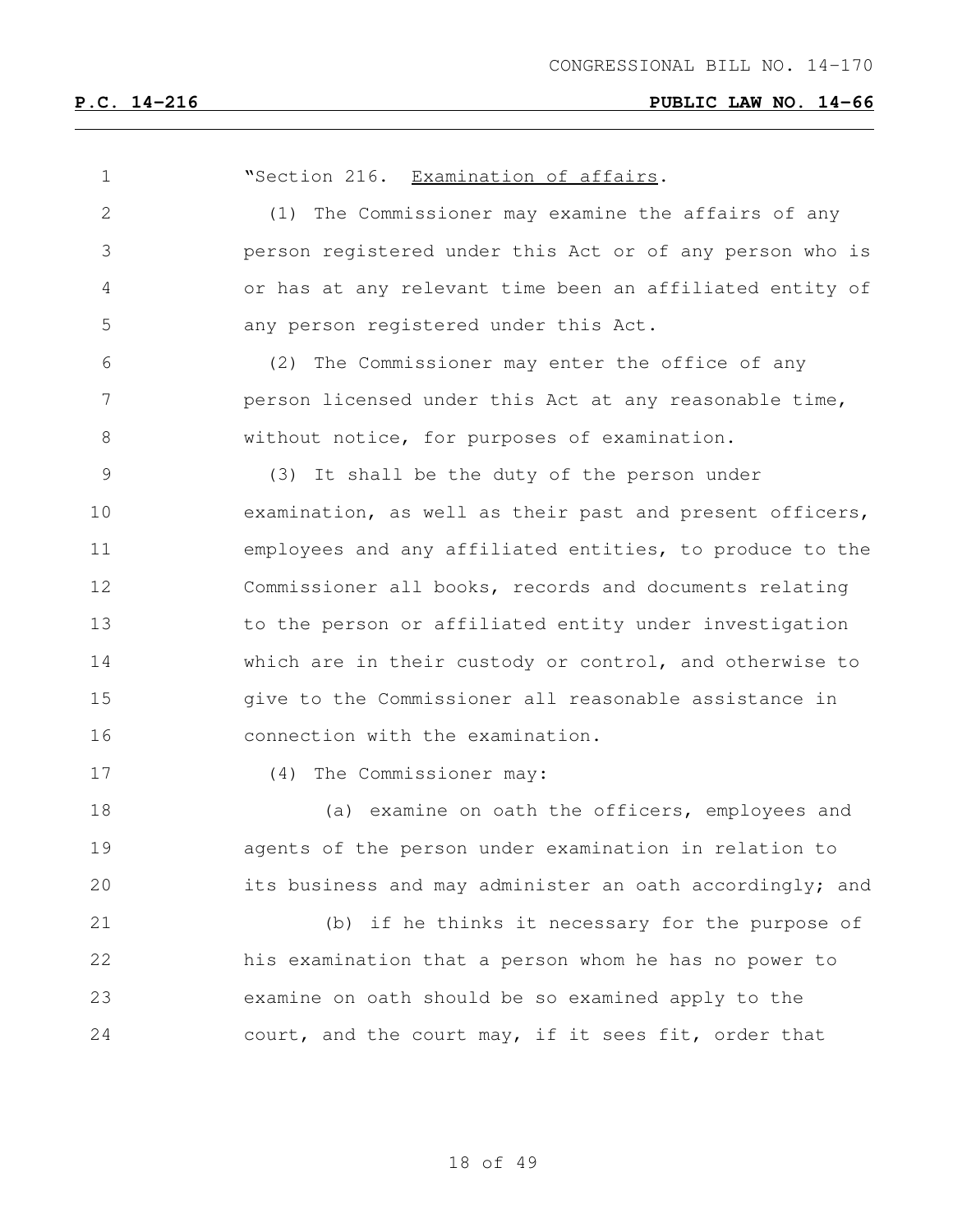| 1            | person to attend and be examined on oath before it on             |
|--------------|-------------------------------------------------------------------|
| $\mathbf{2}$ | any matter relevant to the examination;                           |
| 3            | The Commissioner may, if he thinks fit, charge the<br>(5)         |
| 4            | person whose affairs are examined all expenses properly           |
| 5            | incurred in connection with the examination or in                 |
| 6            | connection with the proceedings instituted as a result            |
| 7            | of the examination, which shall be paid as a fee in               |
| 8            | accordance with the Regulations."                                 |
| 9            | Section 24. The Code of the Federated States of Micronesia,       |
| 10           | as amended, is hereby further amended by enacting a new chapter 3 |
| 11           | to title 37 entitled "Licensing".                                 |
| 12           | Section 25. The Code of the Federated States of Micronesia,       |
| 13           | as amended, is hereby further amended by enacting a new section   |
| 14           | 301 of title 37 to read as follows:                               |
| 15           | "Section 301. License required.                                   |
| 16           | No insurance business shall be carried on in the<br>(1)           |
| 17           | Federated States of Micronesia except pursuant to the             |
| 18           | provisions of this Title.                                         |
| 19           | (2) Any person who transacts insurance business shall             |
| 20           | be licensed as either                                             |
| 21           | (a) an insurer,                                                   |
| 22           | (b) an agent,                                                     |
| 23           | (c) a solicitor, or                                               |
| 24           | (d) a broker.                                                     |
| 25           | (3) Only a company may be licensed as an insurer.                 |
|              |                                                                   |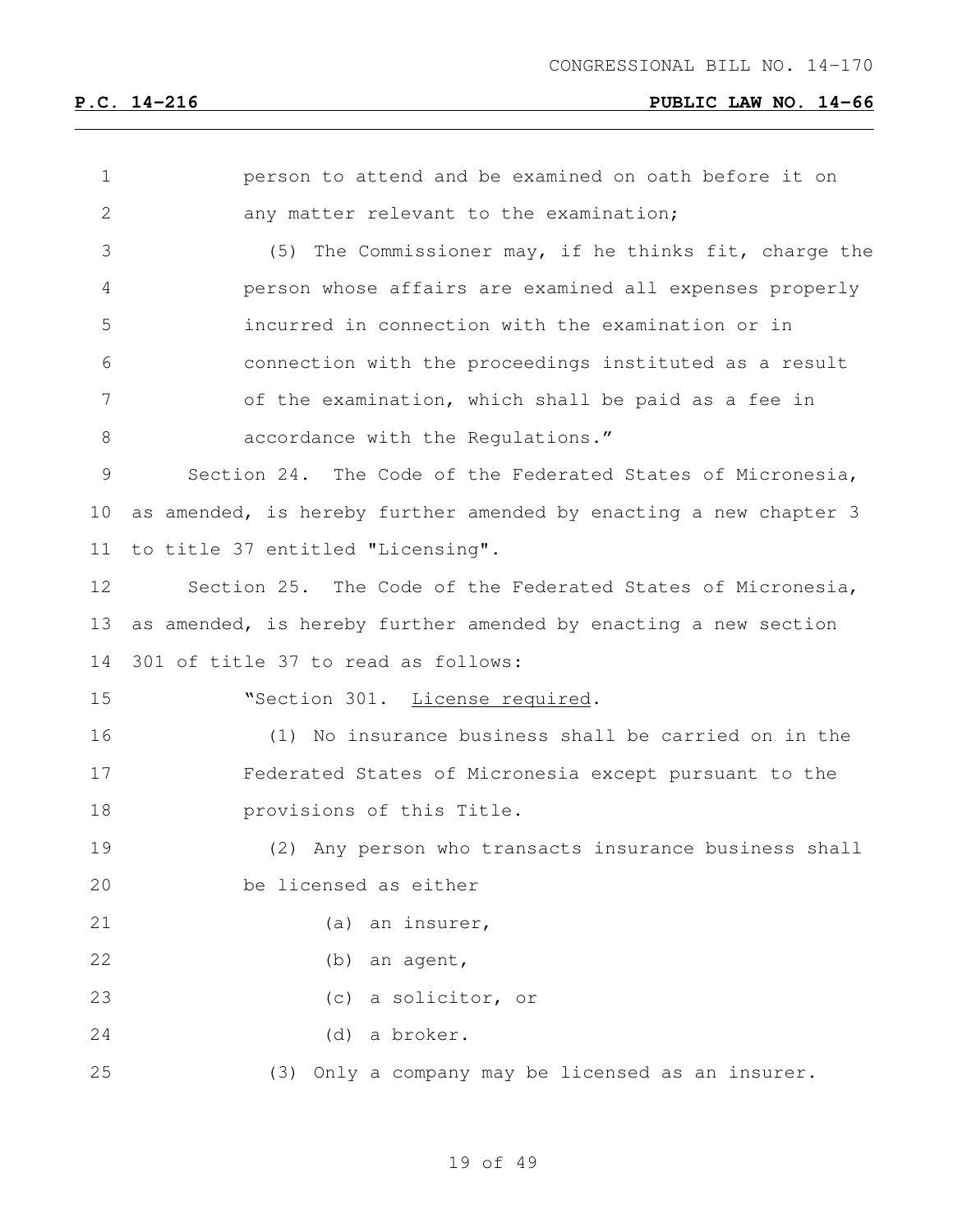| $\mathbf 1$  | (4) A foreign insurer who receives two million dollars          |
|--------------|-----------------------------------------------------------------|
| $\mathbf{2}$ | or more in income from premiums collected in the                |
| 3            | Federated States of Micronesia in a fiscal year shall be        |
| 4            | required to become licensed as an insurer.                      |
| 5            | (5) A foreign insurer who receives an amount less than          |
| 6            | two million dollars in income from premiums collected in        |
| 7            | the Federated States of Micronesia in a fiscal year             |
| 8            | shall be permitted to do business through a person              |
| 9            | licensed as an agent if the foreign insurer is                  |
| 10           | registered, unless such foreign insurer chooses to be           |
| 11           | licensed as an insurer instead.                                 |
| 12           | (6) A person licensed as an agent may conduct business          |
| 13           | on behalf of more than one insurer; however, the agent          |
| 14           | must apply for a separate license as an insurance agent         |
| 15           | for each insurer."                                              |
| 16           | Section 26. The Code of the Federated States of Micronesia,     |
| 17           | as amended, is hereby further amended by enacting a new section |
| 18           | 302 of title 37 to read as follows:                             |
| 19           | "Section 302. Application for license.                          |
| 20           | (1) An applicant for a license shall submit the                 |
| 21           | following information to the Insurance Board:                   |
| 22           | The name and address of the applicant;<br>(a)                   |
| 23           | In the case of a business entity, the<br>(b)                    |
| 24           | corporate charter and bylaws and the names and address          |
| 25           | of the officers;                                                |
|              |                                                                 |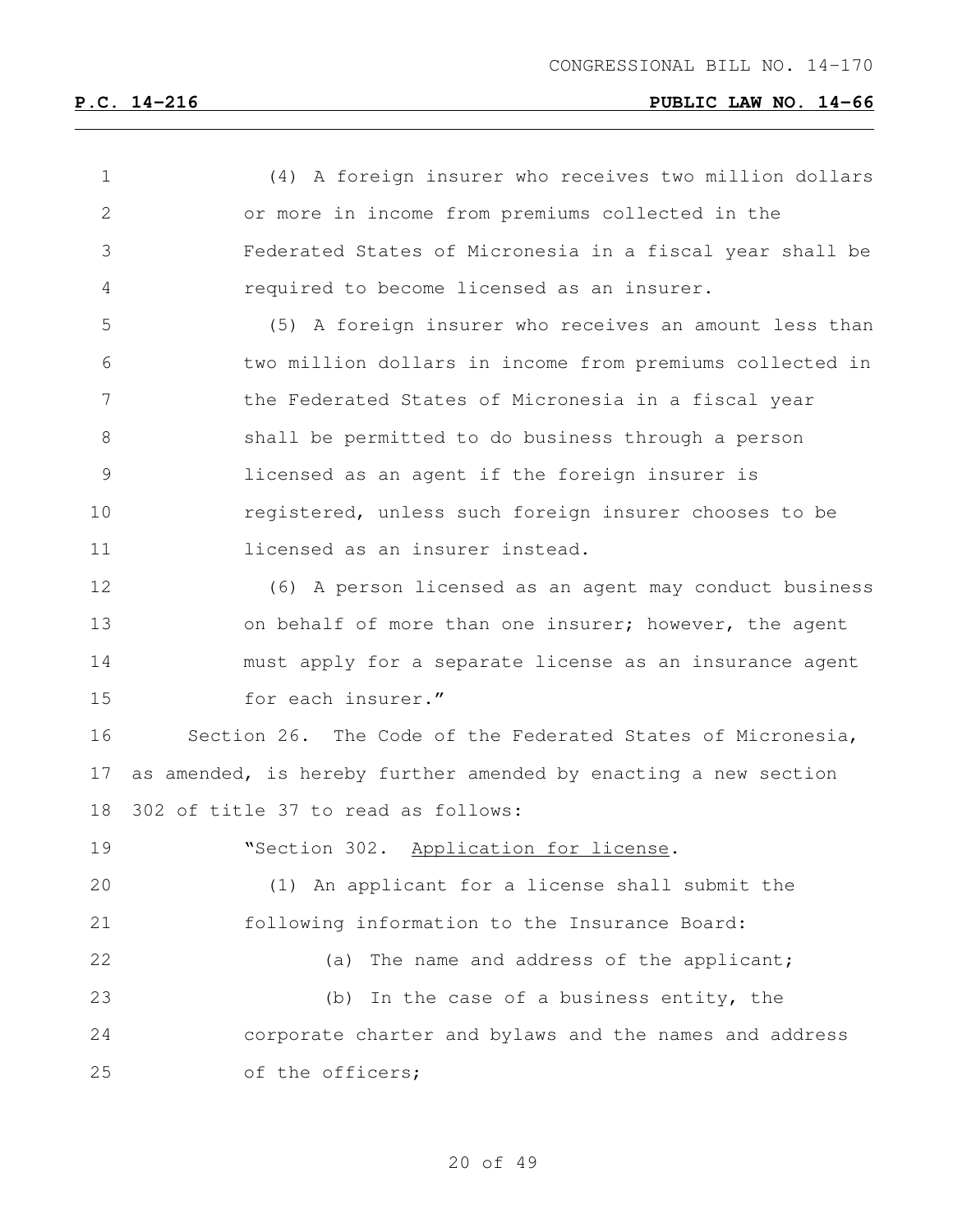| $\mathbf 1$ | (c) The address of the applicant's office in the         |
|-------------|----------------------------------------------------------|
| 2           | Federated States of Micronesia and an appointment of a   |
| 3           | representative resident in the Federated States of       |
| 4           | Micronesia for service of process and to whom notices    |
| 5           | and orders under this Act shall be sent;                 |
| 6           | (d) Evidence of the good character, financial            |
| 7           | responsibility, business experience and ability of the   |
| 8           | applicant, or in the case of a business entity, its      |
| 9           | officers;                                                |
| 10          | (e) In the case of applicants for an agent,              |
| 11          | solicitor or broker's license, information on prior      |
| 12          | insurance experience of the applicant and the names and  |
| 13          | addresses of prior insurers or agents represented by the |
| 14          | applicant;                                               |
| 15          | (f) The type of license requested;                       |
| 16          | (g) The classes of insurance proposed to be              |
| 17          | transacted and a demonstration of capacity to transact   |
| 18          | such classes of insurance;                               |
| 19          | (h) In the case of applicants for an agent's             |
| 20          | license, the request of a registered insurer that the    |
| 21          | applicant be licensed to represent the insurer as an     |
| 22          | agent;                                                   |
| 23          | (i) In the case of applicants for a solicitor's          |
| 24          | license, the request of a licensed insurer or licensed   |
|             |                                                          |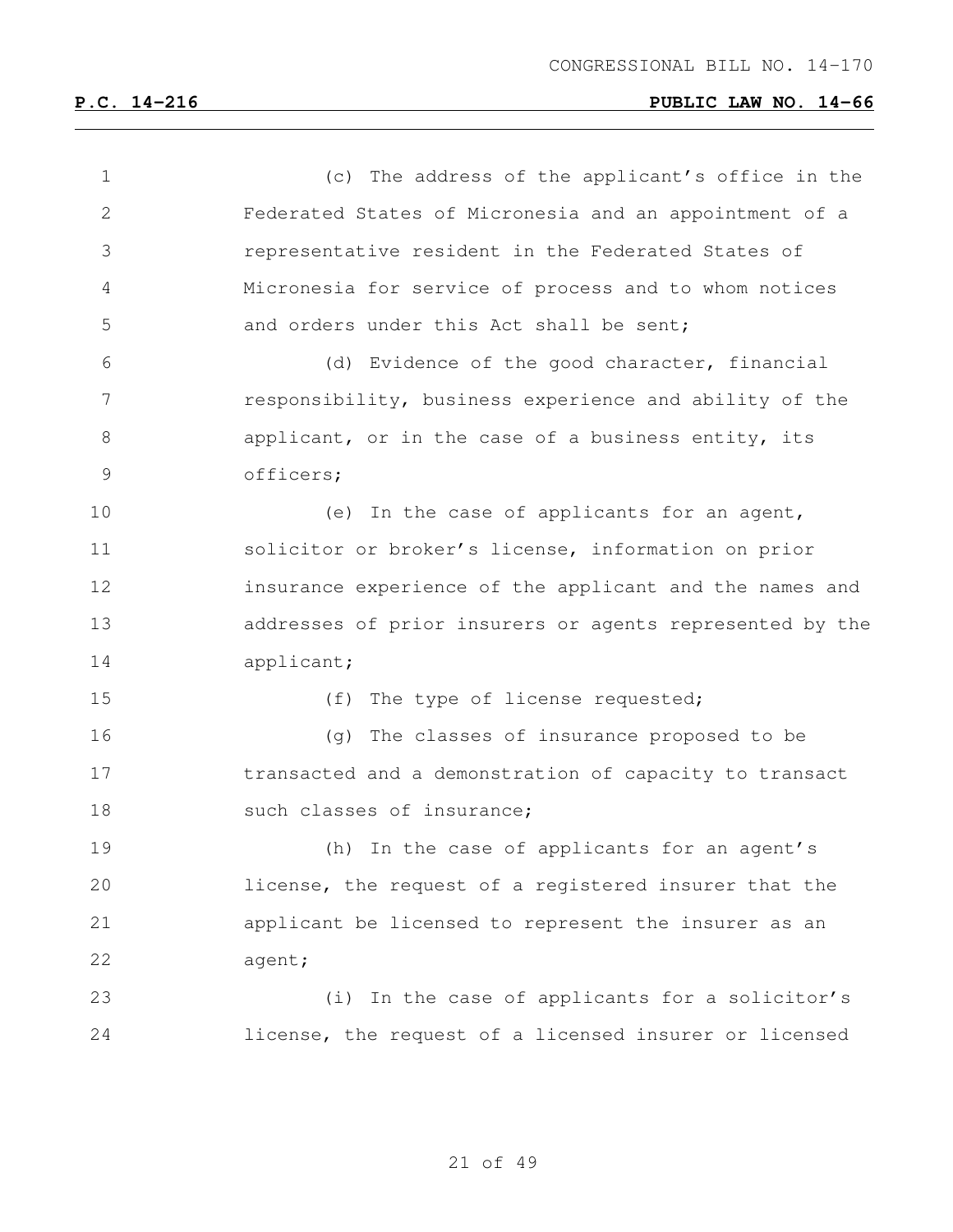| $\mathbf 1$   | agent that the applicant be licensed to represent the    |
|---------------|----------------------------------------------------------|
| $\mathbf{2}$  | insurer or agent;                                        |
| 3             | An audited financial statement for the most<br>(k)       |
| 4             | recent fiscal year, a statement of prospective income    |
| 5             | and a business plan for the forthcoming three years;     |
| 6             | In the case of applicants for an insurer's<br>(1)        |
| 7             | license, the insurer must be able to meet the minimum    |
| 8             | capital requirement of \$100,000;                        |
| $\mathcal{G}$ | In the case of applicants for an insurer's<br>(m)        |
| 10            | license, disclosure of all contracts of reinsurance;     |
| 11            | In the case of applicants for an insurer's<br>(n)        |
| 12            | license, if the applicant is a foreign insurer, a        |
| 13            | certificate issued by the insurance supervisory          |
| 14            | authority in the place in which the insurer is           |
| 15            | incorporated or constituted to the effect that he is     |
| 16            | complying with all the applicable insurance supervisory  |
| 17            | requirements of that authority;                          |
| 18            | (o) Other information and fees as required by            |
| 19            | Requlations.                                             |
| 20            | (2) The Insurance Board may require that an              |
| 21            | examination be made into the business and affairs of the |
| 22            | applicant, including, in the case of a foreign insurer,  |
| 23            | an examination by the insurance authority of the         |
| 24            | jurisdiction in which such insurer is organized.<br>Such |
| 25            | examination shall be at the cost of the applicant.       |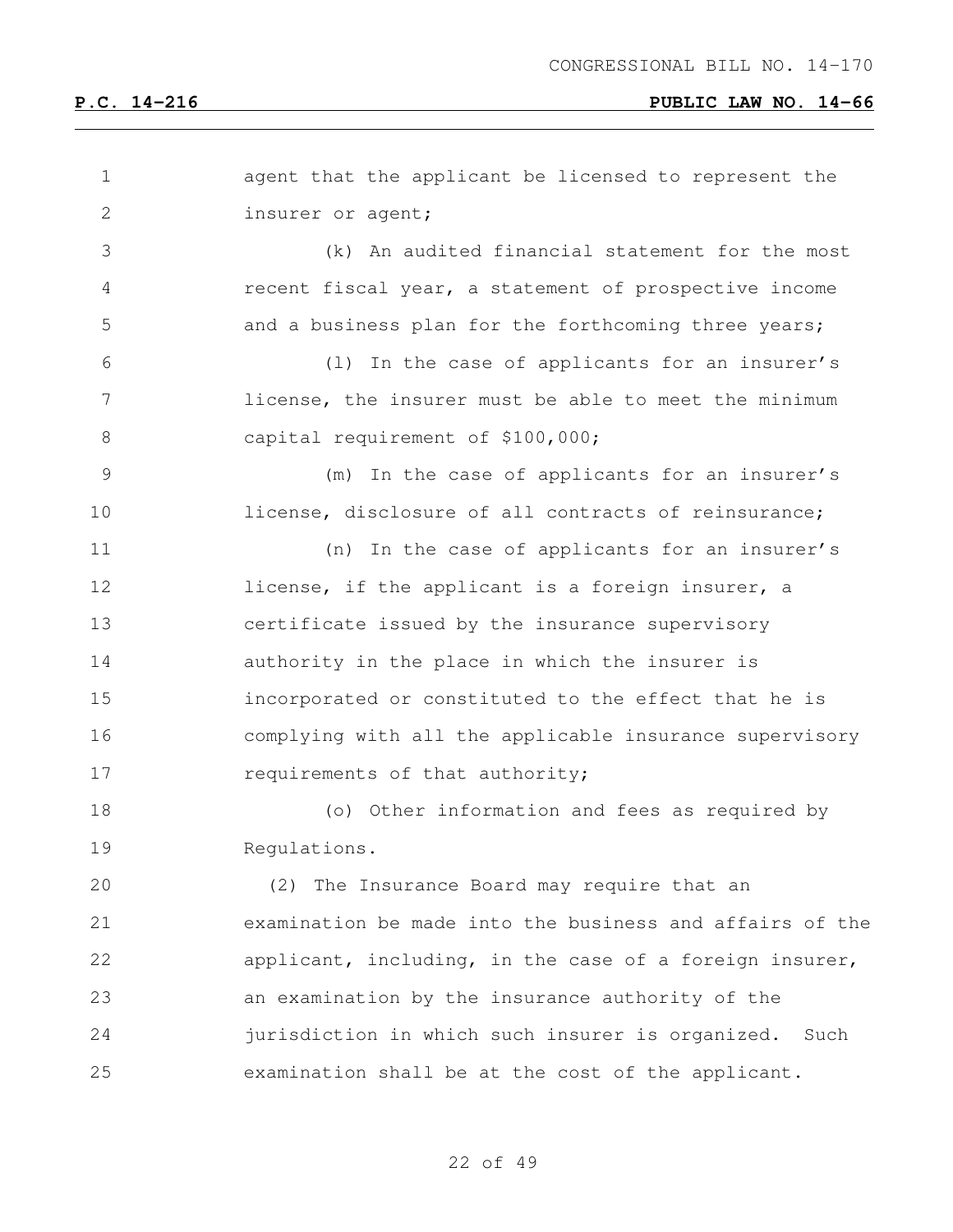| $\mathbf 1$   | The applicant has an ongoing duty to provide the<br>(3)         |
|---------------|-----------------------------------------------------------------|
| $\mathbf{2}$  | Insurance Board with new or amended information relevant        |
| 3             | to the application while the application is pending and         |
| 4             | if a license is issued, after the issuance of a                 |
| 5             | license."                                                       |
| 6             | Section 22. The Code of the Federated States of Micronesia,     |
| 7             | as amended, is hereby further amended by enacting a new section |
| 8             | 303 of title 37 to read as follows:                             |
| $\mathcal{G}$ | "Section 303. Decision on application. The Insurance            |
| 10            | Board shall review a completed application and conduct          |
| 11            | any further investigations as deemed necessary,                 |
| 12            | including public hearings, and approve or reject the            |
| 13            | application at the discretion of the Insurance Board            |
| 14            | including consideration of the following factors:               |
| 15            | (1) whether the applicant has provided complete                 |
| 16            | information and whether the applicant has made any              |
| 17            | material misstatements or omissions in the application;         |
| 18            | (2) the overall financial condition of the applicant            |
| 19            | and whether or not granting the application is likely to        |
| 20            | result in an over-extension of the applicant's resources        |
| 21            | or facilities;                                                  |
| 22            | (3) the expertise and character of the applicant or             |
| 23            | the officers of the applicant, including whether the            |
| 24            | applicant or any officer has been convicted of a felony         |
| 25            | having as one of its necessary elements a fraudulent act        |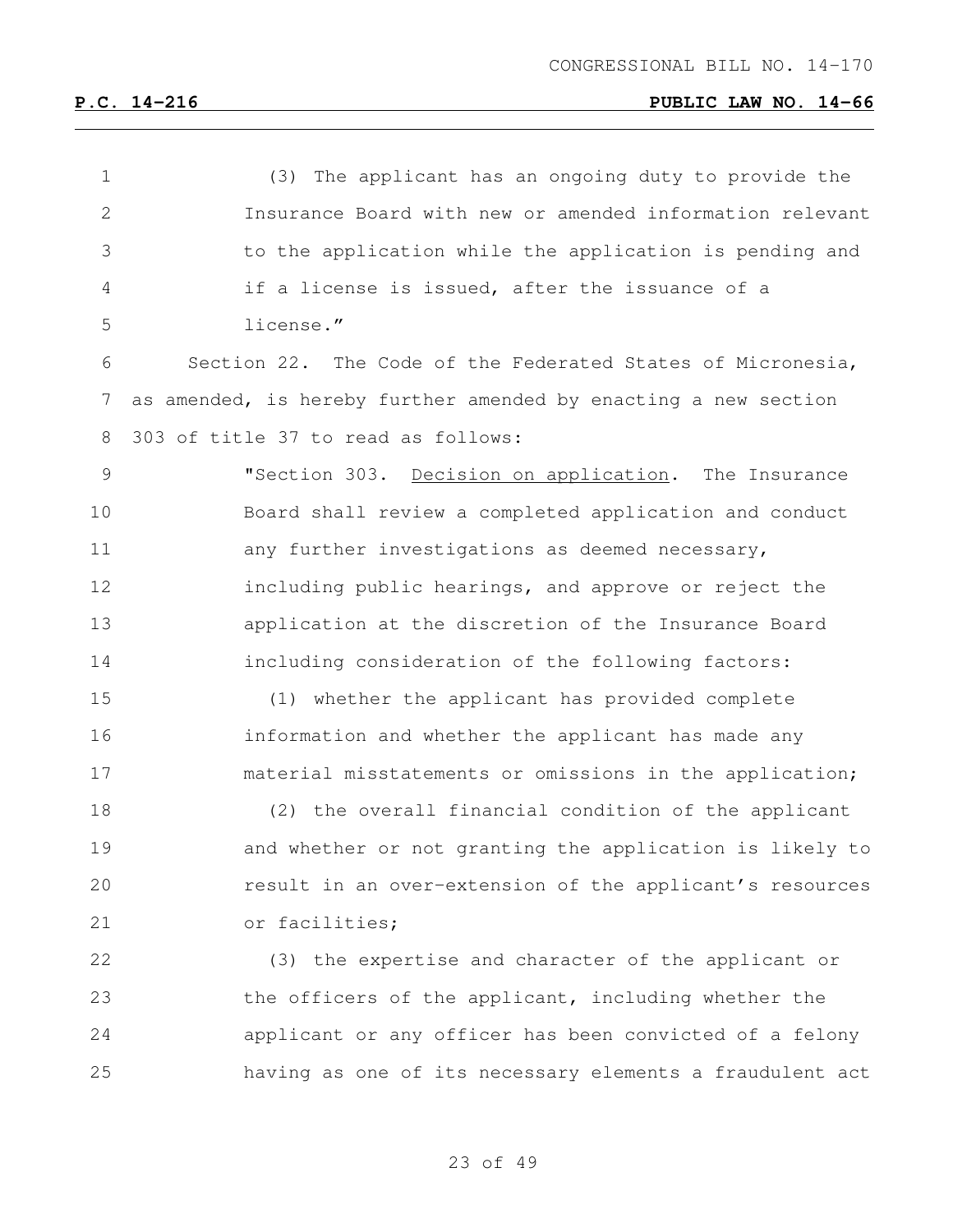or an act of dishonesty in the solicitation of, acceptance, custody, or payment of money or property; (4) whether the applicant has refused or failed to comply with, or is in violation of, any of the provisions of this Act or regulations or any order of the Insurance Board or Commissioner; 7 (5) in the case of a foreign insurer, the insurer's record of compliance with laws and overall performance in other jurisdictions; (6) in the case of an applicant operating in the Federated States of Micronesia prior to application for a license, the applicant's record of compliance with the law and regulations of and past performance in the Federated States of Micronesia; and (7) whether the applicant is delinquent in the payment of any fees, licenses, taxes, fines or penalties owed to 17 the national government or the government of any State, or is otherwise in default for failure to comply with any laws of the Federated States of Micronesia." Section 23. The Code of the Federated States of Micronesia, as amended, is hereby further amended by enacting a new section 304 of title 37 to read as follows: "Section 304. Notification of decision on application. (1) If the application is approved, the Commissioner shall provide the applicant with a license which shall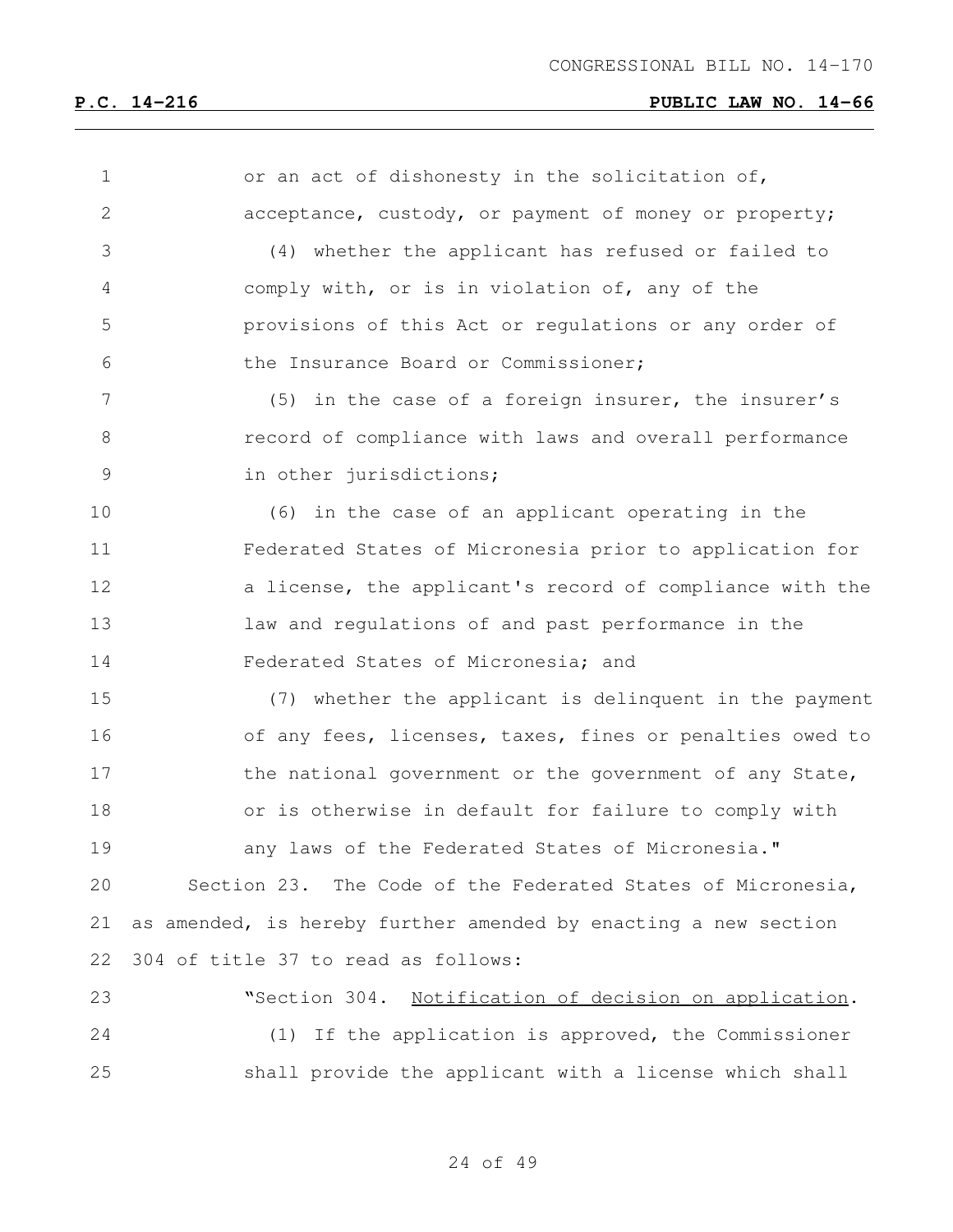| $\mathbf 1$   | remain valid unless suspended or cancelled in accordance        |
|---------------|-----------------------------------------------------------------|
| 2             | with the provisions of this Act. The license shall be           |
| 3             | displayed conspicuously in a public part of all places          |
| 4             | of business of the license holder in the Federated              |
| 5             | States of Micronesia.                                           |
| 6             | (2) The Insurance Board may approve an application              |
| 7             | subject to conditions deemed necessary to protect               |
| 8             | policy-owners. Any such conditions shall be noted on            |
| $\mathcal{G}$ | the license and may be varied or revoked during the term        |
| 10            | of the license.                                                 |
| 11            | (3) If the application is denied, an order denying a            |
| 12            | license shall be issued."                                       |
| 13            | Section 24. The Code of the Federated States of Micronesia,     |
| 14            | as amended, is hereby further amended by enacting a new section |
| 15            | 305 of title 37 to read as follows:                             |
| 16            | "Section 305. Cancellation of license. The Insurance            |
| 17            | Board may cancel a license by issuing an order of               |
| 18            | cancellation based on any of the following grounds:             |
| 19            | (1) the license holder or a trustee or receiver                 |
| 20            | appointed by the court has requested cancellation;              |
| 21            | (2) the license holder has ceased to carry on an                |
| 22            | insurance business in the Federated States of                   |
| 23            | Micronesia;                                                     |
|               |                                                                 |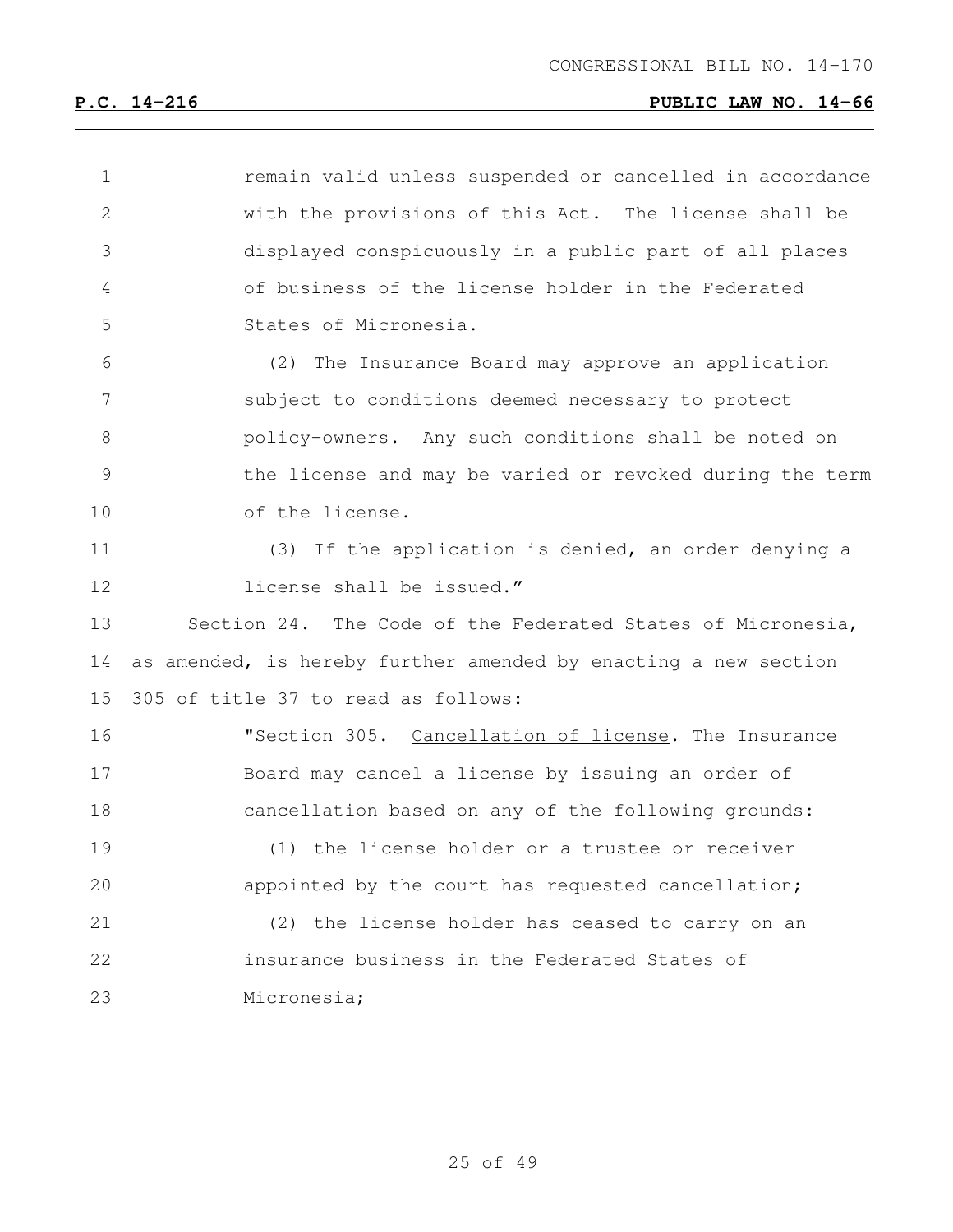| $\mathbf 1$   | (3) the license holder has not commenced business in     |
|---------------|----------------------------------------------------------|
| $\mathbf{2}$  | the Federated States of Micronesia within one year of    |
| 3             | being issued a license;                                  |
| 4             | (4) in the case of an agent, that the insurer            |
| 5             | represented by that agent no longer wishes to be         |
| 6             | represented by the agent or the insurer is no longer     |
| 7             | licensed or registered by the Board; in the case of a    |
| 8             | solicitor, that the agent or insurer represented by that |
| $\mathcal{G}$ | solicitor no longer wishes to be represented by the      |
| 10            | solicitor or the agent or insurer is no longer licensed  |
| 11            | or approved by the Board;                                |
| 12            | (5) false, misleading or inaccurate information was      |
| 13            | given in an application under this Act or pursuant to    |
| 14            | reporting requirements or a demand for information under |
| 15            | this Act;                                                |
| 16            | (6) any cause for which issuance of the license could    |
| 17            | have been refused if it had then existed and been known  |
| 18            | to the Commissioner at the time of issuance              |
| 19            | in the case of an insurer, the insurer has failed<br>(7) |
| 20            | to pay a final judgment for the payment of a claim owed  |
| 21            | under a policy;                                          |
| 22            | (8) in the case of an insurer, the insurer has engaged   |
| 23            | in unfair trade practices;                               |
|               |                                                          |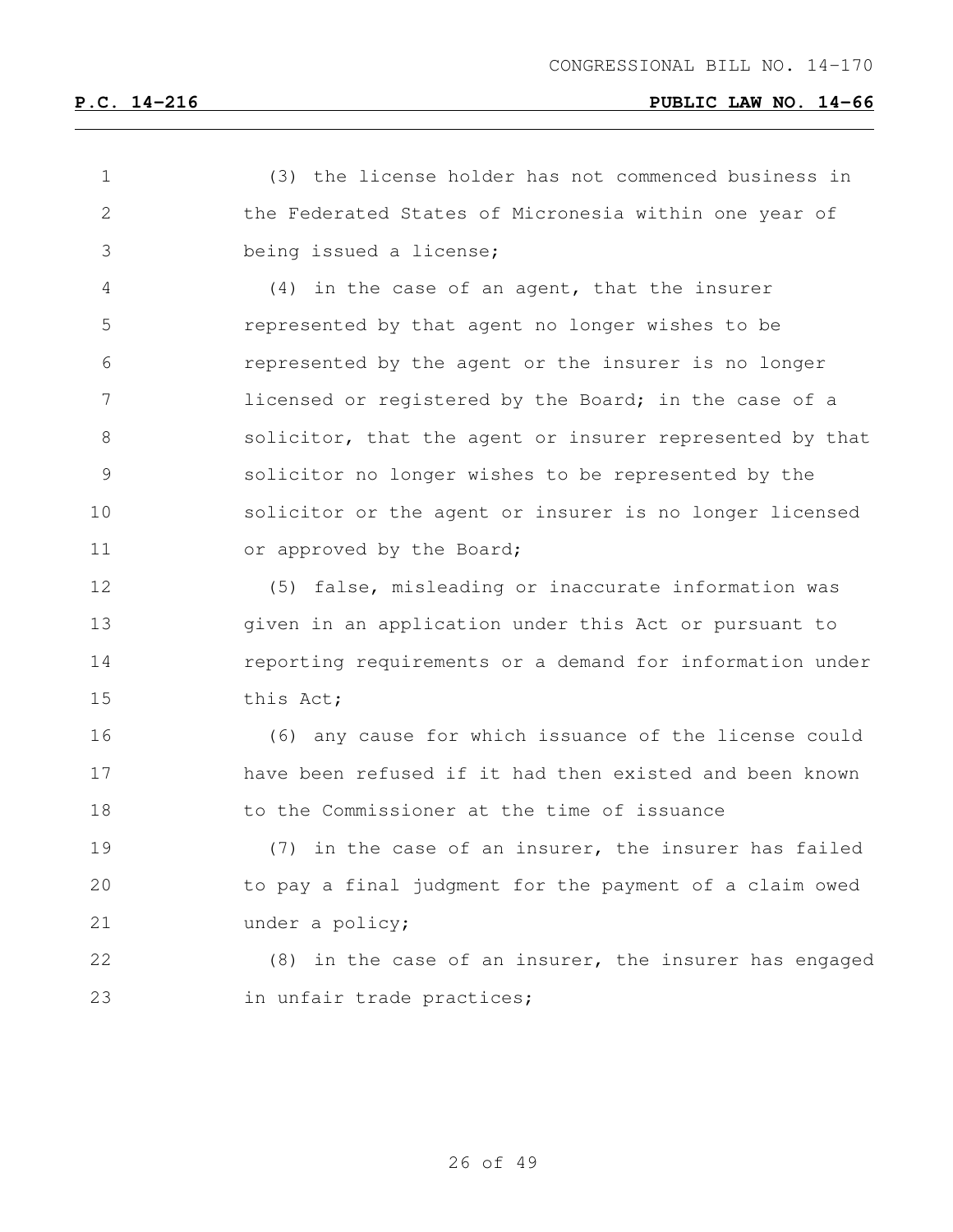| $\mathbf 1$    | (9) the license holder has misrepresented the terms of          |
|----------------|-----------------------------------------------------------------|
| $\mathbf{2}$   | any actual or proposed insurance contract or application        |
| 3              | for insurance;                                                  |
| 4              | (10) in the case of an insurer, the unencumbered assets         |
| 5              | of the insurer are insufficient for the proper conduct          |
| 6              | of his insurance business;                                      |
| $\overline{7}$ | (11) the license holder is not conducting business in           |
| $8\,$          | accordance with sound insurance principles; or                  |
| 9              | (12) the license holder has contravened any of the              |
| 10             | provisions of this Act, regulations or conditions of            |
| 11             | license."                                                       |
| 12             | Section 25. The Code of the Federated States of Micronesia,     |
| 13             | as amended, is hereby further amended by enacting a new section |
|                |                                                                 |
| 14             | 306 of title 37 to read as follows:                             |
| 15             | "Section 306. Suspension or restriction of license.             |
| 16             | The Insurance Board may suspend or restrict a license by        |
| 17             | issuing an order of suspension or restriction if the            |
| 18             | Commissioner is of the belief that the license holder is        |
| 19             | likely to qualify for cancellation but that suspension          |
| 20             | or restriction is in the best interests of the policy-          |
| 21             | owners."                                                        |
| 22             | Section 26. The Code of the Federated States of Micronesia,     |
| 23             | as amended, is hereby further amended by enacting a new section |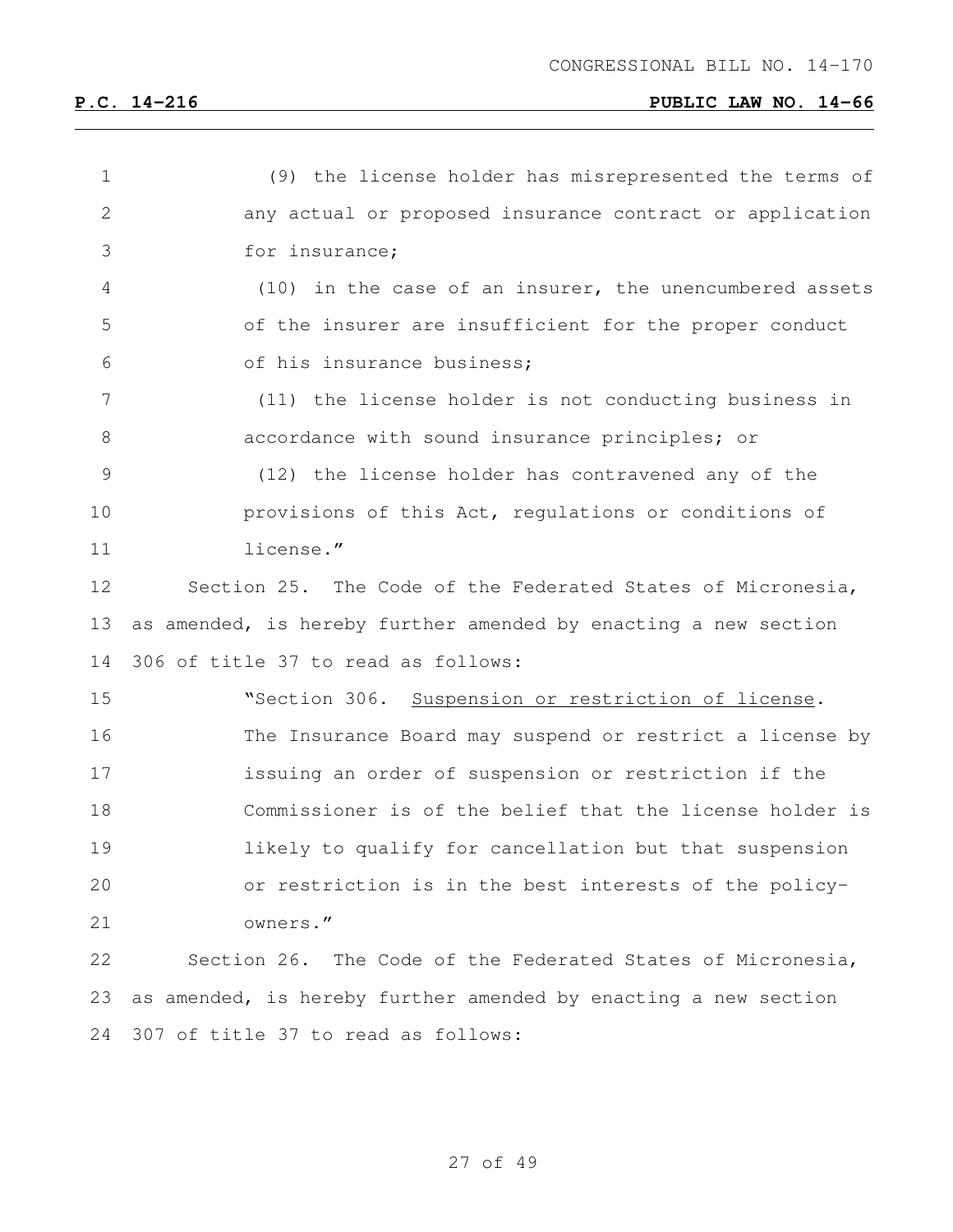| $\mathbf 1$ | "Section 307. Registered Insurers. Only agents           |
|-------------|----------------------------------------------------------|
| 2           | transacting insurance business on behalf of registered   |
| 3           | insurers shall be eligible for a license.                |
| 4           | (1) All insurers licensed under this Act are             |
| 5           | registered insurers.                                     |
| 6           | (2) A foreign insurer who is licensed by another         |
| 7           | jurisdiction, may be registered by providing the         |
| 8           | following:                                               |
| 9           | (a) information from the insurer's home                  |
| 10          | supervisory authority that the insurer is solvent and    |
| 11          | meets all the regulatory requirements in the home        |
| 12          | jurisdiction and is otherwise in good standing; and      |
| 13          | a statement from the home supervisory authority that the |
| 14          | foreign insurer is approved for transaction of insurance |
| 15          | business through an agent in the Federated States of     |
| 16          | Micronesia;                                              |
| 17          | (b) posting of a bond, or deposit to an escrow           |
| 18          | account, in the sum of \$100,000, to be withdrawn by the |
| 19          | Commissioner upon the occurrence of certain events as    |
| 20          | stated in the bond or escrow agreement; and              |
| 21          | (c) pursuant to Regulations, a requirement that a        |
| 22          | certain amount of premiums collected on behalf of the    |
| 23          | insurer are maintained in the Federated States of        |
| 24          | Micronesia.                                              |
| 25          | (3) The Commissioner may grant or deny registration of   |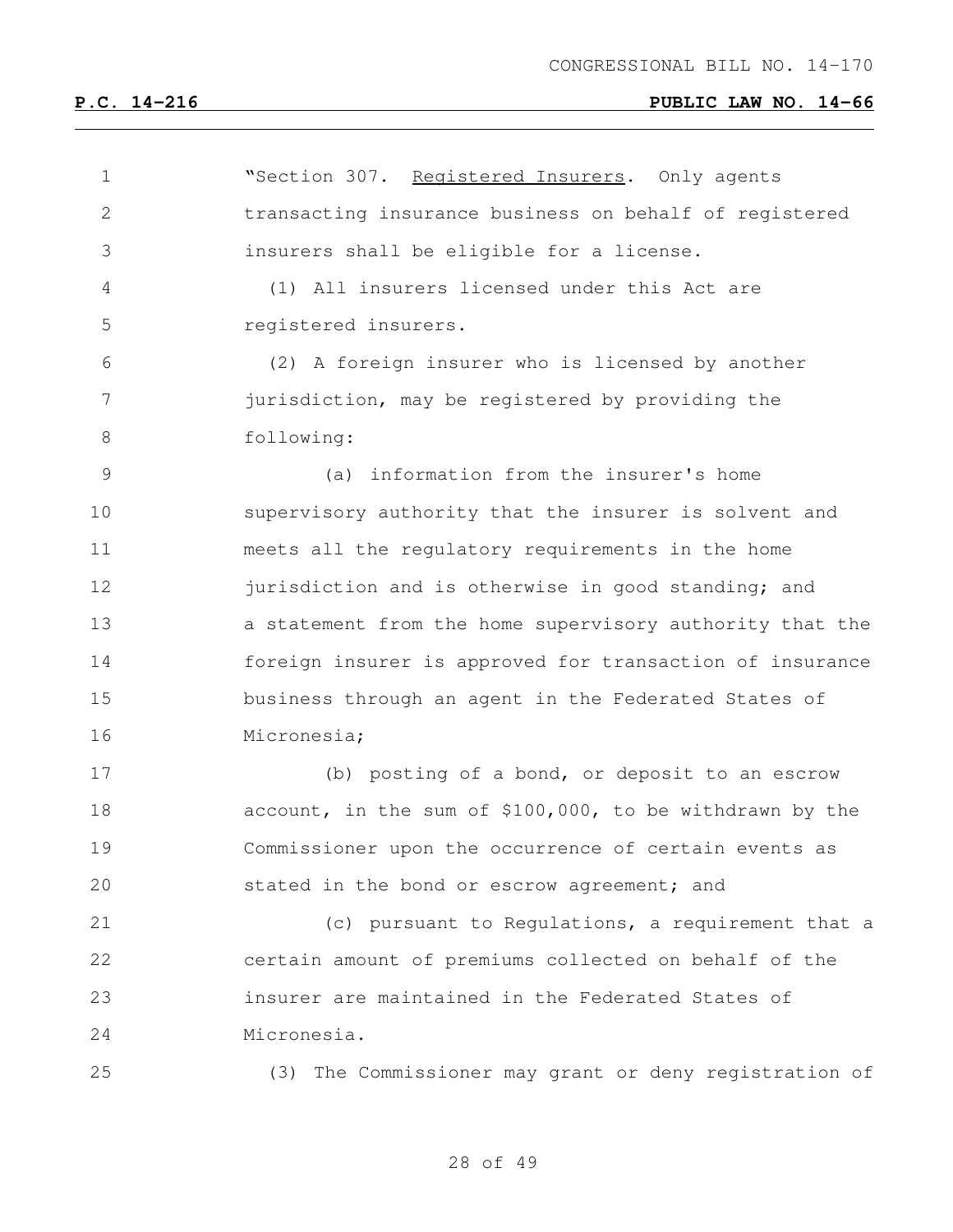| $\mathbf 1$ | a foreign insurer based on these requirements and a             |
|-------------|-----------------------------------------------------------------|
| 2           | review of the foreign insurer in the same manner as a           |
| 3           | review of an application for a license under this Act.          |
| 4           | Section 27. The Code of the Federated States of Micronesia,     |
| 5           | as amended, is hereby further amended by enacting a new section |
| 6           | 308 of title 37 to read as follows:                             |
| 7           | "Section 308. Policies issued before refusal of                 |
| 8           | application or cancellation of license. An insurer,             |
| 9           | agent, broker or solicitor whose application for a              |
| 10          | license has been denied or cancelled shall continue to          |
| 11          | carry on business relating to policies issued by the            |
| 12          | insurer, or the insurer represented by the agent, broker        |
| 13          | or solicitor, prior to the date on which it was notified        |
| 14          | of such denial or cancellation until the Insurance Board        |
| 15          | is satisfied that the insurer, agent, broker or                 |
| 16          | solicitor has made suitable arrangements for the                |
| 17          | obligations under the policies to be met."                      |
| 18          | Section 28. The Code of the Federated States of Micronesia,     |
| 19          | as amended, is hereby further amended by enacting a new section |
| 20          | 309 of title 37 to read as follows:                             |
| 21          | "Section 309.<br>Reporting requirements.                        |
| 22          | (1) Licensed insurers and registered insurers shall             |
| 23          | provide the following information to the Insurance              |
| 24          | Board:                                                          |
|             |                                                                 |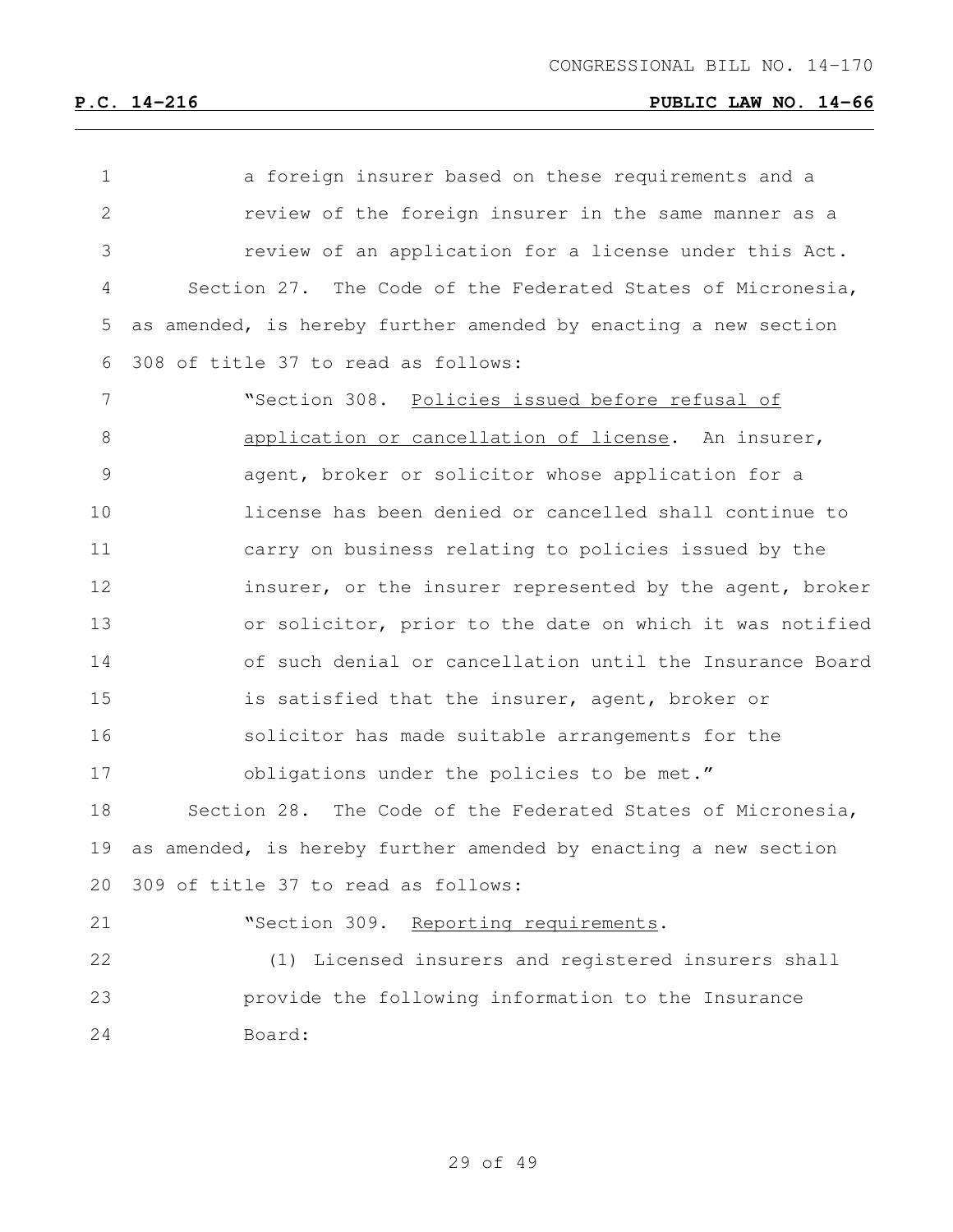(a) Within three months of the end of each fiscal year: (i) a certified copy of the audited balance sheet and accounts showing the financial position of all the insurance business of the license holder at the close of that year; (ii) a certificate of an auditor stating that the auditor is satisfied that the accounts of the insurer have been properly prepared in accordance with the books and records of the insurer and in accordance with Generally Accepted Accounting Principles and any such other particulars as may be prescribed by Regulation. (iii) all insurers who operate as separate entities which can be wound up under domestic or foreign law shall render separate accounts but where they are associated together in a group the holding company shall also furnish to the Commissioner consolidated accounts 19 of the insurance business for the group as a whole; and (iv) such other documents and information as the Commissioner may require or as may be prescribed by Regulation. (b) A copy of any report on the affairs of the insurer submitted to the policy-owners or shareholders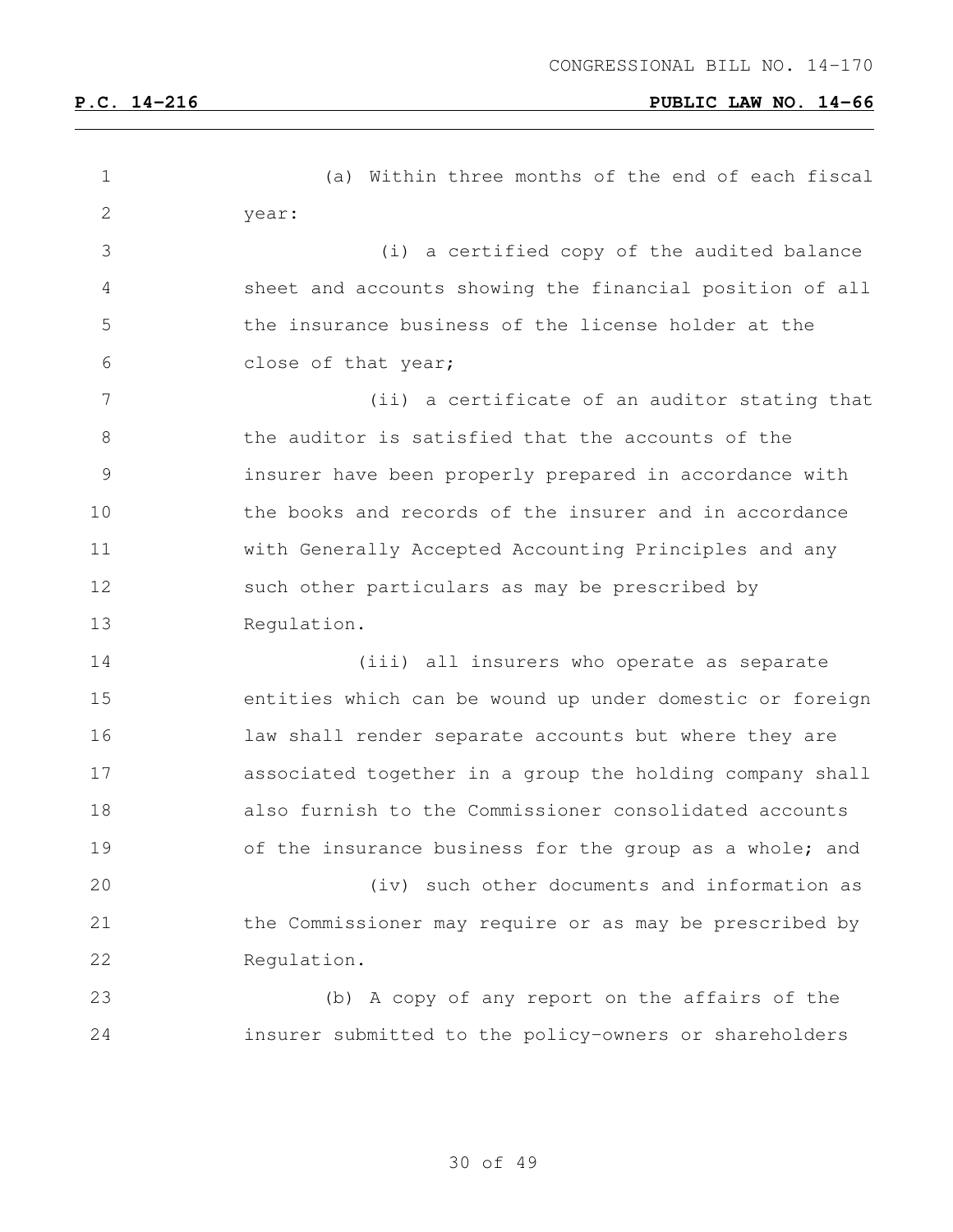| $\mathbf 1$  | of the insurer in respect of the financial year to which        |
|--------------|-----------------------------------------------------------------|
| $\mathbf{2}$ | the balance sheet relates; and                                  |
| 3            | (c) A copy of all contracts of reinsurance at the               |
| 4            | time they were entered into and upon any amendment.             |
| 5            | Licensed agents, brokers and solicitors shall<br>(2)            |
| 6            | provide the following information to the Insurance              |
| 7            | Board:                                                          |
| 8            | (a) an accounting of all premiums collected,                    |
| 9            | including the dates of receipt from the policy-owner,           |
| 10           | the dates of remittance to the insurer, and any                 |
| 11           | commissions received."                                          |
| 12           | Section 29. The Code of the Federated States of Micronesia,     |
| 13           | as amended, is hereby further amended by enacting a new section |
| 14           | 310 of title 37 to read as follows:                             |
| 15           | "Section 310. Periodic investigations to be made into           |
| 16           | financial position of insurers.                                 |
| 17           | (1) A licensed insurer shall, not less than once in             |
| 18           | every 3 years, cause an investigation into its financial        |
| 19           | position, including a valuation of its liabilities to be        |
| 20           | made by an actuary; provided that the Commissioner may          |
| 21           | require a insurer to cause such an investigation to be          |
| 22           | made at any time he deems it to be in the public                |
| 23           | interest to do so.                                              |
| 24           | (2) A licensed insurer shall, whenever its financial            |
| 25           | position is investigated with a view to a distribution          |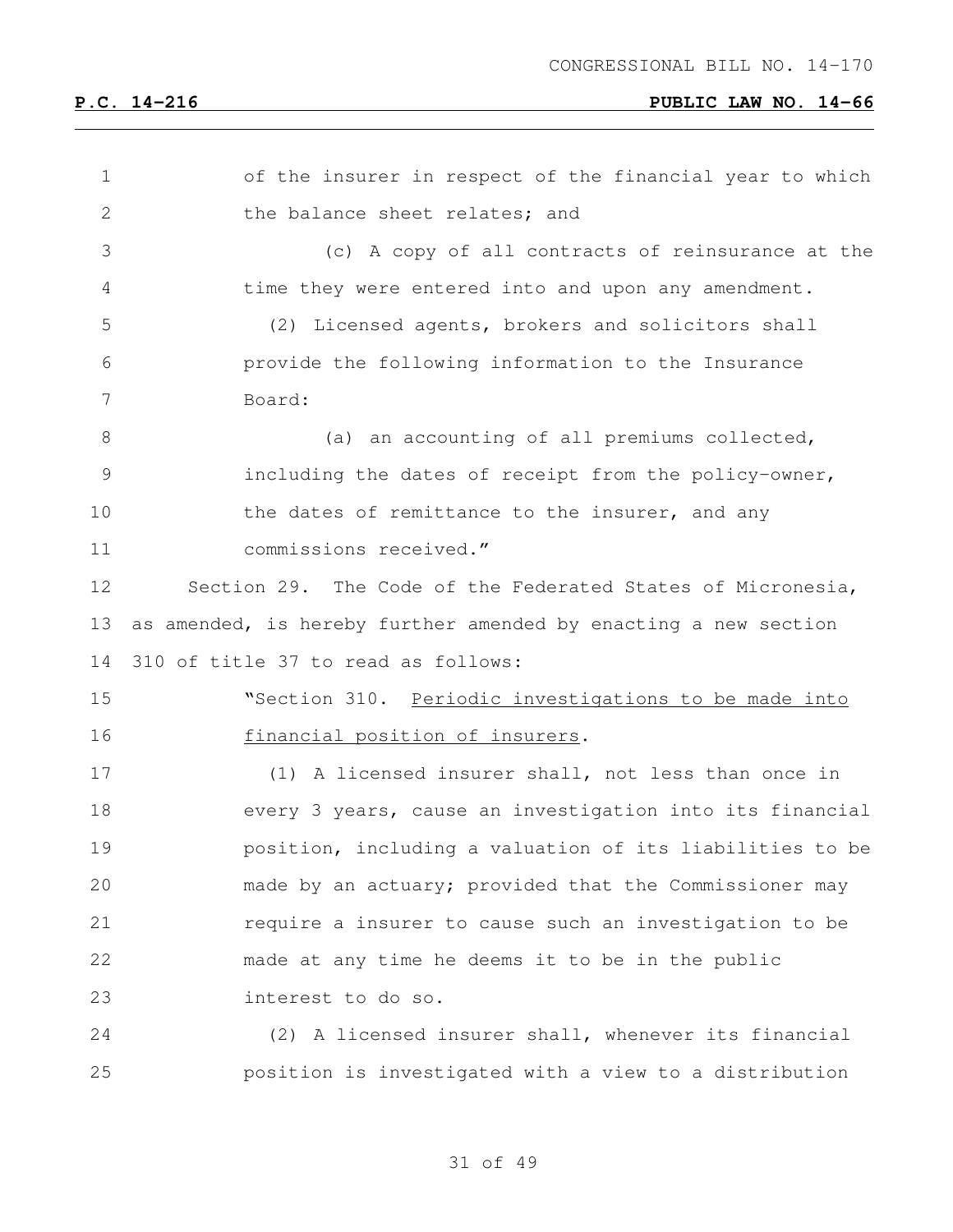| $\mathbf 1$ | of surplus or in compliance with subsection (1), prepare        |
|-------------|-----------------------------------------------------------------|
| 2           | and furnish to the Commissioner a full report of the            |
| 3           | actuary by whom the investigation was made or an                |
| 4           | abstract thereof at the Commissioner's option, and a            |
| 5           | statement of its life insurance business at that date,          |
| 6           | as soon as such a report is furnished to the insurer by         |
| 7           | the actuary. The actuary shall also provide a statement         |
| 8           | of the assumptions and the methods used in making the           |
| 9           | valuation."                                                     |
| 10          | Section 30. The Code of the Federated States of Micronesia,     |
| 11          | as amended, is hereby further amended by enacting a new section |
| 12          | 311 of title 37 to read as follows:                             |
| 13          | "Section 311. Separate accounts for business other than         |
| 14          | insurance business. A licensed insurer or insurance             |
| 15          | agent who transacts, besides insurance, any other               |
| 16          | business shall conduct the insurance business in a              |
| 17          | separate company and shall thereby segregate the assets         |
| 18          | and liabilities of its insurance business from those of         |
| 19          | its other business."                                            |
| 20          | Section 31. The Code of the Federated States of Micronesia,     |
| 21          | as amended, is hereby further amended by enacting a new section |

312 of title 37 to read as follows:

23 "Section 312. Life insurance carrying on other business.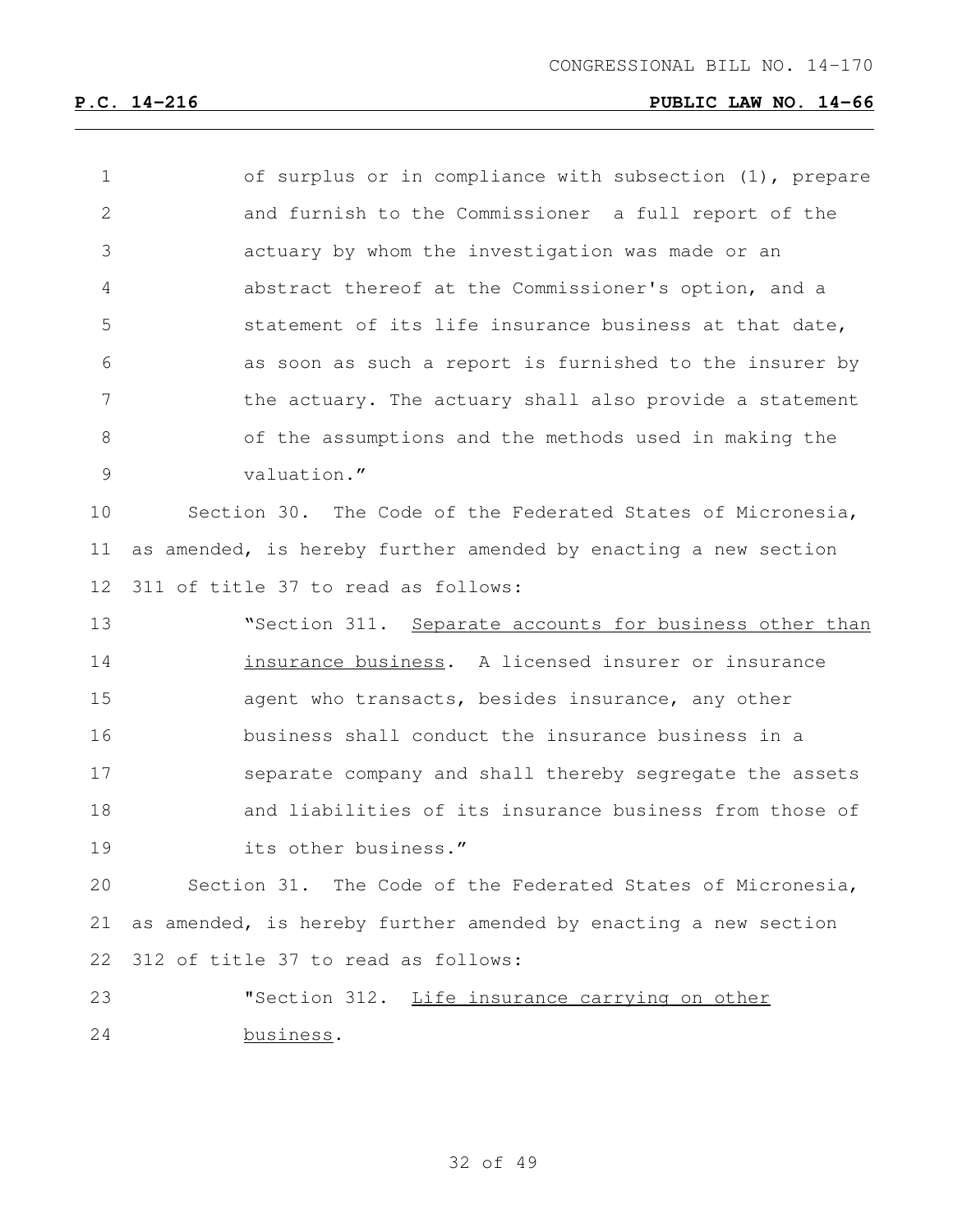| $\mathbf 1$    | (1) A licensed insurer who carries on both life                 |
|----------------|-----------------------------------------------------------------|
| $\overline{2}$ | insurance business and other insurance business shall           |
| 3              | conduct the life insurance business in a separate               |
| 4              | company, and shall thereby segregate the assets and             |
| 5              | liabilities of its life insurance business from those of        |
| 6              | its other insurance business.                                   |
| 7              | (2) All receipts of a life insurer in respect of its            |
| 8              | life insurance business shall be carried to and form            |
| 9              | part of its life insurance fund.                                |
| 10             | (3) Payments from the life insurance fund of a                  |
| 11             | licensed insurer shall not be made directly or                  |
| 12             | indirectly for any purpose other than those of its life         |
| 13             | insurance business, except insofar as such payments can         |
| 14             | be made out of any surplus disclosed on an actuarial            |
| 15             | valuation and certified by the actuary to be                    |
| 16             | distributable otherwise than to policy-owners."                 |
| 17             | Section 32. The Code of the Federated States of Micronesia,     |
| 18             | as amended, is hereby further amended by enacting a new section |
| 19             | 313 of title 37 to read as follows:                             |
| 20             | "Section 313. Mergers and transfers of insurance                |
| 21             | business. No domestic insurer shall:                            |
| 22             | (1) Merge or reorganize, whether by agreement, order            |
| 23             | or takeover, with any one or more insurers; or                  |
| 24             | (2) Transfer its insurance business or a part thereof           |
| 25             | to, or take transfer of the insurance business or a part        |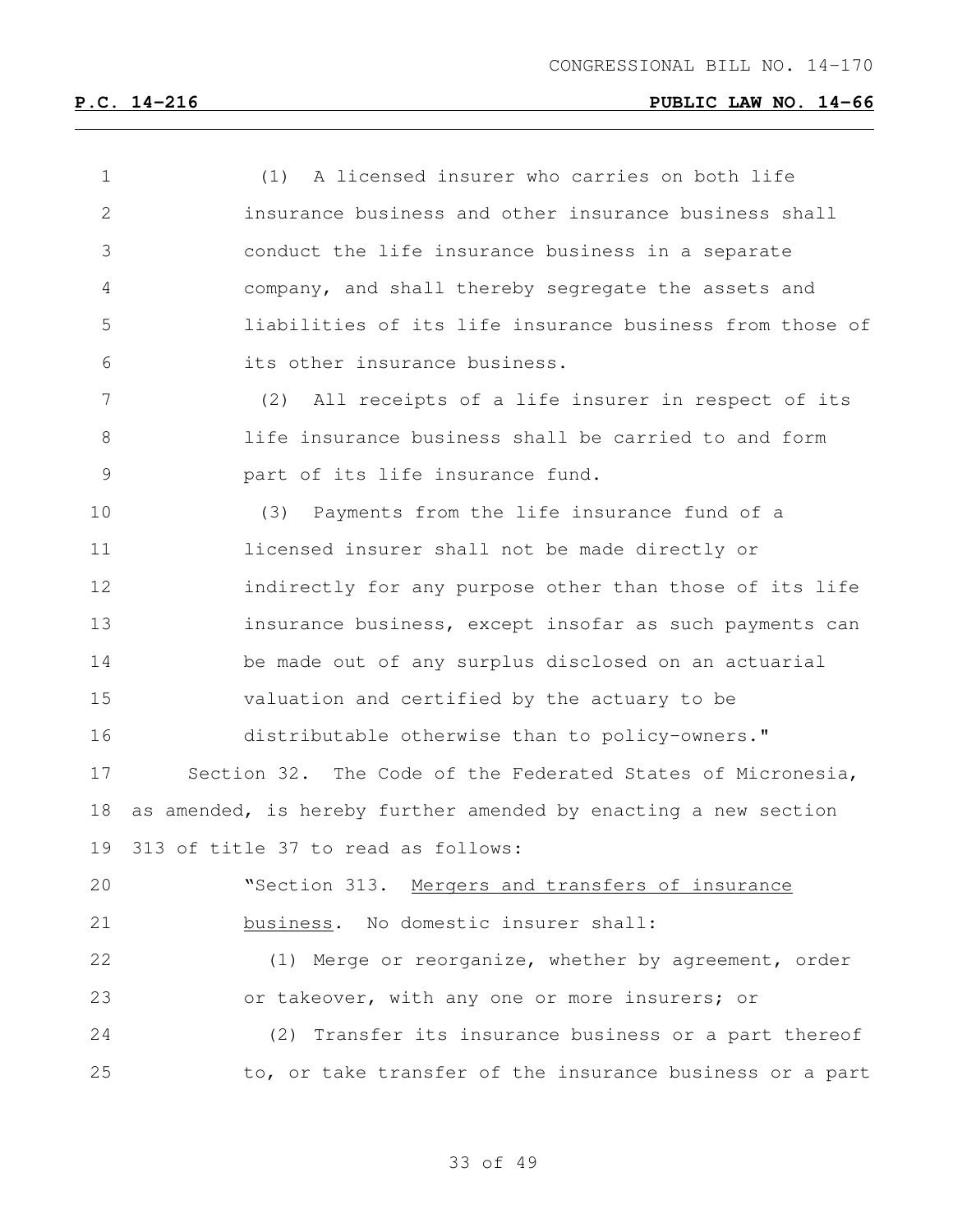| $\mathbf 1$     | thereof from, another insurer, unless the merger,               |
|-----------------|-----------------------------------------------------------------|
| $\mathbf{2}$    | reorganization or transfer is approved by the                   |
| 3               | Commissioner.                                                   |
| 4               | (3) No merger or transfer shall be approved that                |
| 5               | lessens the policy benefits of policy owners."                  |
| 6               | Section 33. The Code of the Federated States of Micronesia,     |
| $7\phantom{.0}$ | as amended, is hereby further amended by enacting a new section |
| 8               | 314 of title 37 to read as follows:                             |
| $\mathcal{G}$   | "Section 314. Limitation on Borrowing. At no time may           |
| 10              | the undischarged amount of moneys to be borrowed or             |
| 11              | secured by a domestic insurer exceed five per cent of           |
| 12              | the assets of the domestic insurer without the written          |
| 13              | consent of the Commissioner."                                   |
| 14              | Section 34. The Code of the Federated States of                 |
| 15              | Micronesia, as amended, is hereby further amended by enacting a |
| 16              | new section 315 of title 37 to read as follows:                 |
| 17              | "Section 315. Prohibition of loans to directors. A              |
| 18              | domestic insurer shall not, directly or indirectly,             |
| 19              | without the approval of the Commissioner, lend any of           |
| 20              | its funds to any of its officers or related persons; or         |
| 21              | enter into any quarantee or provide any security in             |
| 22              | connection with a loan to an officer or related person          |
| 23              | by any other individual; provided that loans may be so          |
| 24              | made within the surrender value of a life policy issued         |
| 25              | by the insurer to such individual."                             |
|                 |                                                                 |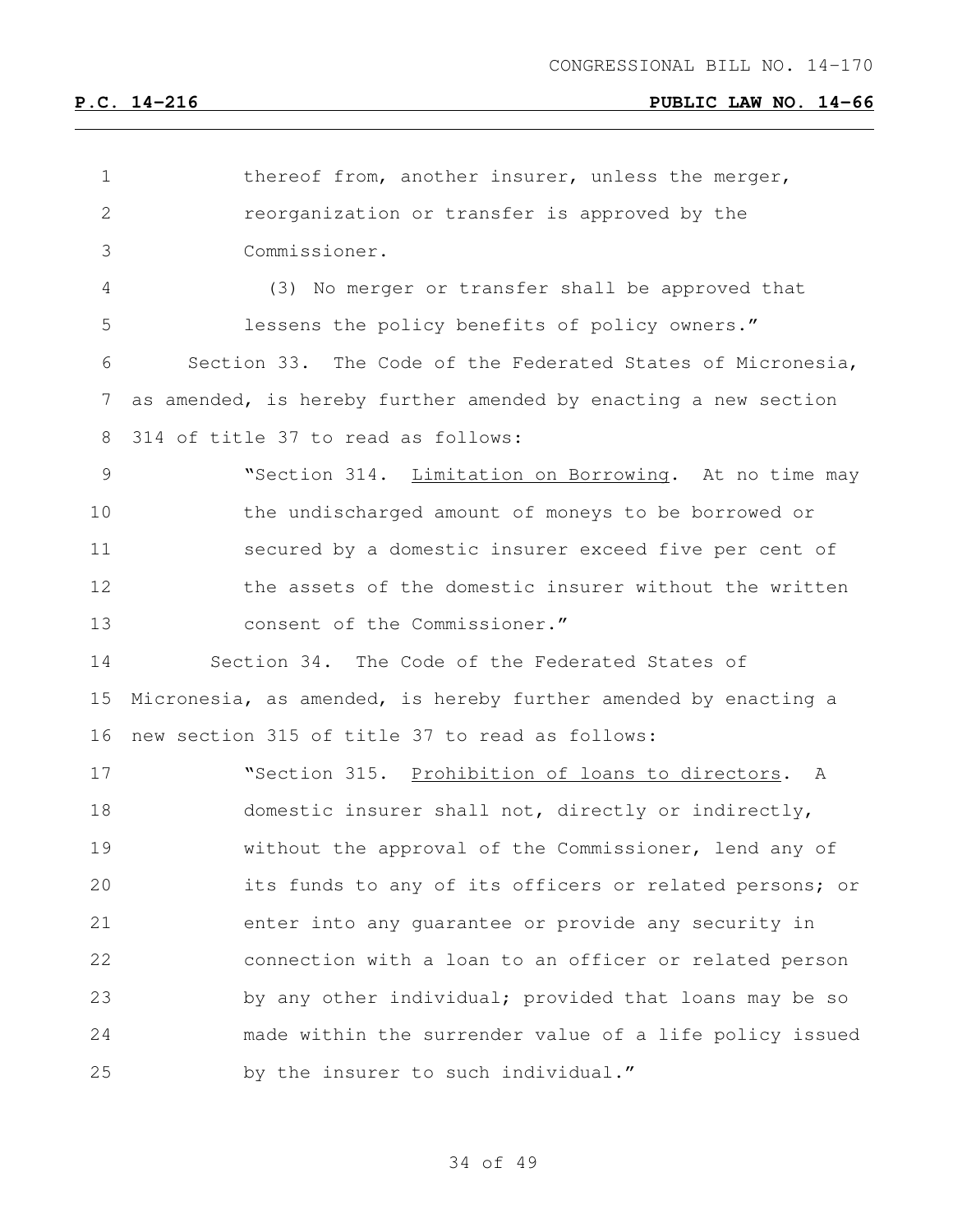| $\mathbf 1$  | Section 35. The Code of the Federated States of Micronesia,     |
|--------------|-----------------------------------------------------------------|
| $\mathbf{2}$ | as amended, is hereby further amended by enacting a new section |
| 3            | 316 of title 37 to read as follows:                             |
| 4            | "Section 316. Prohibited investments. No domestic               |
| 5            | insurer shall invest in the stock of any other                  |
| 6            | corporation, acquire any real estate, except with the           |
| 7            | approval of the Commissioner for use as its principal           |
| 8            | office in the Federated States of Micronesia, or pledge         |
| 9            | any of its assets as security for or guaranty any               |
| 10           | obligations of others. The Insurance Board may require          |
| 11           | that a domestic insurer not make investments of a               |
| 12           | specified class and may in that case require such               |
| 13           | insurer to liquidate investments of that class within a         |
| 14           | specified period."                                              |
| 15           | Section 36. The Code of the Federated States of Micronesia,     |
| 16           | as amended, is hereby further amended by enacting a new section |
| 17           | 317 of title 37 to read as follows:                             |
| 18           | "Section 317. Ownership limitations. No person or               |
| 19           | group of related persons or affiliated entities may             |
| 20           | acquire ten percent or more of the stock of a domestic          |
| 21           | insurer without the prior approval of the Insurance             |
| 22           | Board."                                                         |
| 23           | Section 37. The Code of the Federated States of Micronesia,     |
| 24           | as amended, is hereby further amended by enacting a new section |
| 25           | 318 of title 37 to read as follows:                             |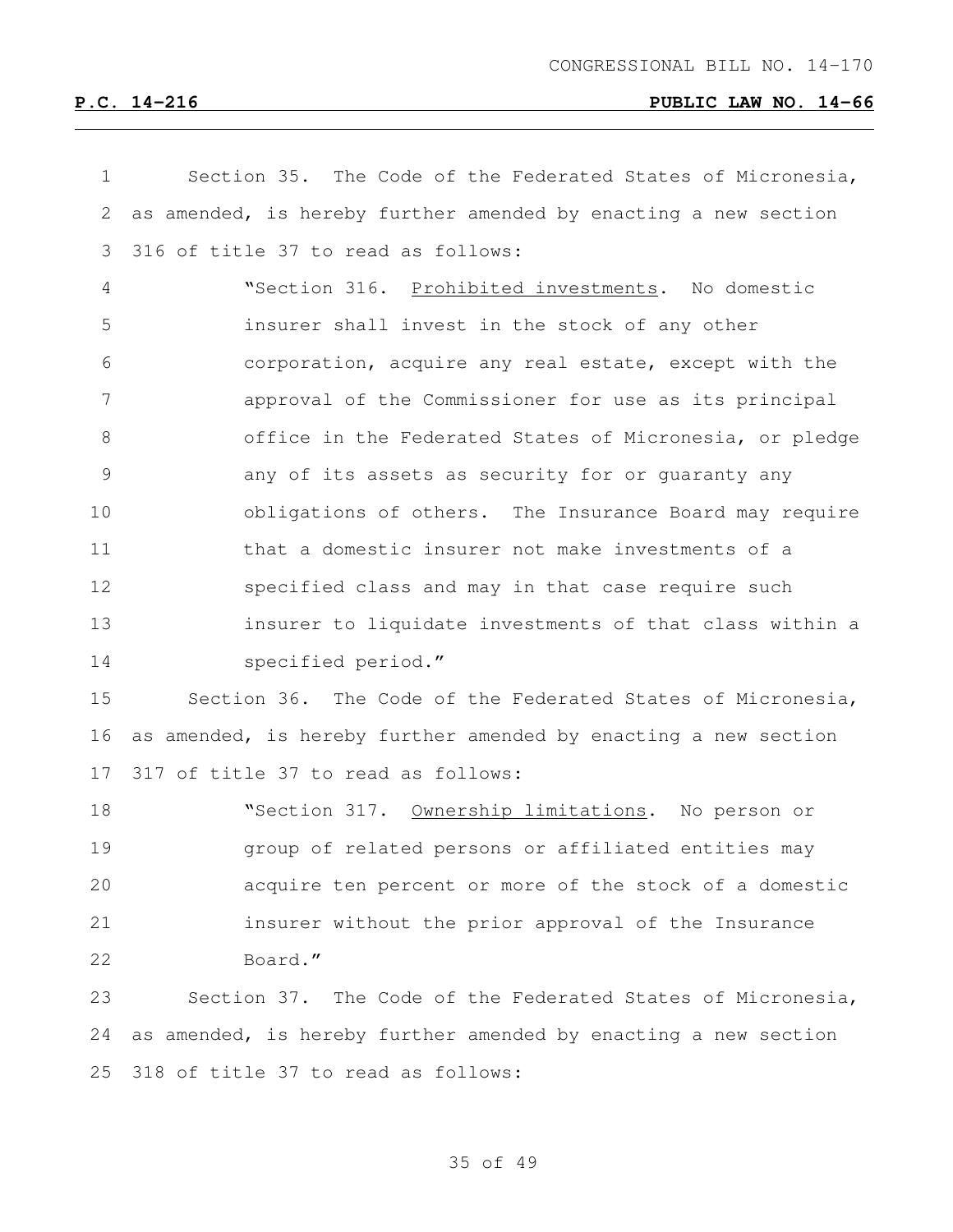**"Section 318.** Keeping of records. (1) A license holder shall keep within the Federated States of Micronesia and shall make available to the Commissioner on request a record of all domestic policies in force or upon which liabilities are outstanding which have been issued by the insurer or by 7 the agent, broker or solicitor on behalf of an insurer, showing the insurer's rights and obligations thereunder and recording the premiums received and, in the case of 10 an agent, broker or solicitor, the premiums collected 11 and paid to the insurer and the commissions received. (2) A license holder shall keep, for a period of at least 5 years, the original or an accurate copy of **policies, premium payments, claims made and paid, and**  other items comprising records of transactions processed by it. (3) Notwithstanding the provisions of any other law, a copy of an item made pursuant to this section shall be admissible as evidence in any legal proceeding to the same extent as the item of which it is a copy would have been admissible." Section 38. The Code of the Federated States of Micronesia, as amended, is hereby further amended by enacting a new section 319 of title 37 to read as follows:

"Section 319. Winding up of insurance business.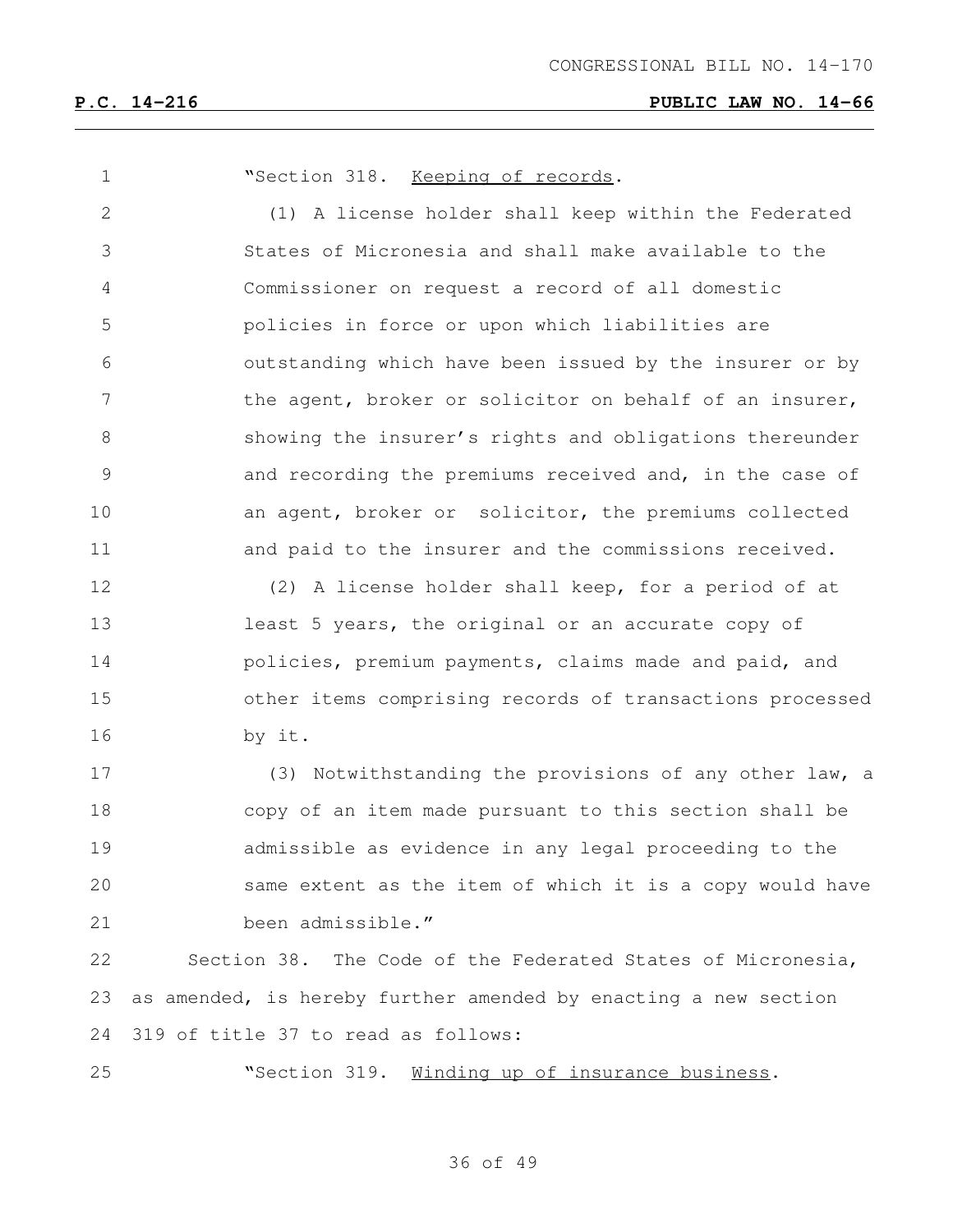| 1             | (1) Any license holder may terminate its business in            |
|---------------|-----------------------------------------------------------------|
| 2             | the Federated States of Micronesia with the approval and        |
| 3             | under the supervision of the Insurance Commissioner and         |
| 4             | pursuant to Title 31 of the Code of the Federated States        |
| 5             | of Micronesia as amended by Public Law 13-73.                   |
| 6             | (2) The Commissioner may present a petition for the             |
| 7             | winding-up of an insurer in accordance with the                 |
| 8             | provisions of Title 31 of the Code of the Federated             |
| $\mathcal{G}$ | States of Micronesia as amended by Public Law 13-73.            |
| 10            | (3) Nothwithstanding any other law, the business and            |
| 11            | assets of the insurer shall be liquidated in an orderly         |
| 12            | manner so as to fully protect all of the policy owners          |
| 13            | of the insurer in the Federated States of Micronesia."          |
| 14            | Section 39. The Code of the Federated States of Micronesia,     |
| 15            | as amended, is hereby further amended by enacting a new section |
| 16            | 320 of title 37 to read as follows:                             |
| 17            | "Section 320. Lists of representatives to be                    |
| 18            | maintained. Every license holder shall maintain and             |
| 19            | post in its office an accurate list of all persons              |
| 20            | associated with it as an insurer, agent, solicitor or           |
| 21            | broker in the Federated States of Micronesia, and shall         |
| 22            | provide the list to the Insurance Board along with the          |
| 23            | full details of the association with such agent,                |
| 24            | solicitor or broker including a copy of any employment          |
|               |                                                                 |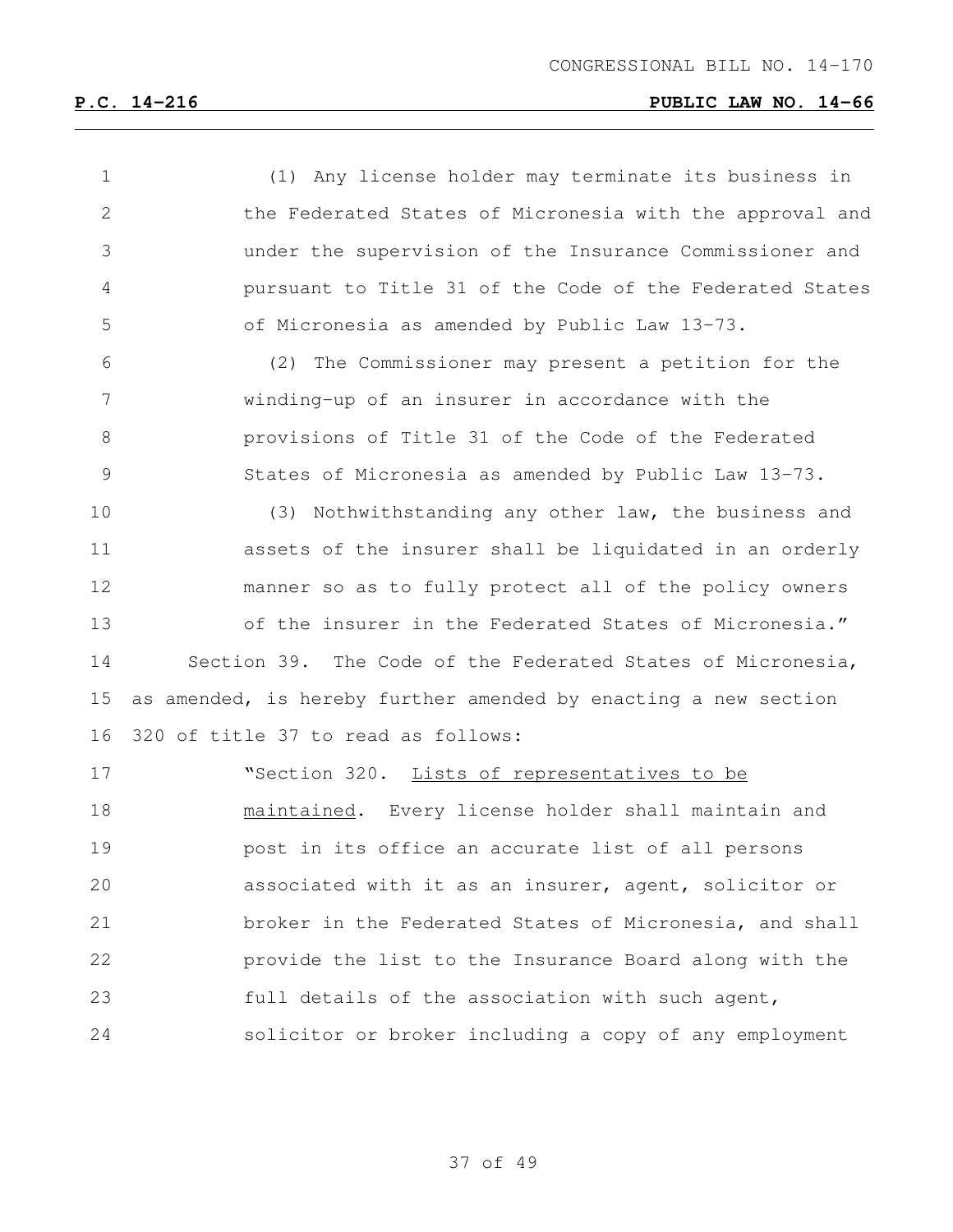| 1             | contract, every time it is amended or on demand of the          |
|---------------|-----------------------------------------------------------------|
| 2             | Commissioner."                                                  |
| 3             | Section 40. The Code of the Federated States of Micronesia,     |
| 4             | as amended, is hereby further amended by enacting a new section |
| 5             | 321 of title 37 to read as follows:                             |
| 6             | "Section 321. Premiums.                                         |
| 7             | (1) Any licensed agent, broker or solicitor shall, for          |
| 8             | the purpose of receiving any premium for a policy, be           |
| $\mathcal{G}$ | deemed to be the agent of the insurer and                       |
| 10            | notwithstanding any conditions or stipulations to the           |
| 11            | contrary the insurer whom they represent shall be deemed        |
| 12            | to have received any premium received by such agent,            |
| 13            | broker or solicitor.                                            |
| 14            | (2) A licensed agent, broker or solicitor who acts in           |
| 15            | negotiating or renewing a policy of an insurer and              |
| 16            | receives payment of the premium for the policy from the         |
| 17            | policy-owner, shall be guilty of an offense if he fails         |
| 18            | to forward the premium to the insurer within 30 days of         |
| 19            | the receipt of the premium or such shorter or longer            |
| 20            | period as may be agreed in advance by the insurer, less         |
| 21            | his commission and any other deductions to which by             |
| 22            | written consent of the insurer he is entitled, provided         |
| 23            | that if any person charged with an offense under this           |
| 24            | section shall satisfy the court that he was prevented by        |
| 25            | illness or other cause beyond his control from due              |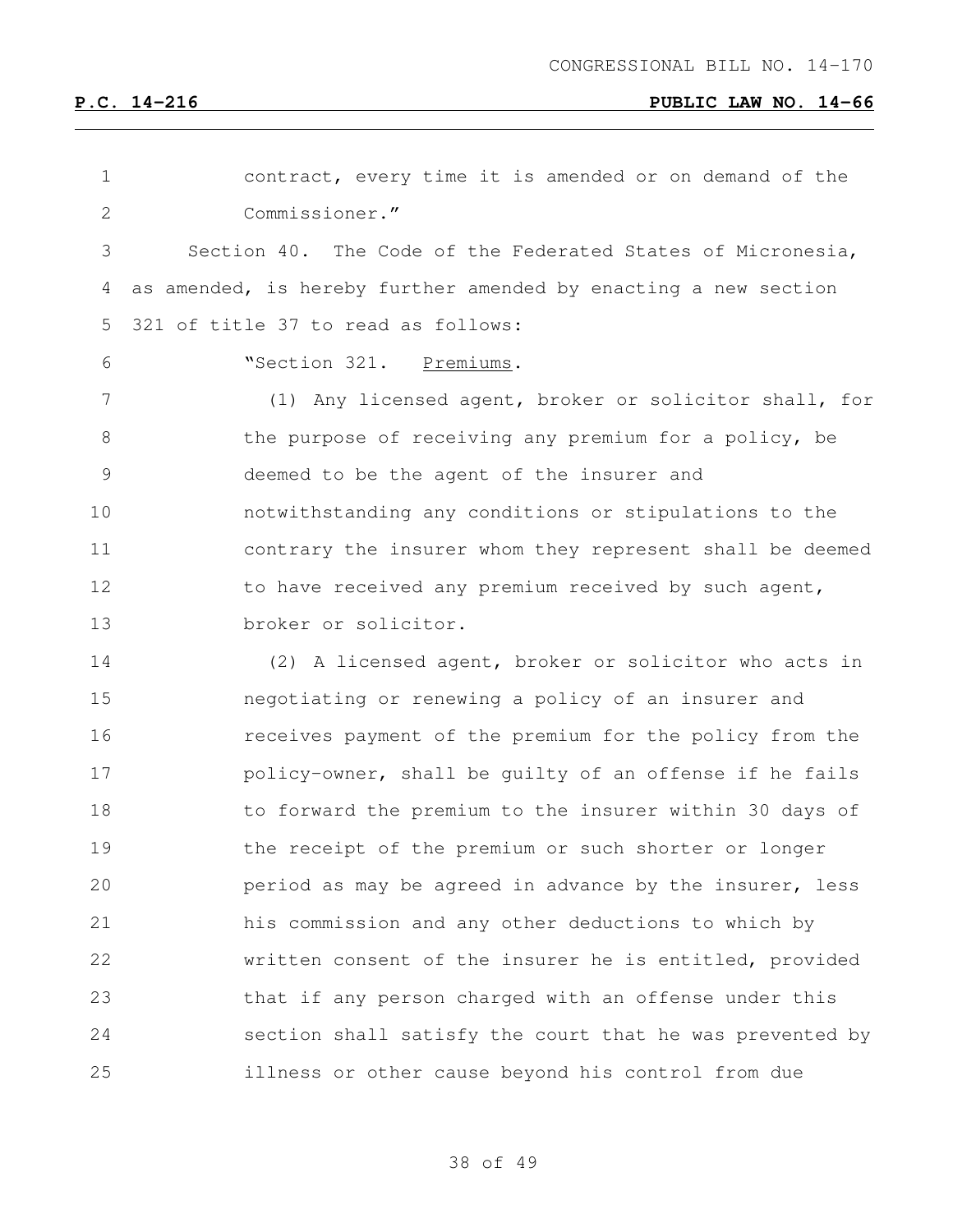| $\mathbf 1$  | compliance with such provisions and has subsequently            |
|--------------|-----------------------------------------------------------------|
| $\mathbf{2}$ | paid the premium to the insurer, the same shall be a            |
| 3            | good defense to the charge."                                    |
| 4            | Section 41. Title 37 of the Code of the Federated States of     |
| 5            | Micronesia is hereby enacted by adding a new chapter 4 entitled |
| 6            | "Policies".                                                     |
| 7            | Section 42. The Code of the Federated States of Micronesia,     |
| 8            | as amended, is hereby further amended by enacting a new section |
| 9            | 401 of title 37 to read as follows:                             |
| 10           | "Section 401. Disclosures to policy-owners.                     |
| 11           | (1) A policy-owner must be provided with a copy of the          |
| 12           | policy within 30 days of it coming into effect.                 |
| 13           | (2) An insurer shall, at the request of the policy-             |
| 14           | owner, furnish the policy owner free of charge with a           |
| 15           | copy of the relevant financial statements prepared by           |
| 16           | the insurer to meet the reporting requirements of this          |
| 17           | Act, and shall make available for inspection, at the            |
| 18           | request of the policy-owner, a copy of the last                 |
| 19           | actuarial report."                                              |
| 20           | Section 43. The Code of the Federated States of Micronesia,     |
| 21           | as amended, is hereby further amended by enacting a new section |
| 22           | 402 of title 37 to read as follows:                             |
| 23           | "Section 402. Policy contents.                                  |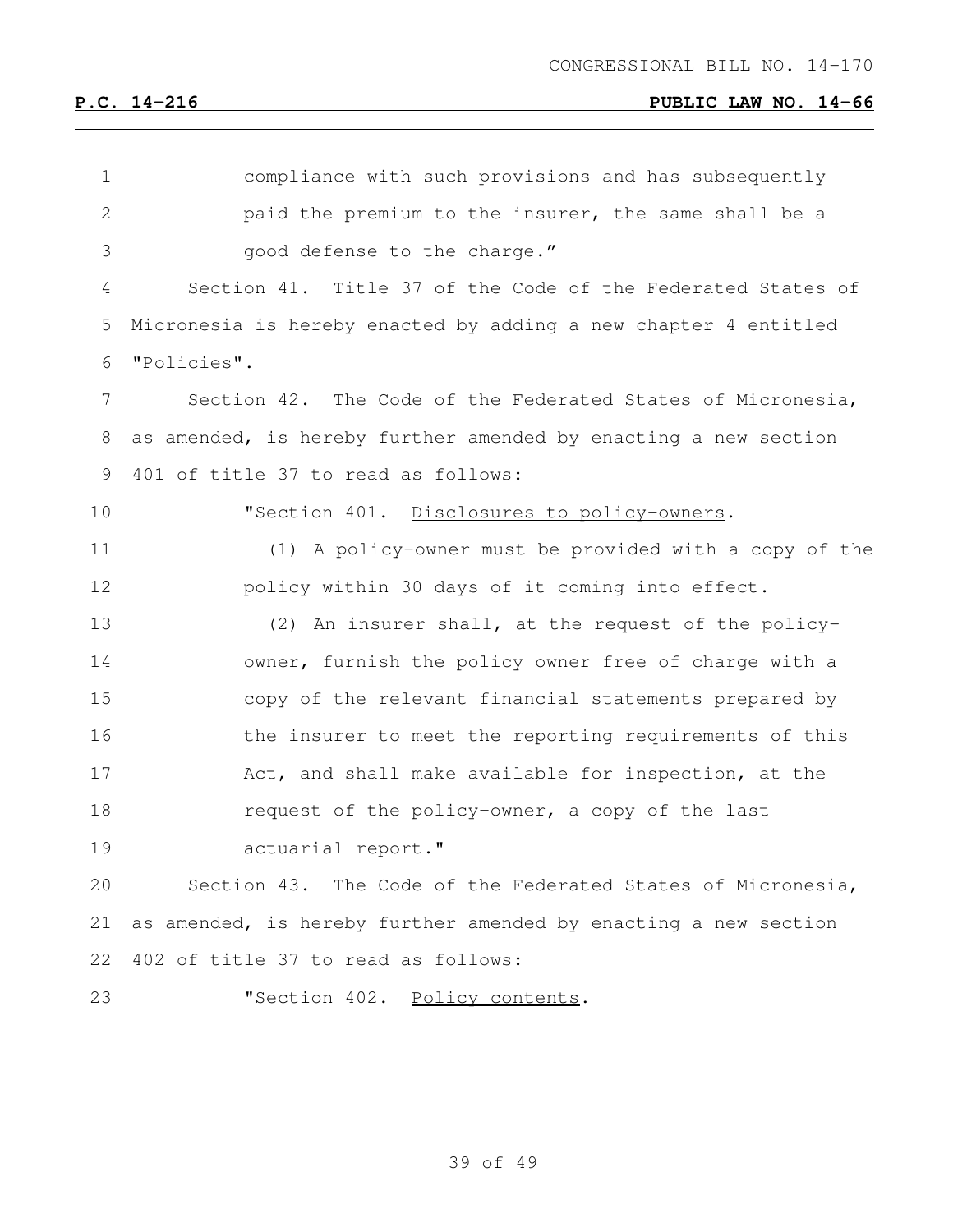| $\mathbf 1$   | (1) A policy must be written in the English language           |
|---------------|----------------------------------------------------------------|
| $\mathbf{2}$  | and printed or typed in clearly legible letters, in 10         |
| 3             | point type or larger.                                          |
| 4             | (2)<br>The policy must contain:                                |
| 5             | (a) the parties between whom the contract is                   |
| 6             | made;                                                          |
| 7             | (b) a description of the property, life or                     |
| $8\,$         | interest insured;                                              |
| $\mathcal{G}$ | (c) the interest of the insured;                               |
| 10            | (d) the period during with such insurance is to                |
| 11            | continue;                                                      |
| 12            | (e) either a statement of the premium or if                    |
| 13            | insurance is of a character where the exact premium is         |
| 14            | only determinable upon a termination of the contract, a        |
| 15            | statement of the basis and rates upon which the final          |
| 16            | premium is to be determined and paid, with all amounts         |
| 17            | stated in US dollars.                                          |
| 18            | (3) The policy shall be signed by two of the major             |
| 19            | officers of the insurer as designated by the insurer           |
| 20            | and, in the case where the insurer is represented by an        |
| 21            | agent, by the agent.                                           |
| 22            | (4) The Insurance Board shall establish through                |
| 23            | requlations other requirements for policy contents and         |
| 24            | review by the Insurance Board of policy forms."                |
| 25            | Section 44.<br>The Code of the Federated States of Micronesia, |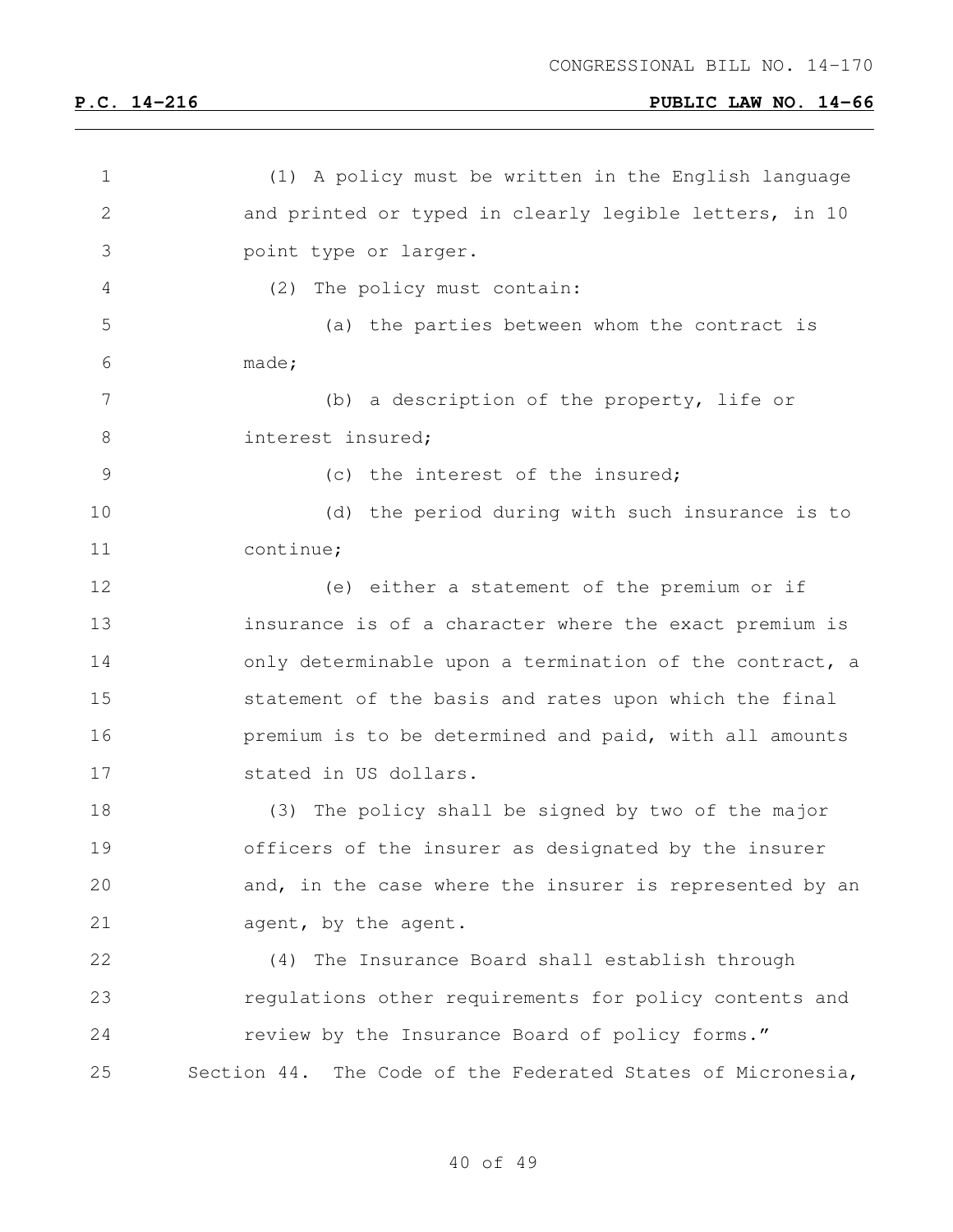| $\mathbf 1$    | as amended, is hereby further amended by enacting a new section |
|----------------|-----------------------------------------------------------------|
| $\mathbf{2}$   | 403 of title 37 to read as follows:                             |
| 3              | "Section 403. Policy not invalid owing to failure to            |
| 4              | comply with law. A policy issued by any person, whether         |
| 5              | before, on, or after the coming into force of this Act          |
| 6              | shall not be invalid by reason only that such person            |
| $\overline{7}$ | contravened or failed to comply with the provisions of          |
| 8              | any law or regulation applying to that policy."                 |
| 9              | Section 45. The Code of the Federated States of Micronesia,     |
| 10             | as amended, is hereby further amended by enacting a new section |
| 11             | 404 of title 37 to read as follows:                             |
| 12             | "Section 404. Cancellation of policies.                         |
| 13             | (1) No policy shall be liable to cancellation except            |
| 14             | in accordance with the provisions of this section.              |
| 15             | (2) A policy other than a life insurance policy may be          |
| 16             | cancelled at any time by the policy-owner after giving          |
| 17             | to the insurer not less than 30 days' notice in writing         |
| 18             | of the proposed cancellation by service in accordance           |
| 19             | with the provisions of this Act, and the insurer shall,         |
| 20             | upon the surrendering of the policy, refund the excess          |
| 21             | of any premiums paid over and above the pro-rata premium        |
| 22             | for the period when the policy has been in force.               |
| 23             | (3) A policy other than a life insurance policy may be          |
| 24             | cancelled at any time by an insurer after giving to the         |
| 25             | policy-owner named therein not less than 90 days' notice        |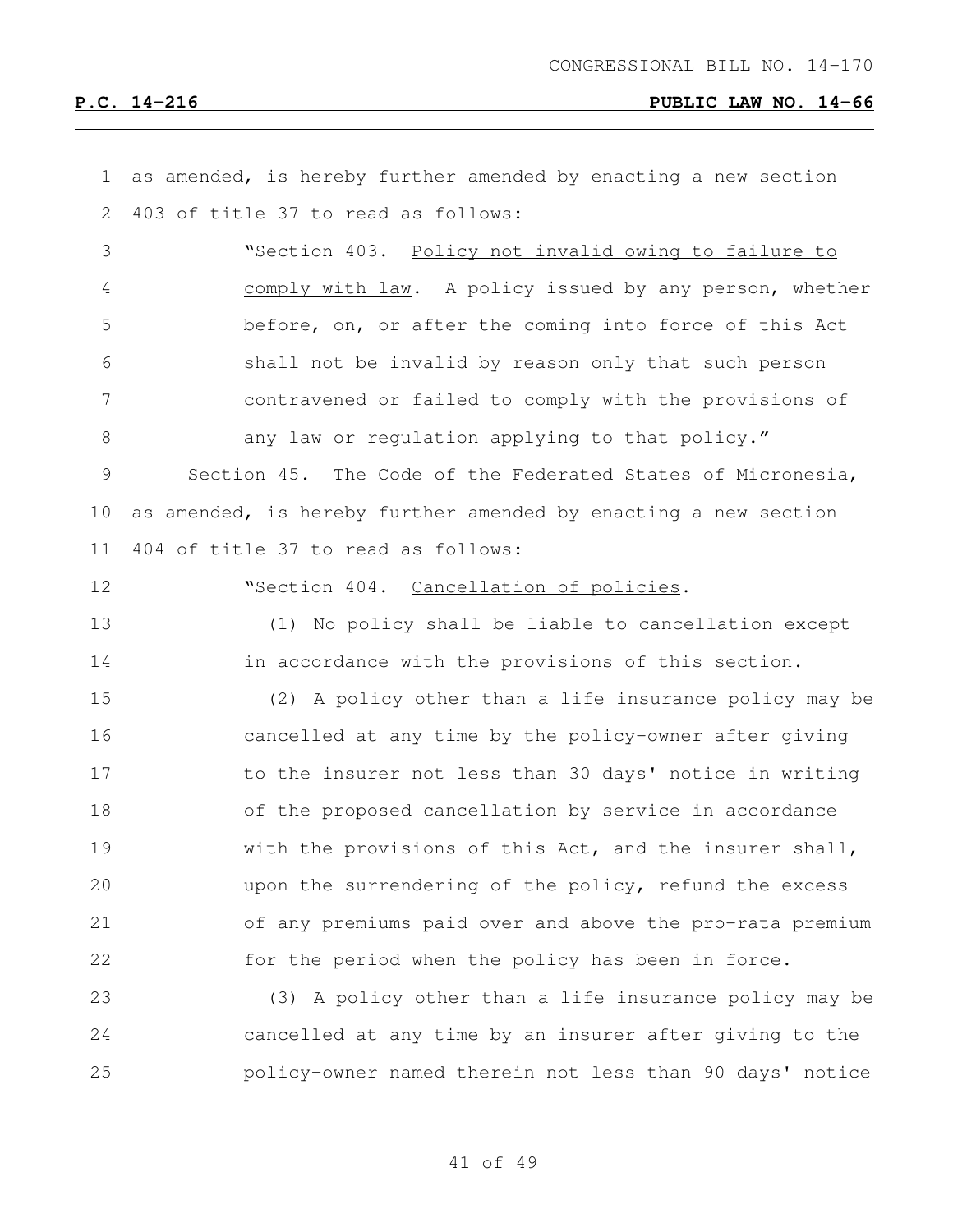in writing of the proposed cancellation by personal service or by certified mail and upon refunding to the insured the excess of paid premium over and above the pro-rata premium for the time the policy has been in force, which refund shall accompany the notice.

 (4) Notwithstanding the provisions of subsections (2) 7 and (3), the policy-owner and the insurer may agree at the time any policy of insurance referred to therein is issued that the same shall be incapable of cancellation, provided that a clause to such effect is included in the policy.

 (5) A life insurance policy may be cancelled by the insurer in the event of non-payment of any renewal premiums due but only after notice in writing specifying the default and the intention of the insurer to cancel 16 the policy has been given to the insured by personal 17 service or by certified mail; provided that the insurer may not cancel the life insurance policy if full payment 19 is made within 10 days of receipt of the notice; provided further that a life insurance policy shall not be cancelled by reason only of the non-payment of a premium unless at least 28 days have elapsed since the premium became due.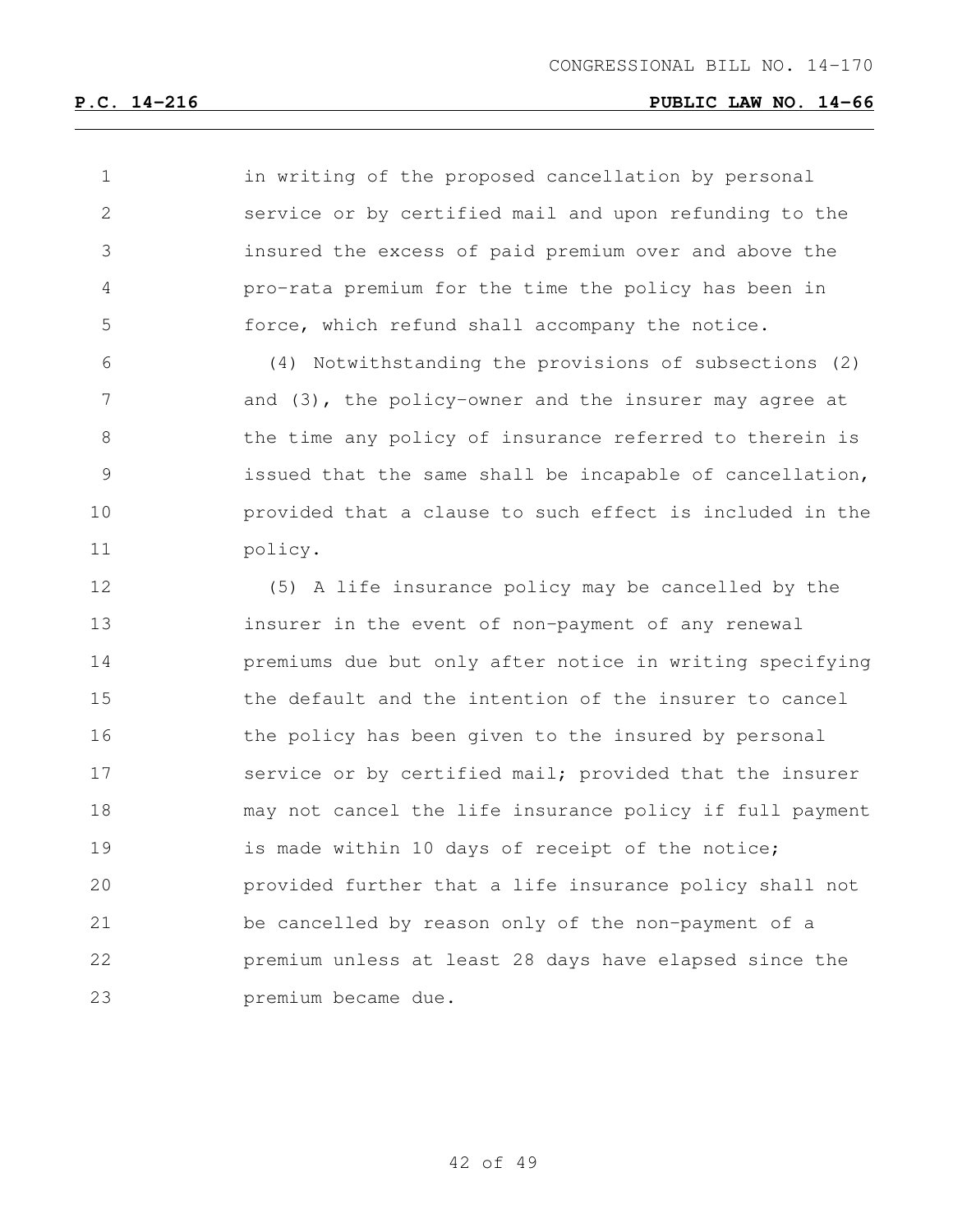| $\mathbf 1$    | (6) Any policy of insurance may be cancelled by the             |
|----------------|-----------------------------------------------------------------|
| $\overline{2}$ | prior mutual consent in writing of the insurer and the          |
| 3              | policy-owner."                                                  |
| 4              | Section 46. The Code of the Federated States of Micronesia,     |
| 5              | as amended, is hereby further amended by enacting a new section |
| 6              | 405 of title 37 to read as follows:                             |
| 7              | "Section 405. Jurisdiction of domestic courts. Any              |
| 8              | provision contained in a domestic policy whereby the            |
| $\mathcal{G}$  | jurisdiction of the courts in the Federated States of           |
| 10             | Micronesia is in any way circumscribed or avoided shall         |
| 11             | to that extent be of no effect; however, this section           |
| 12             | does not limit the inclusion of provisions in domestic          |
| 13             | policies requiring alternative dispute resolution prior         |
| 14             | to court action."                                               |
| 15             | Section 47. Title 37 of the Code of the Federated States of     |
| 16             | Micronesia is hereby enacted by adding a new chapter 5 entitled |
| 17             | "General Provisions".                                           |
| 18             | Section 48. The Code of the Federated States of Micronesia,     |
| 19             | as amended, is hereby further amended by enacting a new section |
|                | 20 501 of title 37 to read as follows:                          |
| 21             | "Section 501. Restriction on use of the word                    |
| 22             | <u>'insurance'</u> . Only persons licensed under this Act shall |
| 23             | have or use the word 'insurance' or any derivative              |
| 24             | thereof in the conduct of their business."                      |
| 25             | Section 49. The Code of the Federated States of Micronesia,     |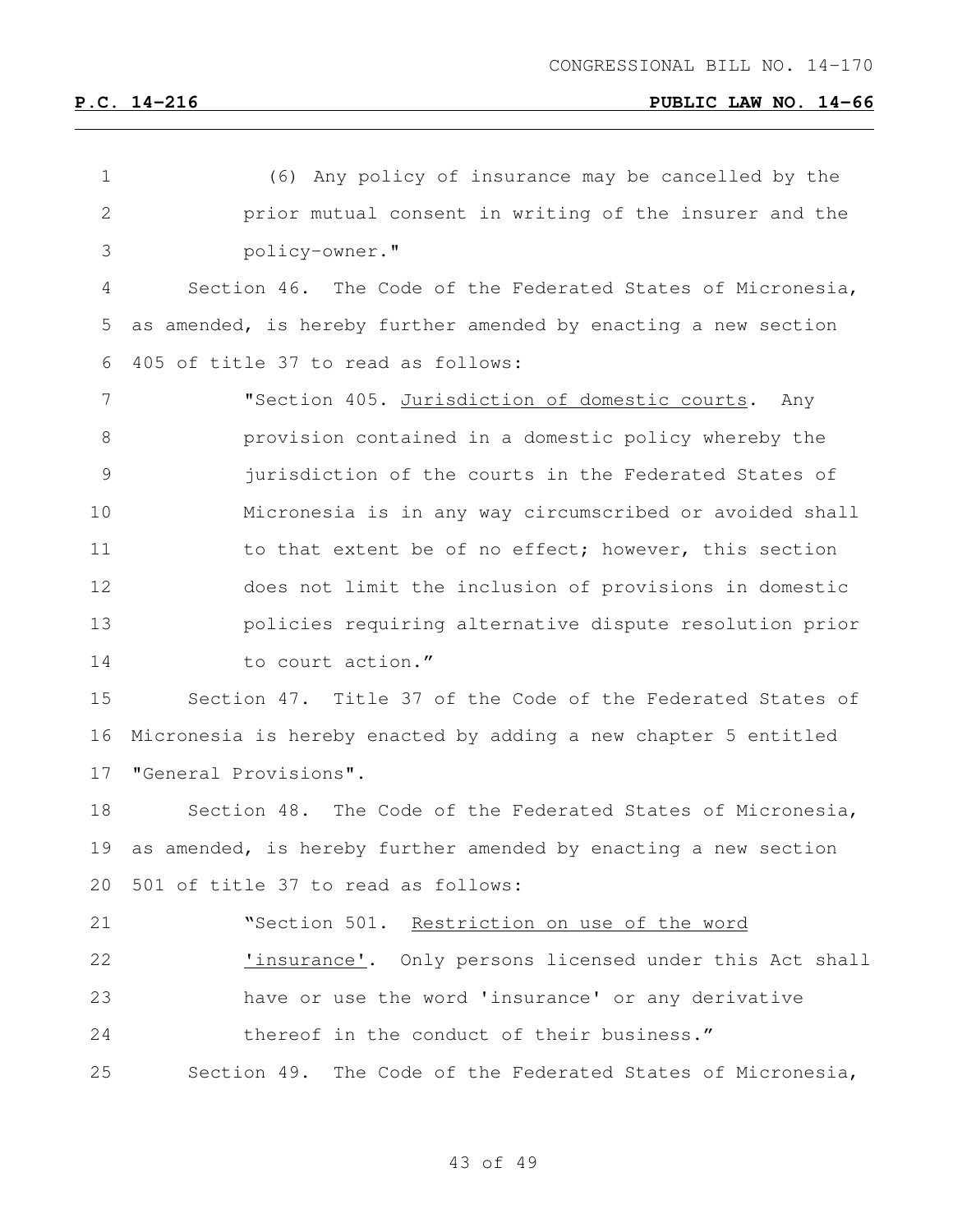| $\mathbf 1$    | as amended, is hereby further amended by enacting a new section |
|----------------|-----------------------------------------------------------------|
| 2              | 502 of title 37 to read as follows:                             |
| 3              | "Section 502. Registered names.                                 |
| 4              | The Insurance Board shall not issue a license if<br>(1)         |
| 5              | the name under which the applicant desires to be                |
| 6              | licensed is identical to or so nearly resembles the name        |
| 7              | of a person already licensed under this Act as to be            |
| 8              | likely to be mistaken for it unless that person is in           |
| $\overline{9}$ | fact affiliated with the applicant and consents to the          |
| 10             | licensing of the applicant under the name in question,          |
| 11             | or the licensed person is being wound up or has ceased          |
| 12             | to transact insurance business in or from within the            |
| 13             | Federated States of Micronesia and consents to the              |
| 14             | licensing of the applicant under the name in question.          |
| 15             | The Commissioner shall not license an applicant as<br>(2)       |
| 16             | an insurer, agent, broker or solicitor if the name under        |
| 17             | which the applicant desires to be registered suggests           |
| 18             | falsely that the applicant has a special status in              |
| 19             | relation to or derived from the municipal, State or             |
| 20             | National government of the Federated States of                  |
| 21             | Micronesia or has the official backing of or acts on            |
| 22             | behalf of said government or official thereof or is             |
| 23             | recognized in the Federated States of Micronesia as a           |
| 24             | national or central insurer, insurance agent, insurance         |
| 25             | broker or insurance solicitor.                                  |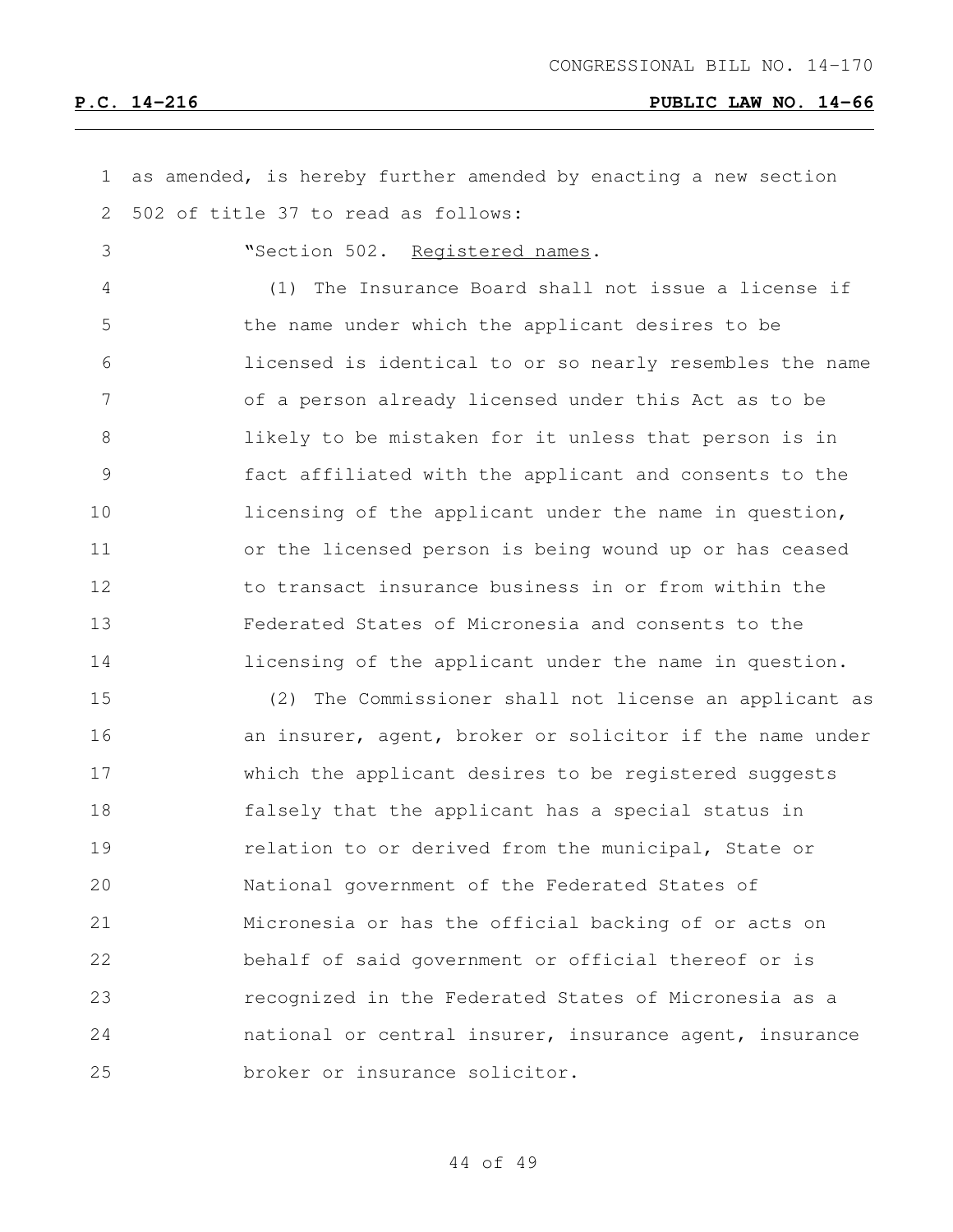| $\mathbf 1$   | (3) The Commissioner shall not license an applicant as          |
|---------------|-----------------------------------------------------------------|
| $\mathbf{2}$  | broker or solicitor if the name under which the                 |
| 3             | applicant desires to be registered is likely to suggest         |
| 4             | that the applicant is an insurer or agent.                      |
| 5             | (4) The Commissioner shall not license an applicant as          |
| 6             | an agent if the name under which the applicant desires          |
| 7             | to be registered is likely to suggest that the applicant        |
| $8\,$         | is an insurer or an broker.                                     |
| $\mathcal{G}$ | (5) The Commissioner may refuse to license an                   |
| 10            | applicant under a name that is likely to mislead policy-        |
| 11            | owners or which is contrary to the public interest.             |
| 12            | (6) A licensed insurer, agent, broker, or solicitor             |
| 13            | shall not change the name under which it is licensed            |
| 14            | without the prior permission of the Commissioner.               |
| 15            | Section 50. The Code of the Federated States of Micronesia,     |
| 16            | as amended, is hereby further amended by enacting a new section |
| 17            | 503 of title 37 to read as follows:                             |
| 18            | "Section 503. Service of process upon persons licensed          |
| 19            | under this Act.                                                 |
| 20            | (1) Any notice issued under any provisions of this Act          |
| 21            | and any process in legal proceedings may be served upon         |
| 22            | a person licensed under this Act by leaving the same at         |
| 23            | the principal office or designated agent of the person.         |
| 24            | If the principal office or designated agent of a<br>(2)         |
| 25            | person registered under this Act cannot reasonably be           |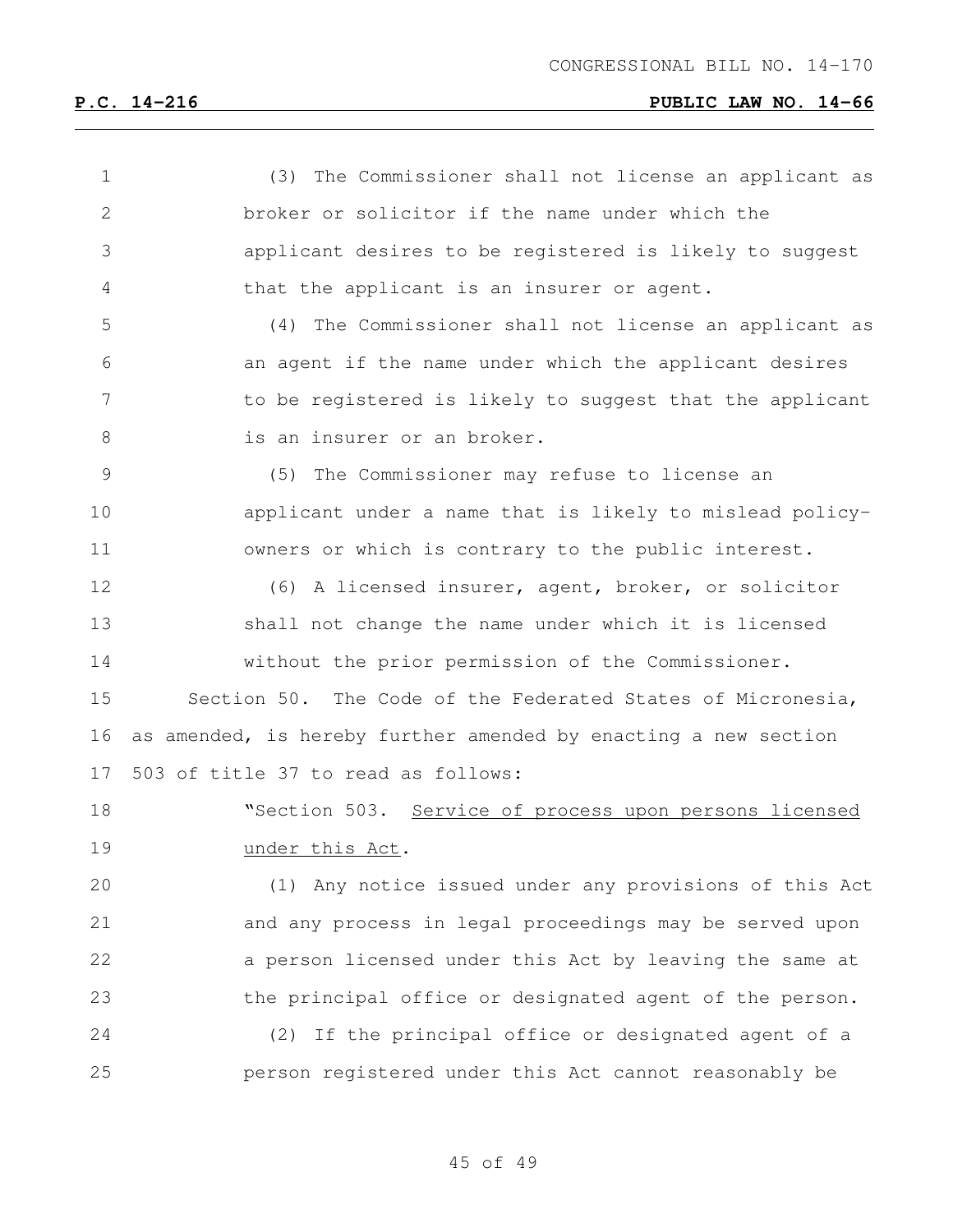| $\mathbf 1$  | found, any notice served under this Act or process in           |
|--------------|-----------------------------------------------------------------|
| $\mathbf{2}$ | any legal proceedings may be served by leaving the same         |
| 3            | at the office of the Commissioner and it shall be deemed        |
| 4            | to be service upon the person registered under this             |
| 5            | Act."                                                           |
| 6            | Section 51. The Code of the Federated States of Micronesia,     |
| 7            | as amended, is hereby further amended by enacting a new section |
| 8            | 504 of title 37 to read as follows:                             |
| 9            | "Section 504. Control of advertisements.<br>No                  |
| 10           | advertisement shall be used by any person licensed under        |
| 11           | this Act which, directly or by implication, has the             |
| 12           | capacity and tendency to mislead or deceive prospective         |
| 13           | policy-owners with respect to an insurer's assets,              |
| 14           | corporate structure, financial standing, age or relative        |
| 15           | position in the insurance business, the terms of a              |
| 16           | policy or in any other material respect."                       |
| 17           | Section 52. The Code of the Federated States of Micronesia,     |
| 18           | as amended, is hereby further amended by enacting a new section |
| 19           | 505 of title 37 to read as follows:                             |
| 20           | "Section 505. Practices injurious to free competition.          |
| 21           | Unless otherwise permitted by law, no person shall,             |
| 22           | directly or indirectly, enter into any agreement for the        |
| 23           | purpose of controlling the rates to be charged, or the          |
| 24           | commissions or other compensations to be paid, for              |
| 25           | insuring any risk or class of risks or commit any act of        |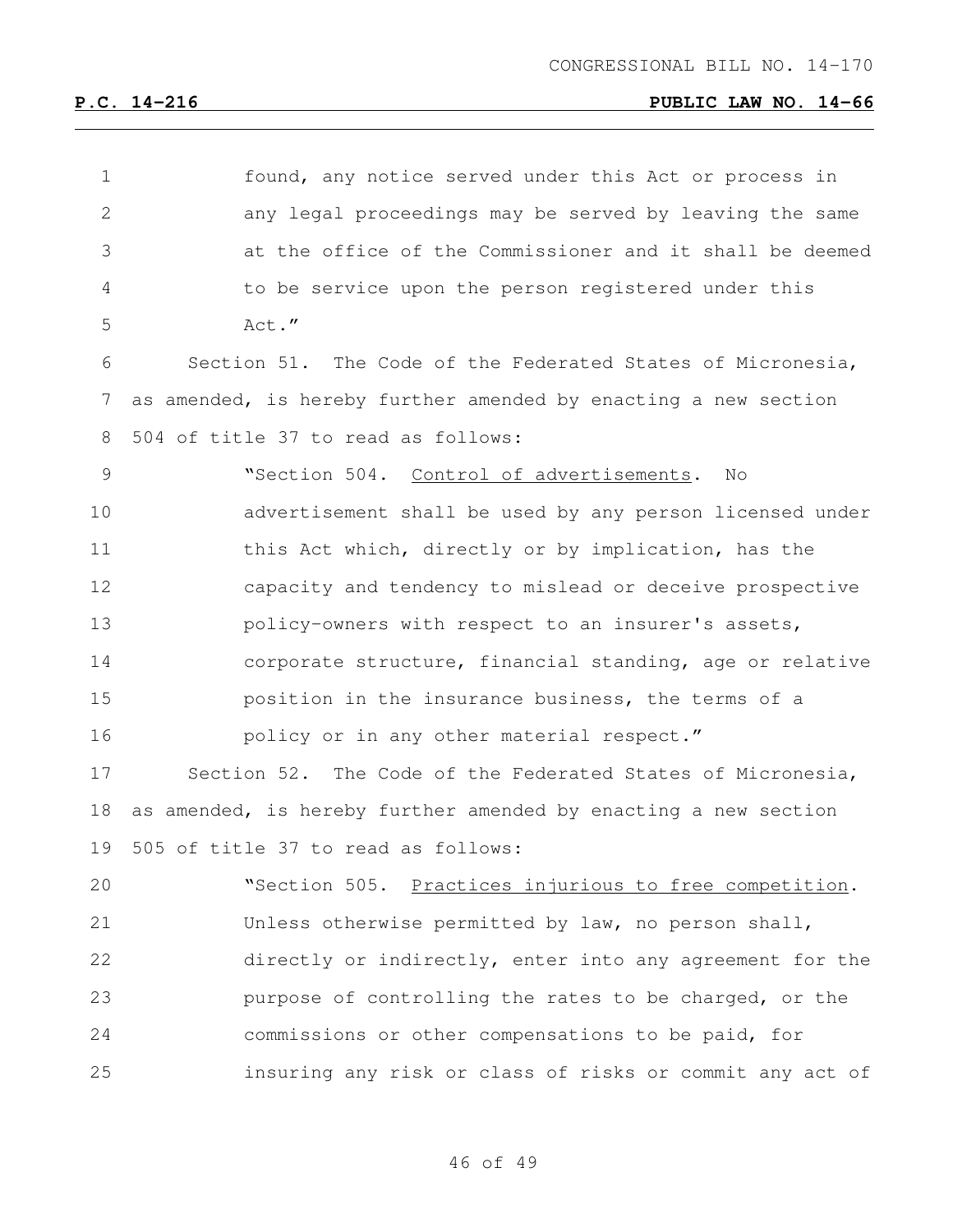| $\mathbf 1$  | boycott, coercion, or intimidation resulting or tending         |
|--------------|-----------------------------------------------------------------|
| $\mathbf{2}$ | to result in unreasonable restraint of or a monopoly in         |
| 3            | the business of insurance."                                     |
| 4            | Section 53. Title 37 of the Code of the Federated States of     |
| 5            | Micronesia is hereby enacted by adding a new chapter 6 entitled |
| 6            | "Violations and Penalties".                                     |
| 7            | Section 54. The Code of the Federated States of Micronesia,     |
| 8            | as amended, is hereby further amended by enacting a new section |
| 9            | 601 of title 37 to read as follows:                             |
| 10           | "Section 701. Investigation of illegal insurance                |
| 11           | business; penalties.                                            |
| 12           | (1)<br>Where the Insurance Board has reason to believe          |
| 13           | that a person is engaging in insurance business without         |
| 14           | a license in violation of this title, it may cause an           |
| 15           | examination of the books, accounts and records of such a        |
| 16           | person to determine if this is the case. The Insurance          |
| 17           | Board may apply to the Supreme Court for a warrant to           |
| 18           | enter any premises belonging to or in the control of            |
| 19           | such a person and remove any document, material or other        |
| 20           | thing therein for the purposes in the warrant.                  |
| 21           | (2) A person doing insurance business without a                 |
| 22           | license in violation of this title shall be subject to a        |
| 23           | fine of not more than \$50,000 and shall be required to         |
| 24           | repay any funds obtained as a result of such insurance          |
| 25           | business. A failure to cease doing insurance business           |
|              |                                                                 |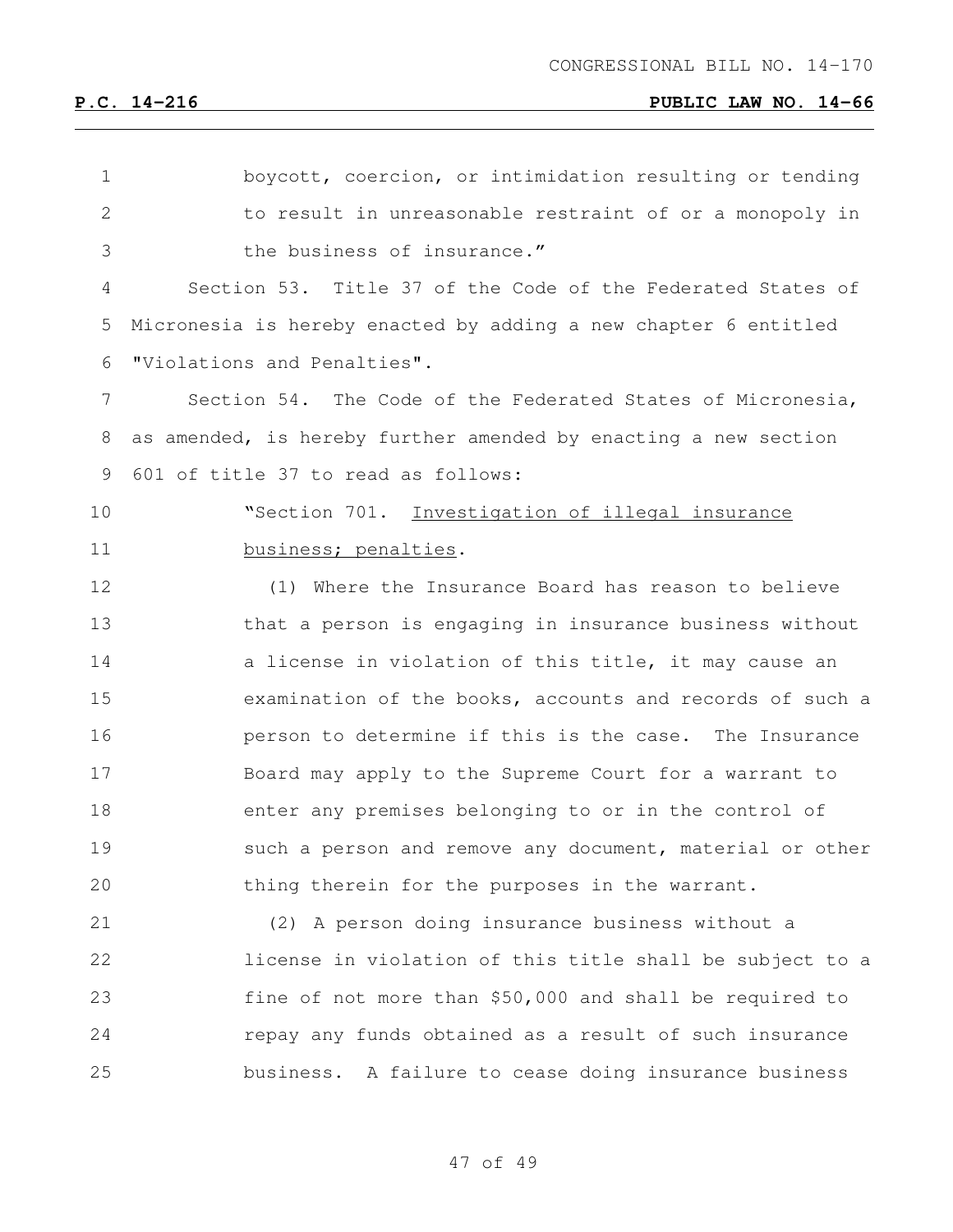| $\mathbf 1$   | as directed by the Commissioner shall be considered a           |
|---------------|-----------------------------------------------------------------|
| $\mathbf{2}$  | new violation and subject to an additional fine."               |
| 3             | Section 55. The Code of the Federated States of Micronesia,     |
| 4             | as amended, is hereby further amended by enacting a new section |
| 5             | 602 of title 37 to read as follows:                             |
| 6             | "Section 602.<br>General penalties.                             |
| 7             | (1) For any violation of this title, including                  |
| 8             | violation of the regulations, conditions of license             |
| $\mathcal{G}$ | imposed by the Commissioner, or orders issued by the            |
| 10            | Commissioner, the license holder shall be subject to a          |
| 11            | fine of not more than \$5,000 and if the violation is a         |
| 12            | continuing one, to a further fine not exceeding \$1,000         |
| 13            | for every day during which the violation continues; and,        |
| 14            | in the case of a material violation, to the cancellation        |
| 15            | of its license, in addition to any other penalty                |
| 16            | prescribed by law. The Commissioner shall impose the            |
| 17            | fine by issuing an order subject to appeal and                  |
| 18            | enforcement under Chapter 2.                                    |
| 19            | (2) Any person who violates any provision of this Act           |
| 20            | or of any Regulations shall be guilty of an offence and,        |
| 21            | where no specific criminal penalty is otherwise provided        |
| 22            | in this Act, shall be liable on conviction in a court of        |
| 23            | law, if the offender is an individual, to a fine of             |
| 24            | \$50,000 or to imprisonment for not more than six months,       |
|               |                                                                 |